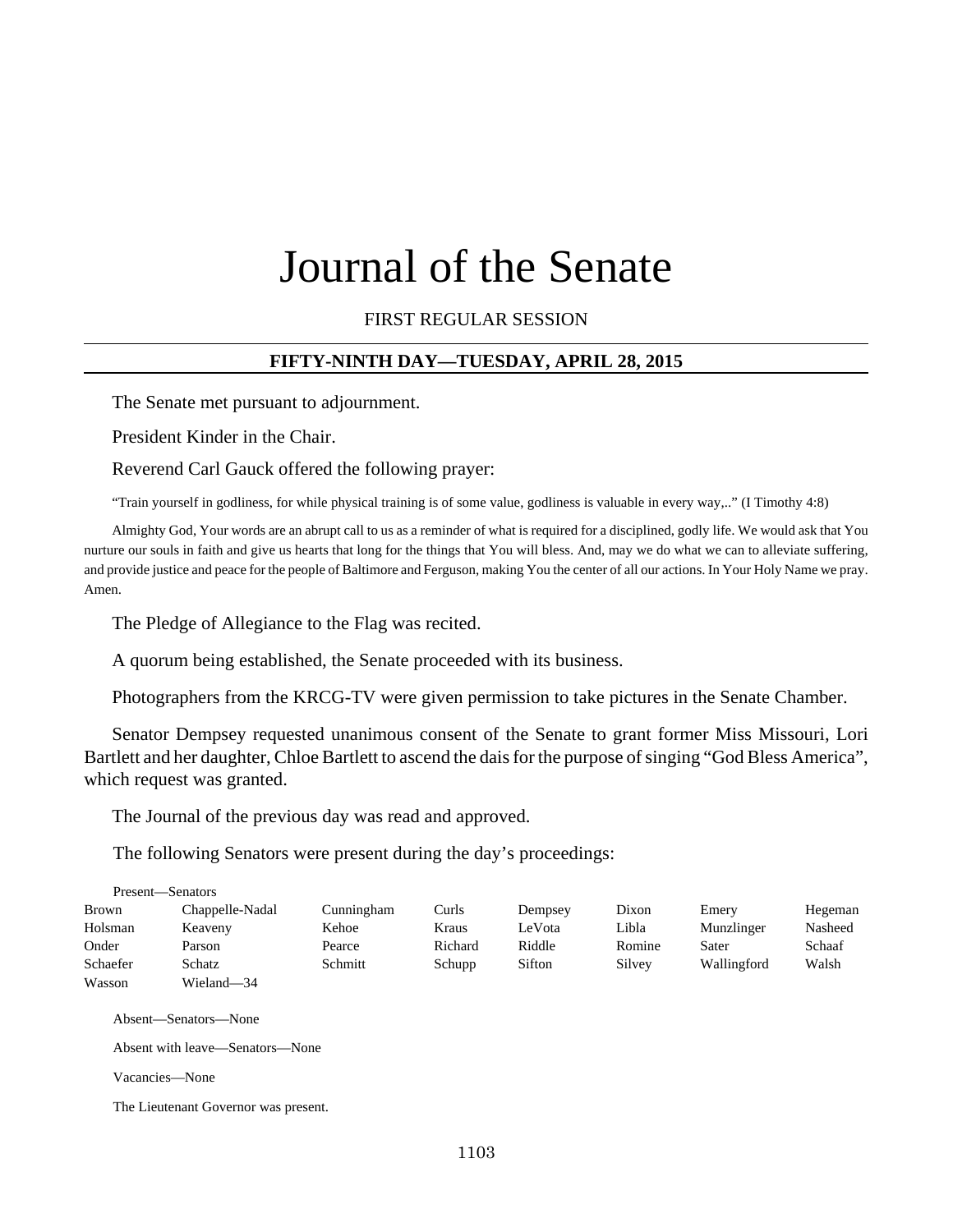#### **RESOLUTIONS**

Senator Dempsey offered Senate Resolution No. 936, regarding Miles Sommer, which was adopted.

Senator Munzlinger offered Senate Resolution No. 937, regarding Harry and Judy Hall, Moberly, which was adopted.

Senator Brown offered Senate Resolution No. 938, regarding Jesse Liu, which was adopted.

Senator Schupp offered Senate Resolution No. 939, regarding Katie Jo Walkley, Grain Valley, which was adopted.

Senator Wasson offered Senate Resolution No. 940, regarding Christian County Elks Lodge 2777, Ozark, which was adopted.

## **MESSAGES FROM THE HOUSE**

The following messages were received from the House of Representatives through its Chief Clerk:

Mr. President: I am instructed by the House of Representatives to inform the Senate that the House has taken up and passed **HCS** for **HJR 24**, entitled:

Joint Resolution submitting to the qualified voters of Missouri an amendment repealing section 17 of article IV of the Constitution of Missouri, and adopting one new section in lieu thereof relating to term limits for statewide offices.

In which the concurrence of the Senate is respectfully requested.

Read 1st time.

Also,

Mr. President: I am instructed by the House of Representatives to inform the Senate that the House has taken up and passed **HB 322**, entitled:

An Act to repeal sections 43.535 and 43.543, RSMo, and to enact in lieu thereof two new sections relating to criminal background checks, with a penalty provision.

In which the concurrence of the Senate is respectfully requested.

Read 1st time.

Also,

Mr. President: I am instructed by the House of Representatives to inform the Senate that the House has taken up and passed **HCS** for **HB 867**, entitled:

An Act to amend chapters 9 and 191, RSMo, by adding thereto seven new sections relating to health care, with an emergency clause.

Emergency clause adopted.

In which the concurrence of the Senate is respectfully requested.

Read 1st time.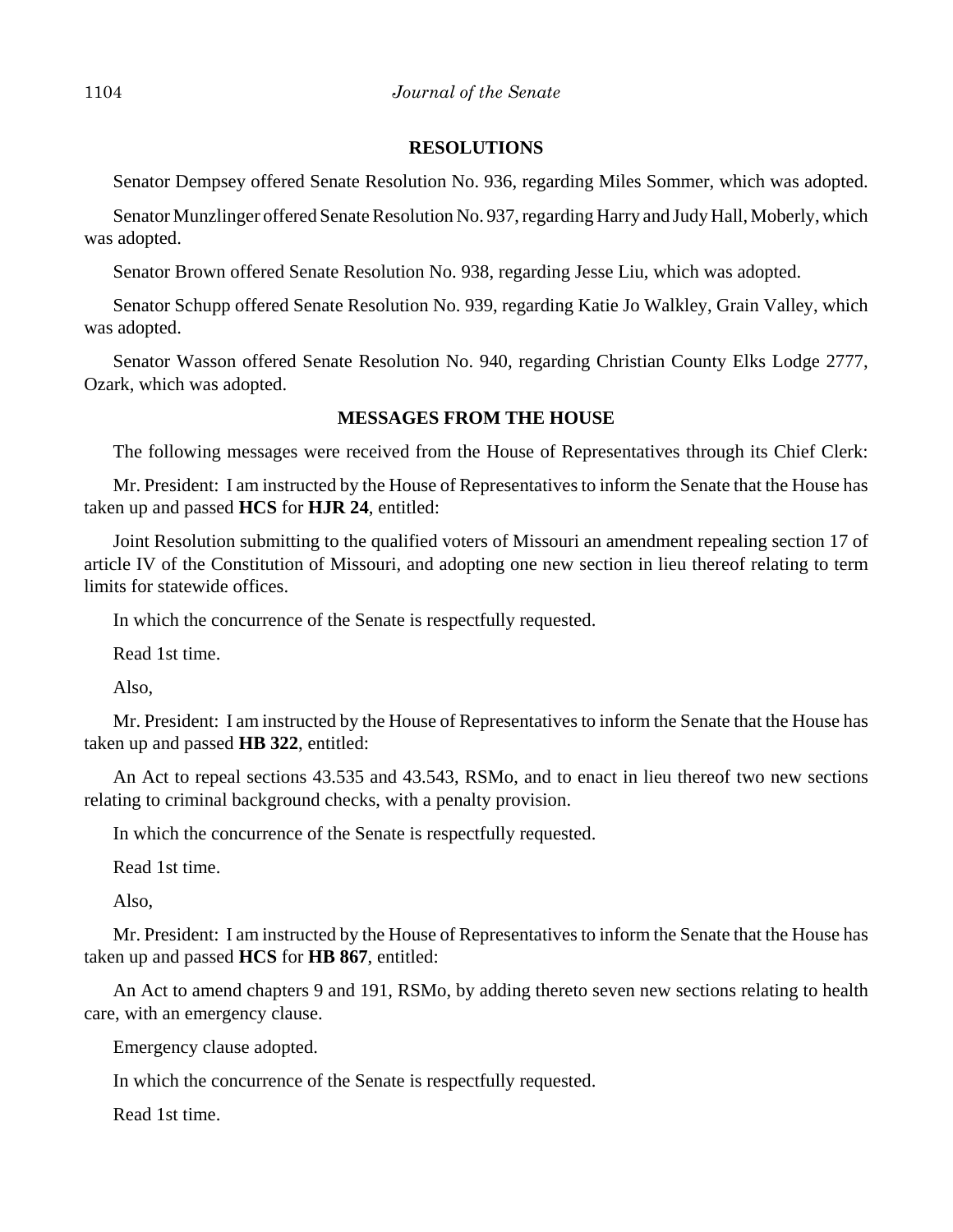Also,

Mr. President: I am instructed by the House of Representatives to inform the Senate that the House has taken up and passed **HCS** for **HB 694**, entitled:

An Act to repeal sections 301.010, 301.067, and 301.227, RSMo, and to enact in lieu thereof three new sections relating to the registration of motor vehicles.

In which the concurrence of the Senate is respectfully requested.

Read 1st time.

Also,

Mr. President: I am instructed by the House of Representatives to inform the Senate that the House has taken up and passed **HB 1024**, entitled:

An Act to repeal sections 8.016, 8.051, 8.110, 8.172, and 8.177, RSMo, and to enact in lieu thereof six new sections relating to the commission on capitol security infrastructure.

In which the concurrence of the Senate is respectfully requested.

Read 1st time.

#### **SENATE BILLS FOR PERFECTION**

Senator Dixon moved that **SB 199**, **SB 417** and **SB 42**, with **SCS**, **SS** for **SCS** and **SA 1** (pending), be called from the Informal Calendar and again taken up for perfection, which motion prevailed.

**SA 1** was again taken up.

At the request of Senator Chappelle-Nadal, **SA 1** was withdrawn.

Senator Chappelle-Nadal offered **SA 2**:

#### SENATE AMENDMENT NO. 2

Amend Senate Substitute for Senate Committee Substitute for Senate Bills Nos. 199, 417 and 42, Page 1, Section A, Line 6, by inserting immediately after said line the following:

"**537.570. Every person who, under color of any statute, ordinance, regulation, custom, or usage, of the state of Missouri or any political subdivision thereof subjects, or causes to be subjected, any citizen of the United States or other person within the jurisdiction thereof to the deprivation of any rights, privileges, or immunities secured by the Missouri Constitution and laws of this state, or interferes or attempts to interfere, by threats, intimidation or coercion, with the exercise or enjoyment by any other person of rights secured by article I of the Missouri Constitution, shall be liable to the party injured in an action at law, suit in equity, or other proper proceeding for redress. A party injured by a violation of this section may bring a private civil action to enforce their rights under this section. The attorney general shall be authorized to bring a civil action on behalf of a party injured pursuant to this section.**"; and

Further amend the title and enacting clause accordingly.

Senator Chappelle-Nadal moved that the above amendment be adopted, which motion prevailed.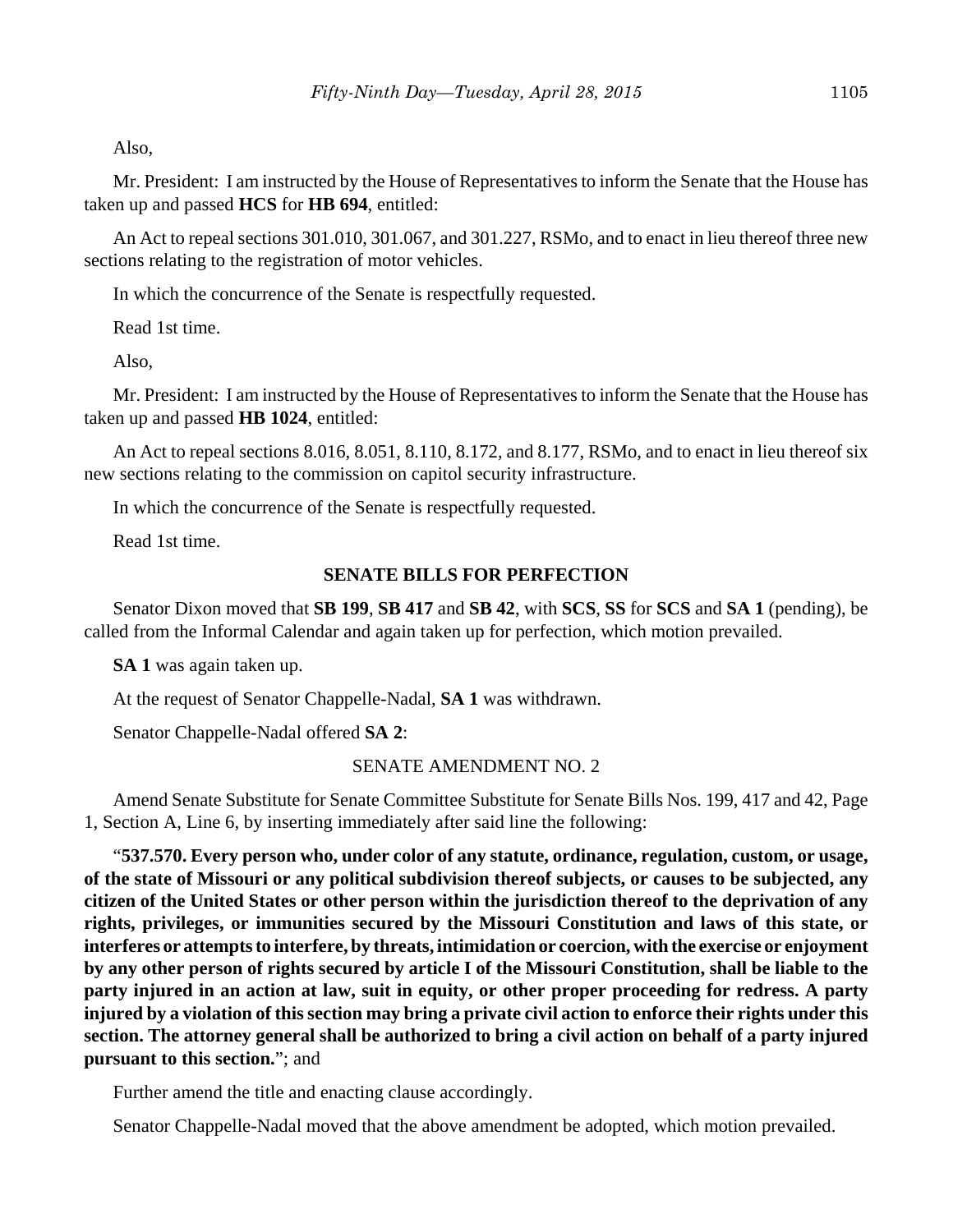Senator Pearce assumed the Chair.

Senator Kraus assumed the Chair.

Senator Brown offered **SA 3**:

SENATE AMENDMENT NO. 3

Amend Senate Substitute for Senate Committee Substitute for Senate Bills Nos. 199, 417 and 42, Page 4, Section 563.046, Line 8, by inserting immediately after all of said line the following:

# "**Section 1. Notwithstanding any provision of chapter 571 to the contrary, any person, regardless of whether the person possesses a concealed carry permit, shall be authorized to carry a concealed firearm on or about his or her person or within a vehicle throughout the state.**"; and

Further amend the title and enacting clause accordingly.

Senator Brown moved that the above amendment be adopted.

At the request of Senator Dixon, **SS** for **SCS** for **SBs 199**, **417** and **42** was withdrawn.

Senator Dixon offered **SS No. 2** for **SCS**, entitled:

SENATE SUBSTITUTE NO. 2 FOR SENATE COMMITTEE SUBSTITUTE FOR SENATE BILLS NOS. 199, 417 and 42

An Act to repeal section 563.046 as enacted by senate bill no. 491, ninety-seventh general assembly, second regular session, and section 563.046 as enacted by senate bill no. 60, seventy-ninth general assembly, first regular session, RSMo, and to enact in lieu thereof one new section relating to the use of deadly force by law enforcement officers, with an emergency clause for a certain section and an effective date for a certain section.

Senator Dixon moved that **SS No. 2** for **SCS** for **SBs 199**, **417** and **42** be adopted.

Senator Chappelle-Nadal offered **SA 1**:

SENATE AMENDMENT NO. 1

Amend Senate Substitute No. 2 for Senate Committee Substitute for Senate Bills Nos. 199, 417 and 42, Page 1, In the Title, Lines 7-8, by striking the following: "the use of deadly force by law enforcement officers" and inserting in lieu thereof the following: "actions committed by government officials"; and

Further amend said bill, page 1, section A, line 6 of said page, by inserting after all of said line the following:

"**537.570. Every person who, under color of any statute, ordinance, regulation, custom, or usage, of the state of Missouri or any political subdivision thereof subjects, or causes to be subjected, any citizen of the United States or other person within the jurisdiction thereof to the deprivation of any rights, privileges, or immunities secured by the Missouri Constitution and laws of this state, or interferes or attempts to interfere, by threats, intimidation or coercion, with the exercise or enjoyment by any other person of rights secured by article I of the Missouri Constitution, shall be liable to the party injured in an action at law, suit in equity, or other proper proceeding for redress. A party**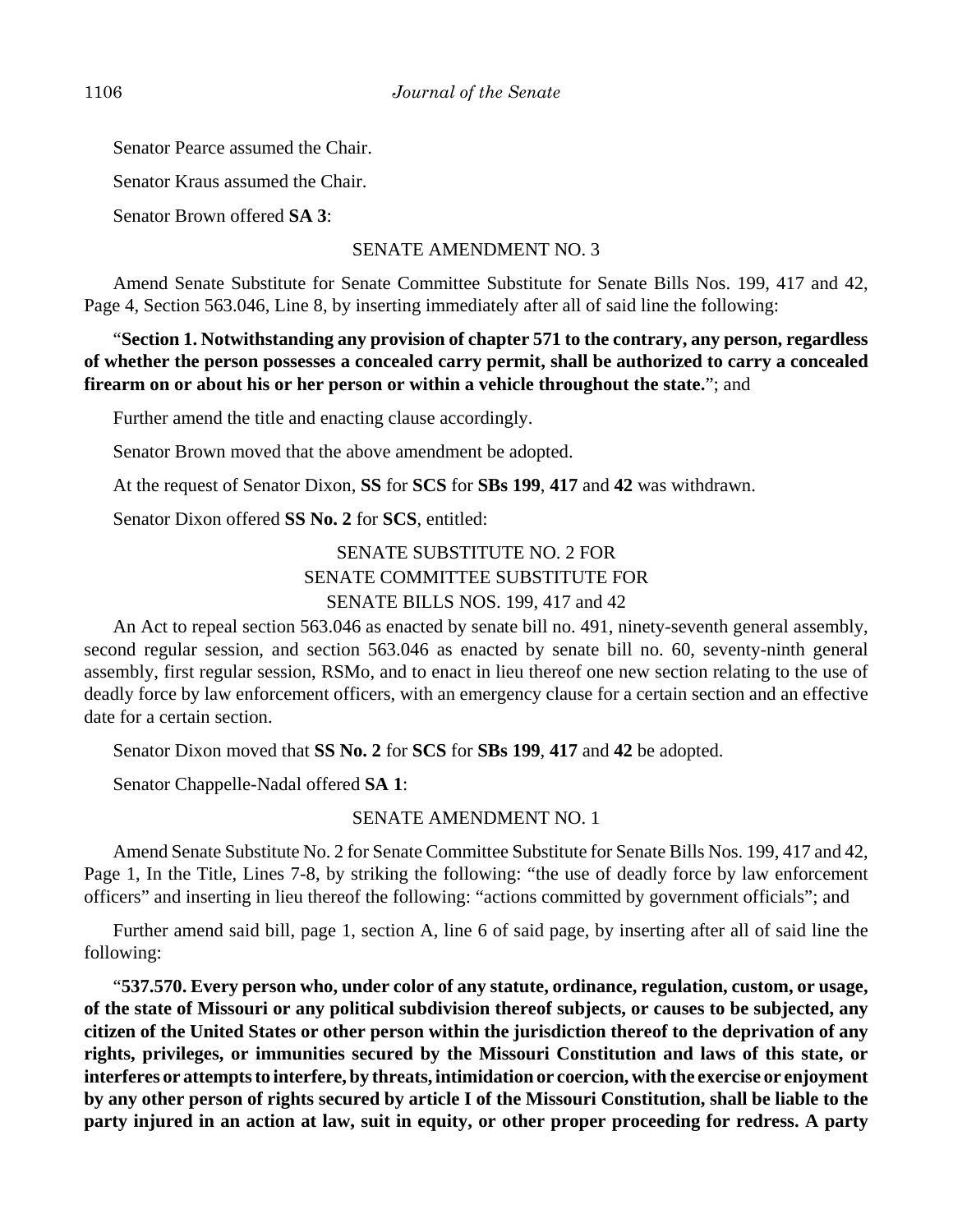**injured by a violation of this section may bring a private civil action to enforce their rights under this section. The attorney general shall be authorized to bring a civil action on behalf of a party injured pursuant to this section.**"; and

Further amend the title and enacting clause accordingly.

Senator Chappelle-Nadal moved that the above amendment be adopted, which motion prevailed.

President Pro Tem Dempsey assumed the Chair.

Senator Nasheed offered **SA 2**:

# SENATE AMENDMENT NO. 2

Amend Senate Substitute No. 2 for Senate Committee Substitute for Senate Bills Nos. 199, 417 and 42, Page 2, Section 563.046, Lines 19-20 of said page, by striking "reasonably believes" and inserting in lieu thereof the following: "**has probable cause to believe**"; and

Further amend said bill, page 3, section 563.046, line 26 of said page, by striking "reasonably believes" and inserting in lieu thereof the following: "**has probable cause to believe**".

Senator Nasheed moved that the above amendment be adopted, which motion failed.

Senator Dixon moved that **SS No. 2** for **SCS** for **SBs 199**, **417** and **42**, as amended, be adopted, which motion prevailed.

On motion of Senator Dixon, **SS No. 2** for **SCS** for **SBs 199**, **417** and **42**, as amended, was declared perfected and ordered printed.

## **REFERRALS**

President Pro Tem Dempsey referred **SS** for **SB 373** to the Committee on Governmental Accountability and Fiscal Oversight.

President Pro Tem Dempsey referred **SCR 40** to the Committee on Rules, Joint Rules, Resolutions and Ethics.

# **REPORTS OF STANDING COMMITTEES**

Senator Cunningham, Chairman of the Committee on Governmental Accountability and Fiscal Oversight, submitted the following reports:

Mr. President: Your Committee on Governmental Accountability and Fiscal Oversight, to which were referred **SCS** for **HB 615**; **SCS** for **HCS** for **HB 299**; **SCS** for **HCS** for **HBs 517** and **754**; **HCS** for **HB 587**; **SCS** for **HB 589**; **SCS** for **HCS** for **HB 709**; **HB 524**; **SB 377**; and **SB 200**, begs leave to report that it has considered the same and recommends that the bills do pass.

# **MESSAGES FROM THE HOUSE**

The following messages were received from the House of Representatives through its Chief Clerk:

Mr. President: I am instructed by the House of Representatives to inform the Senate that the House refuses to recede from its position on **HCS** for **SS** for **SCS** for **SB 5**, as amended, and grants the Senate a conference thereon.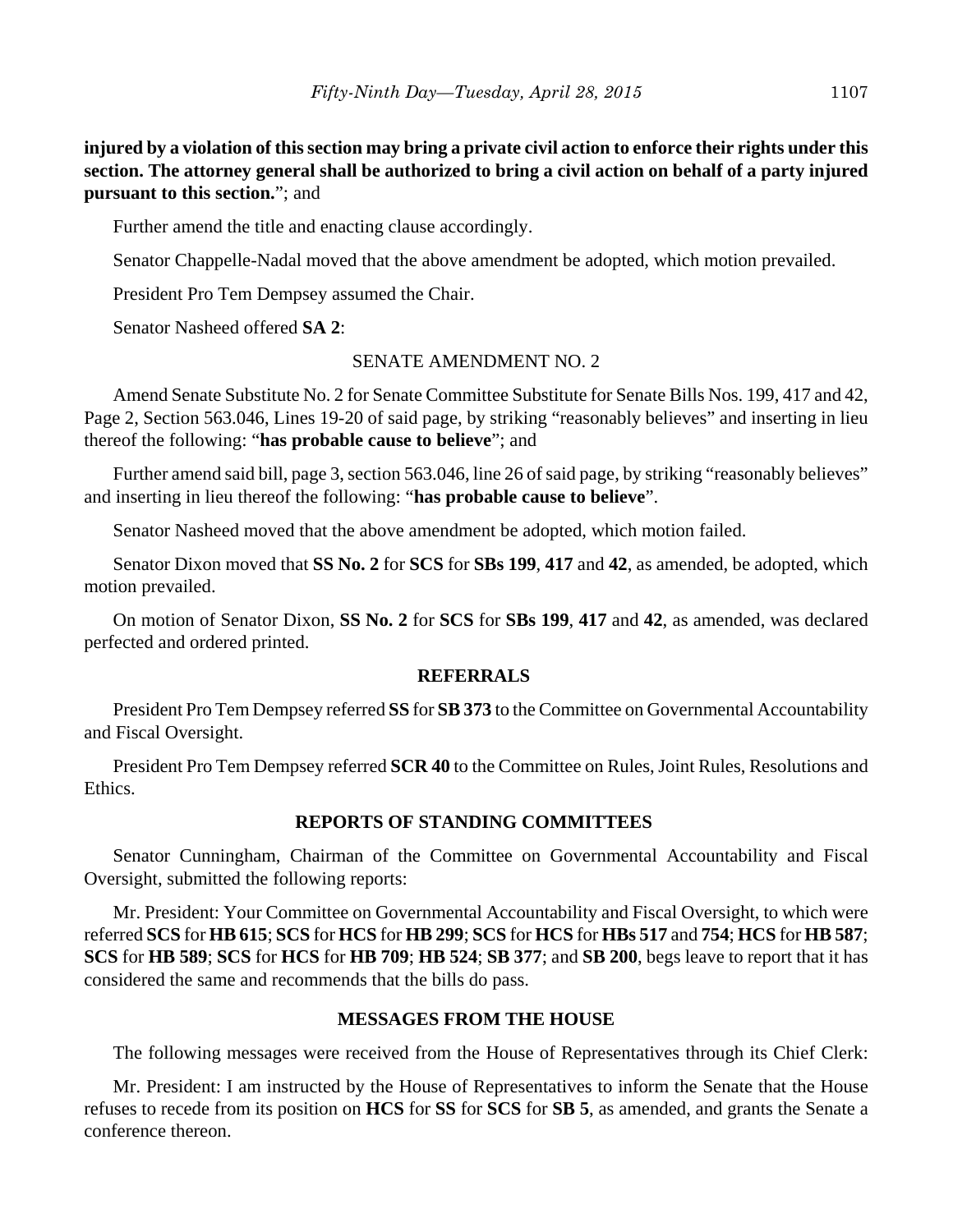Also,

Mr. President: I am instructed by the House of Representatives to inform the Senate that the House has taken up and passed **HB 202**, entitled:

An Act to amend chapter 376, RSMo, by adding thereto one new section relating to fees for optometric and ophthalmic services.

In which the concurrence of the Senate is respectfully requested.

Read 1st time.

Also,

Mr. President: I am instructed by the House of Representatives to inform the Senate that the House has taken up and passed **HCS** for **HB 476**, entitled:

An Act to amend chapter 163, RSMo, by adding thereto one new section relating to state funding for small school districts, with an emergency clause.

Emergency clause adopted.

In which the concurrence of the Senate is respectfully requested.

Read 1st time.

Also,

Mr. President: I am instructed by the House of Representatives to inform the Senate that the House has taken up and passed **HB 842**, entitled:

An Act to repeal section 311.730, RSMo, and to enact in lieu thereof four new sections relating to alcohol, with a penalty provision and an emergency clause.

Emergency clause defeated.

In which the concurrence of the Senate is respectfully requested.

Read 1st time.

On motion of Senator Kehoe, the Senate recessed until 3:00 p.m.

#### **RECESS**

The time of recess having expired, the Senate was called to order by Senator Kehoe.

# **REPORTS OF STANDING COMMITTEES**

Senator Richard, Chairman of the Committee on Rules, Joint Rules, Resolutions and Ethics, submitted the following report:

Mr. President: Your Committee on Rules, Joint Rules, Resolutions and Ethics, to which was referred **SS No. 2** for **SCS** for **SBs 199**, **417** and **42**, begs leave to report that it has examined the same and finds that the bill has been truly perfected and that the printed copies furnished the Senators are correct.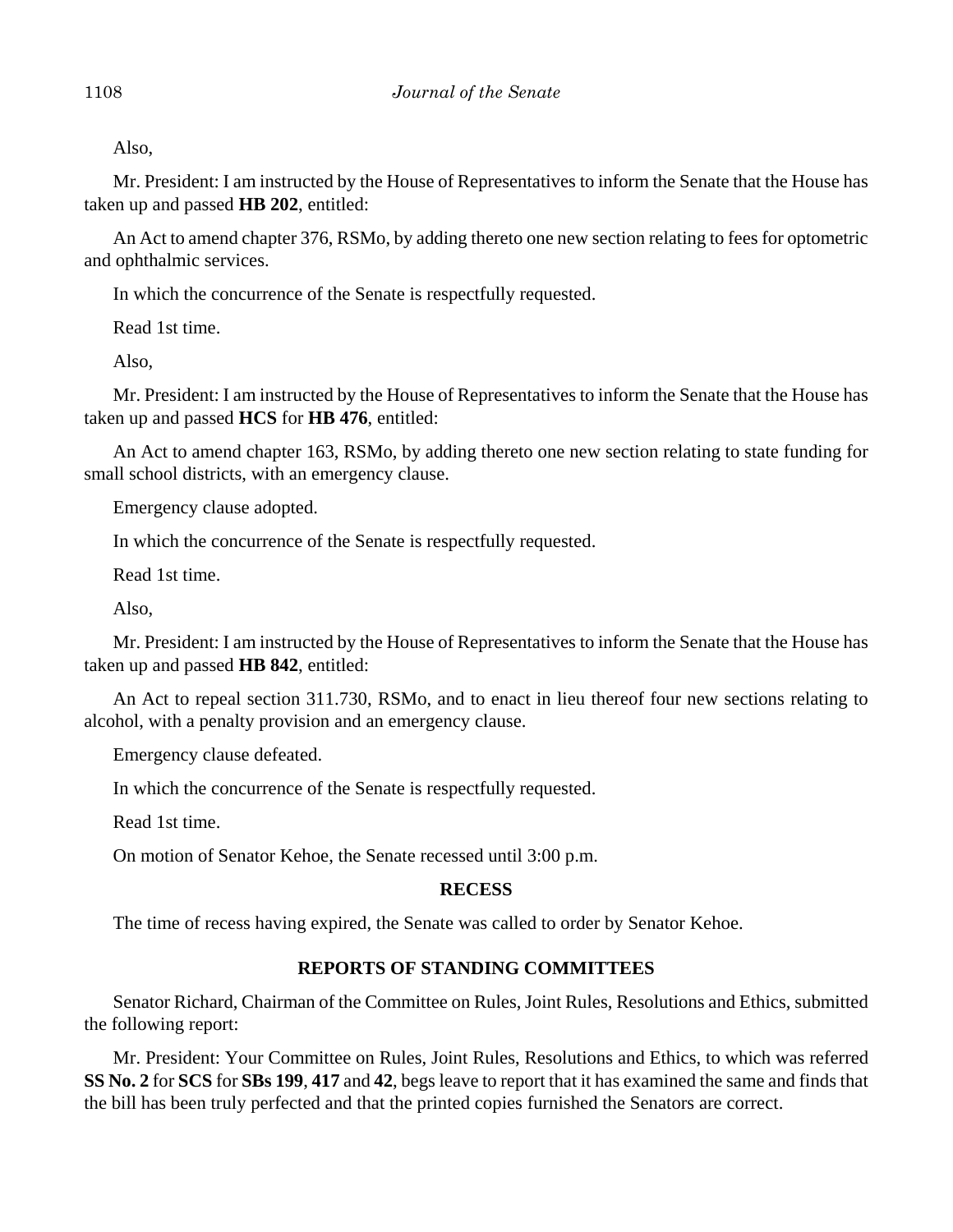## **MESSAGES FROM THE HOUSE**

The following messages were received from the House of Representatives through its Chief Clerk:

Mr. President: I am instructed by the House of Representatives to inform the Senate that the House has taken up and passed **HCS** for **HB 209**, entitled:

An Act to repeal sections 595.010, 595.015, and 595.030, RSMo, and to enact in lieu thereof three new sections relating to crime victim compensation.

In which the concurrence of the Senate is respectfully requested.

Read 1st time.

Also,

Mr. President: I am instructed by the House of Representatives to inform the Senate that the House has taken up and passed **HCS** for **HB 1023**, entitled:

An Act to amend chapter 161, RSMo, by adding thereto one new section relating to the development of school quality.

In which the concurrence of the Senate is respectfully requested.

Read 1st time.

Also,

Mr. President: I am instructed by the House of Representatives to inform the Senate that the House has taken up and passed **HB 389**, entitled:

An Act to amend chapter 32, RSMo, by adding thereto one new section relating to tax collection.

In which the concurrence of the Senate is respectfully requested.

Read 1st time.

Also,

Mr. President: I am instructed by the House of Representatives to inform the Senate that the House has taken up and passed **HCS** for **HB 627**, entitled:

An Act to amend chapter 620, RSMo, by adding thereto one new section relating to infrastructure investment.

In which the concurrence of the Senate is respectfully requested.

Read 1st time.

Also,

Mr. President: I am instructed by the House of Representatives to inform the Senate that the House has taken up and passed **HB 101**, entitled:

An Act to amend chapter 144, RSMo, by adding thereto one new section relating to taxation of utilities used in food preparation.

In which the concurrence of the Senate is respectfully requested.

Read 1st time.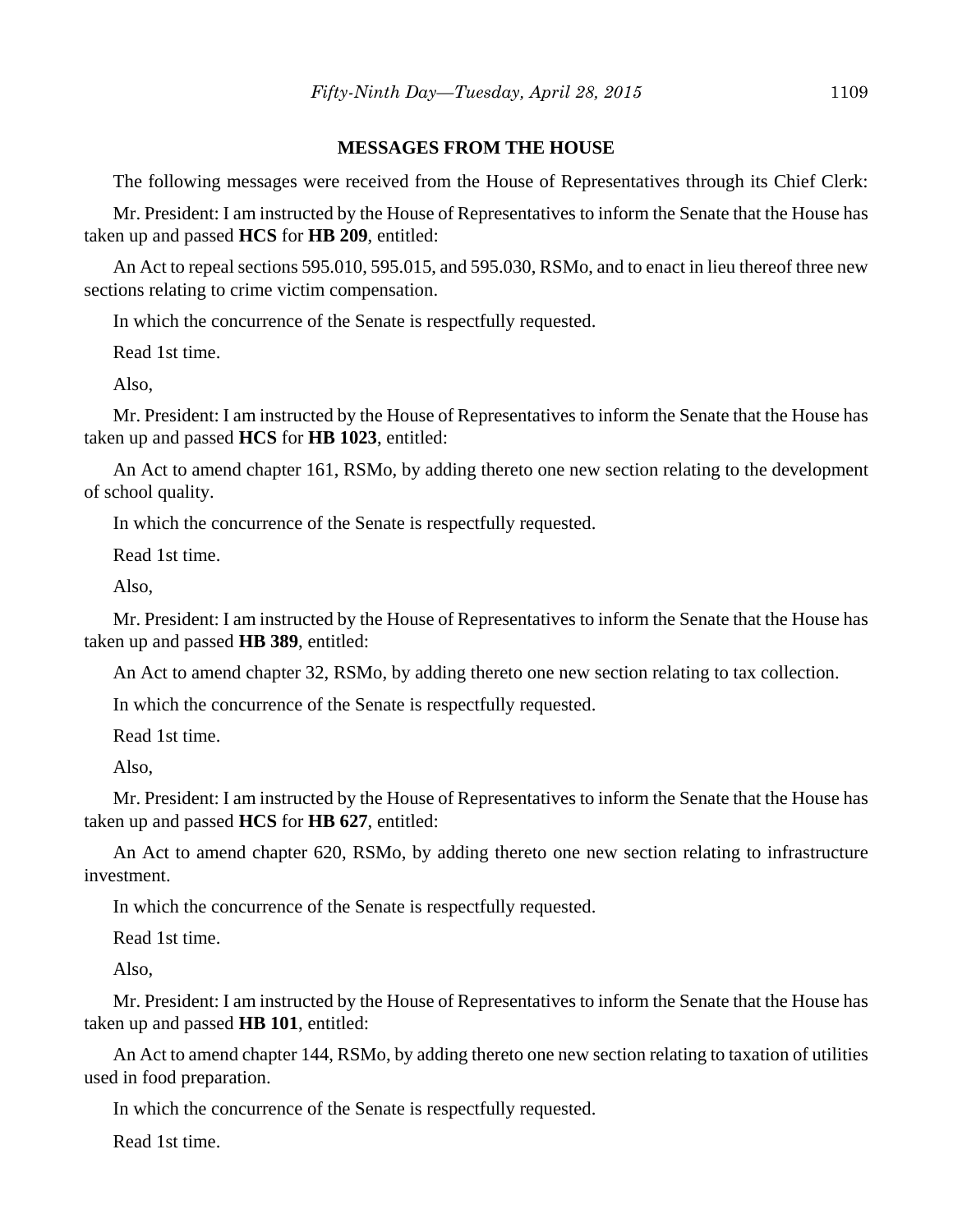## 1110 *Journal of the Senate*

## **PRIVILEGED MOTIONS**

Senator Schatz moved that **SB 221**, with **HCS**, be taken up for 3rd reading and final passage, which motion prevailed.

**HCS** for **SB 221**, entitled:

# HOUSE COMMITTEE SUBSTITUTE FOR SENATE BILL NO. 221

An Act to repeal sections 66.620, 72.150, and 72.401, RSMo, and to enact in lieu thereof four new sections relating to political subdivisions.

Was taken up.

Senator Schatz moved that **HCS** for **SB 221** be adopted.

Senator Walsh offered a substitute motion that the Senate refuse to concur in **HCS** for **SB 221** and request the House to recede from its position or, failing to do so, grant the Senate a conference thereon.

Senator Pearce assumed the Chair.

Senator Kehoe assumed the Chair.

At the request of Senator Schatz, the motion to adopt **HCS** for **SB 221** was withdrawn, rendering the substitute motion moot.

On motion of Senator Richard, the Senate recessed until 8:00 p.m.

#### **RECESS**

The time of recess having expired, the Senate was called to order by President Pro Tem Dempsey.

#### **MESSAGES FROM THE HOUSE**

The following messages were received from the House of Representatives through its Chief Clerk:

Mr. President: I am instructed by the House of Representatives to inform the Senate that the House has taken up and passed **SB 68**.

Bill ordered enrolled.

Also,

Mr. President: I am instructed by the House of Representatives to inform the Senate that the House has taken up and passed **HCS** for **SB 231**, entitled:

An Act to repeal sections 142.815, 144.030, and 306.100, RSMo, and to enact in lieu thereof three new sections relating to watercraft.

With House Amendment No. 1 to House Amendment No. 1 and House Amendment No. 1, as amended.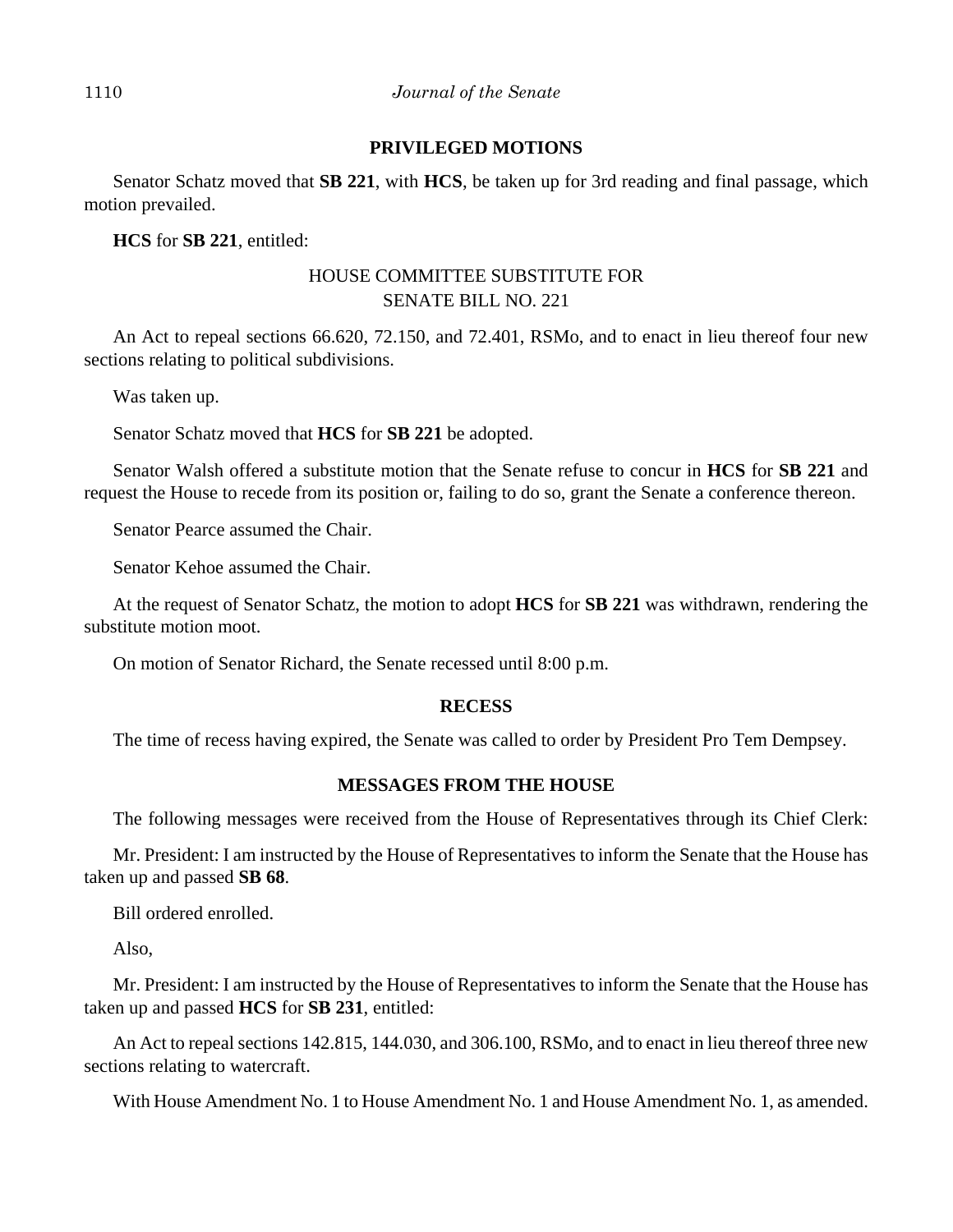# HOUSE AMENDMENT NO. 1 TO HOUSE AMENDMENT NO. 1

Amend House Amendment No. 1 to House Committee Substitute for Senate Bill No. 231 Page 1, Lines 5-6, by deleting the words "**rents or provides the opportunity to the public to use any watercraft on the state's streams or rivers**" and inserting in lieu thereof the following:

## "**which is a registered member of the Missouri Canoe and Floaters Association**"; and

Further amend said amendment and page, Line 16, by deleting the phrase "; and" and inserting immediately after said line the following:

# "**5. The water patrol division shall distribute the informational brochures developed under this section to all county commissioners in this state.**"; and"; and

Further amend said bill by amending the title, enacting clause, and intersectional references accordingly.

## HOUSE AMENDMENT NO. 1

Amend House Committee Substitute for Senate Bill No. 231, Page 15, Section 306.100, Line 95, by inserting after all of said section and line the following:

"**306.910. 1. For purposes of this section, the following terms shall mean:**

**(1) "Outfitter", any individual, group, corporation, or other business entity which rents or provides the opportunity to the public to use any watercraft on the state's streams or rivers;**

**(2) "Water patrol division", the water patrol division of the state highway patrol;**

**(3) "Watercraft", any canoe, kayak, raft, innertube, or other flotation device propelled by the use of paddles, oars, or other nonmotorized means of propulsion.**

**2. By January 1, 2016, the water patrol division shall develop an informational brochure regarding the laws, regulations, and associated penalties relating to recreational water use as they pertain to individuals participating in the recreational use of the state's streams or rivers.**

**3. The water patrol division shall distribute the informational brochures developed under this section to all campgrounds and outfitters that rent or provide watercraft for use on a stream or river.**

# **4. No more than one hundred thousand dollars shall be expended on the development and printing of the informational brochure under this section.**"; and

Further amend said bill by amending the title, enacting clause, and intersectional references accordingly.

In which the concurrence of the Senate is respectfully requested.

Also,

Mr. President: I am instructed by the House of Representatives to inform the Senate that the House has taken up and passed **HCS** for **SCS** for **SBs 34** and **105**, entitled:

An Act to repeal sections 115.135, 115.275, 115.277, 115.279, 115.283, 115.287, 115.291, 115.912, and 115.940, RSMo, and to enact in lieu thereof eight new sections relating to military and overseas voter registration, with an emergency clause.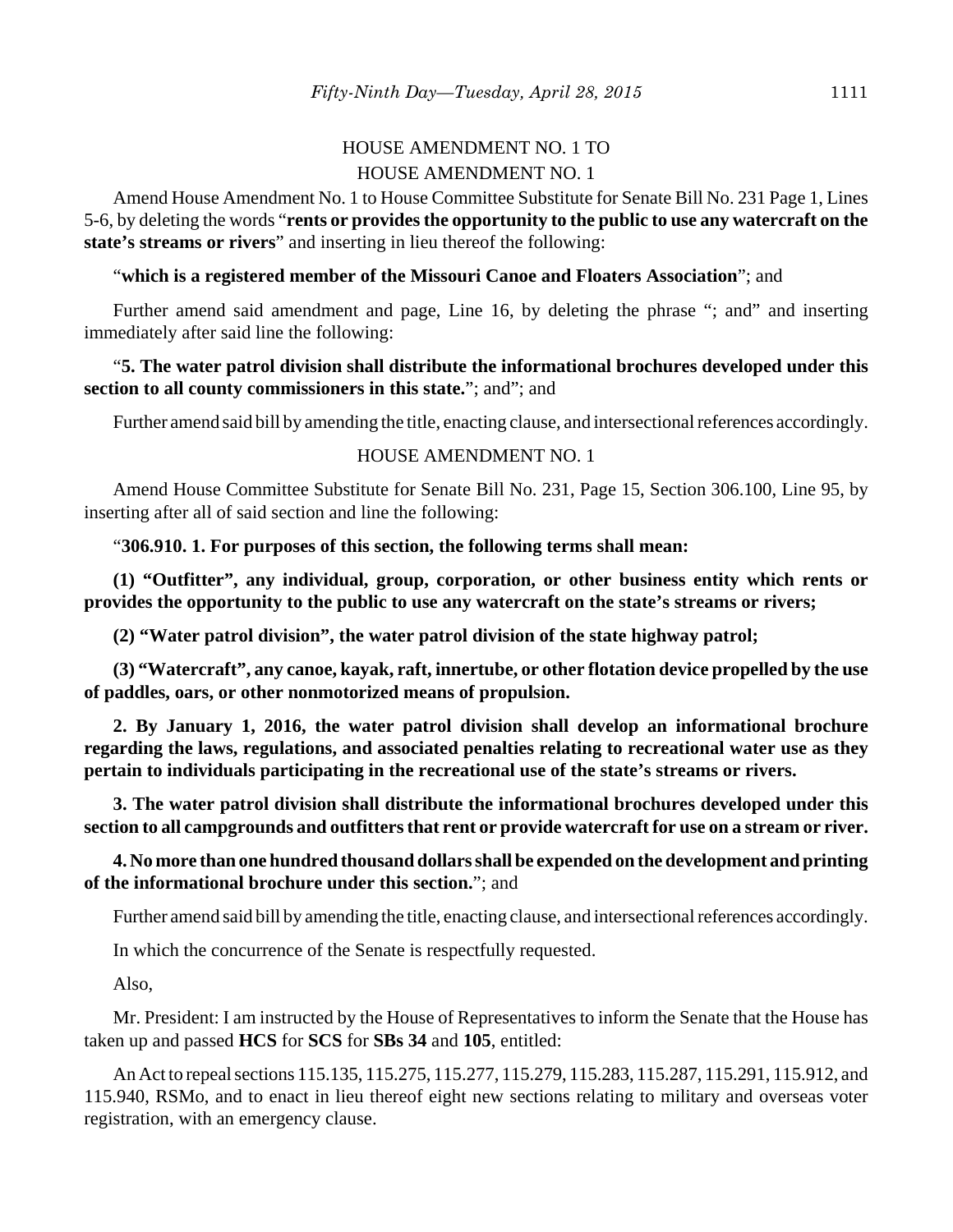Emergency clause adopted.

In which the concurrence of the Senate is respectfully requested.

Also,

Mr. President: I am instructed by the House of Representatives to inform the Senate that the House has taken up and passed **HCS** for **SB 254**, entitled:

An Act to repeal sections 301.142 and 301.3097, RSMo, and to enact in lieu thereof two new sections relating to license plates.

With House Amendment Nos. 1, 2, 3 and 4.

## HOUSE AMENDMENT NO. 1

Amend House Committee Substitute for Senate Bill No. 254, Page 1, In the Title, Line 3, by deleting the phrase "license plates" and inserting in lieu thereof "motor vehicles"; and

Further amend said bill, Page 7, Section 301.3142, Line 217, by inserting immediately after said section and line the following:

"301.196. 1. Beginning January 1, 2006, except as otherwise provided in this section, the transferor of an interest in a motor vehicle or trailer listed on the face of a Missouri title, excluding salvage titles and junking certificates, shall notify the department of revenue of the transfer within thirty days of the date of transfer. The notice shall be in a form determined by the department by rule and shall contain:

## (1) **The name of the transferor and transferee;**

**(2)** A description of the motor vehicle or trailer sufficient to identify it;

**[**(2)**] (3)** The vehicle identification number of the motor vehicle or trailer;

**[**(3)**] (4)** The name and address of the transferee;

**[**(4)**] (5)** The date of birth of the transferee, unless the transferee is not a natural person;

**[**(5)**] (6)** The date of the transfer or sale;

**[**(6)**] (7)** The purchase price of the motor vehicle or trailer, if applicable;

**[**(7)**] (8)** The number of the transferee's drivers license, unless the transferee does not have a drivers license;

**[**(8) The printed name and signature**] (9) The transferor's electronic signature if transmitted electronically or the signatures** of the transferee **and transferor if not submitted electronically. For the purposes of this section, "transmitted electronically" shall have the same meaning as an electronic signature as defined in section 432.205**;

**[**(9)**] (10)** Any other information required by the department by rule.

2. **A notice of sale substantially complying with the requirements of this section is effective even though it contains minor errors which are not materially misleading.**

**3.** For purposes of giving notice under this section, if the transfer occurs by operation of law, the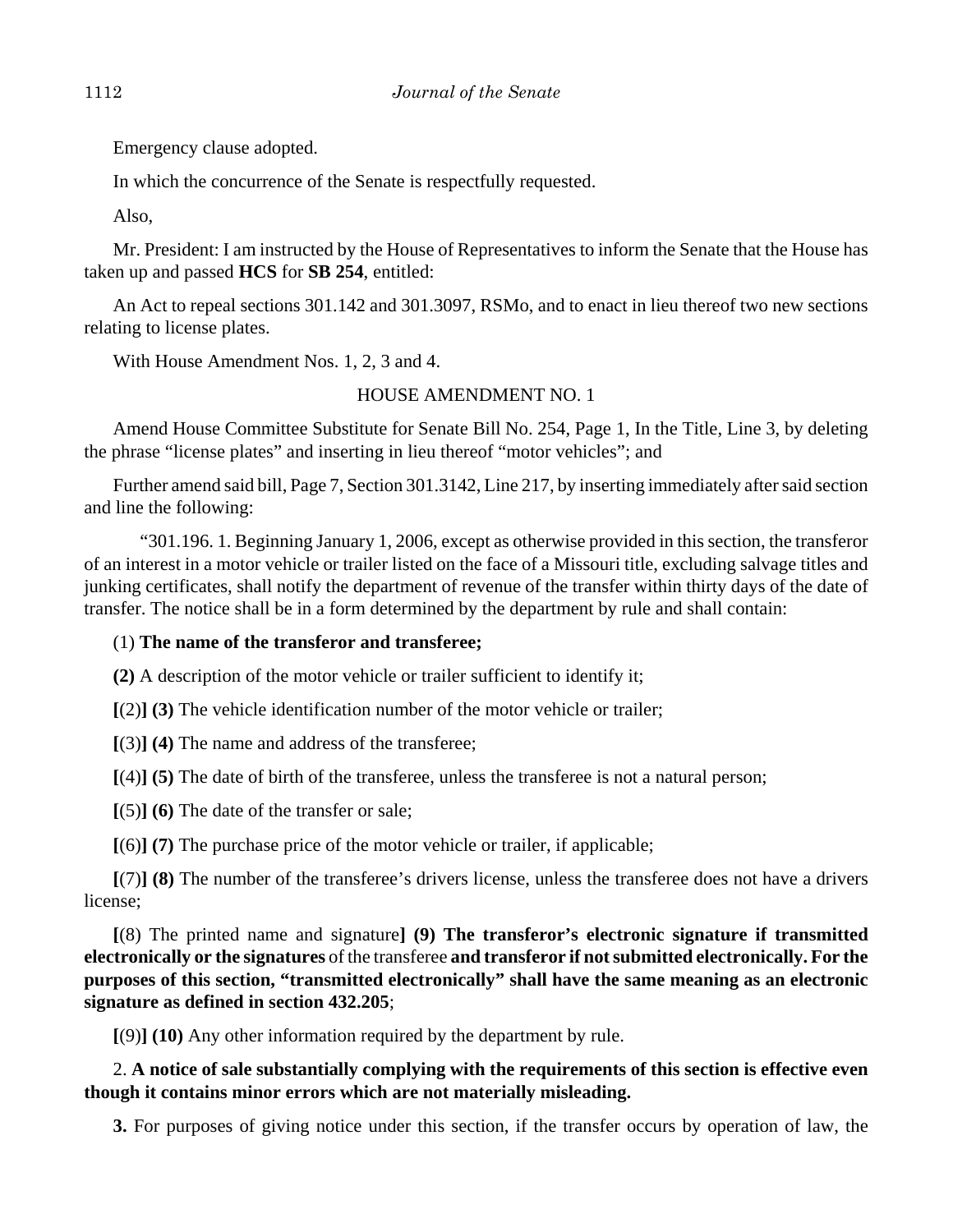personal representative, receiver, trustee, sheriff, or other representative or successor in interest of the person whose interest is transferred shall be considered the transferor. Repossession by a creditor shall not be considered a transfer of ownership requiring such notice.

**[**3.**] 4.** The requirements of this section shall not apply to transfers when there is no complete change of ownership interest or upon award of ownership of a motor vehicle or trailer made by court order, or transfers of ownership of a motor vehicle or trailer to or between vehicle dealers, or transfers of ownership of a motor vehicle or trailer to an insurance company due to a theft or casualty loss, or transfers of beneficial ownership of a motor vehicle owned by a trust.

**[**4.**] 5.** Notification under this section is only required for transfers of ownership that would otherwise require registration and an application for certificate of title in this state under section 301.190, and is for informational purposes only and does not constitute an assignment or release of any interest in the vehicle.

**[**5.**] 6.** Retail sales made by licensed dealers including sales of new vehicles shall be reported pursuant to the provisions of section 301.280."; and

Further amend said bill, Page 8, Section 301.3097, Line 26, by inserting immediately after said section and line the following:

"302.010. Except where otherwise provided, when used in this chapter, the following words and phrases mean:

(1) "Circuit court", each circuit court in the state;

(2) "Commercial motor vehicle", a motor vehicle designed or regularly used for carrying freight and merchandise, or more than fifteen passengers;

(3) "Conviction", any final conviction; also a forfeiture of bail or collateral deposited to secure a defendant's appearance in court, which forfeiture has not been vacated, shall be equivalent to a conviction, except that when any conviction as a result of which points are assessed pursuant to section 302.302 is appealed, the term "conviction" means the original judgment of conviction for the purpose of determining the assessment of points, and the date of final judgment affirming the conviction shall be the date determining the beginning of any license suspension or revocation pursuant to section 302.304;

(4) "Criminal history check", a search of criminal records, including criminal history record information as defined in section 43.500, maintained by the Missouri state highway patrol in the Missouri criminal records repository or by the Federal Bureau of Investigation as part of its criminal history records, including, but not limited to, any record of conviction, plea of guilty or nolo contendre, or finding of guilty in any state for any offense related to alcohol, controlled substances, or drugs;

(5) "Director", the director of revenue acting directly or through the director's authorized officers and agents;

(6) "Farm tractor", every motor vehicle designed and used primarily as a farm implement for drawing plows, mowing machines and other implements of husbandry;

(7) "Highway", any public thoroughfare for vehicles, including state roads, county roads and public streets, avenues, boulevards, parkways, or alleys in any municipality;

(8) "Incompetent to drive a motor vehicle", a person who has become physically incapable of meeting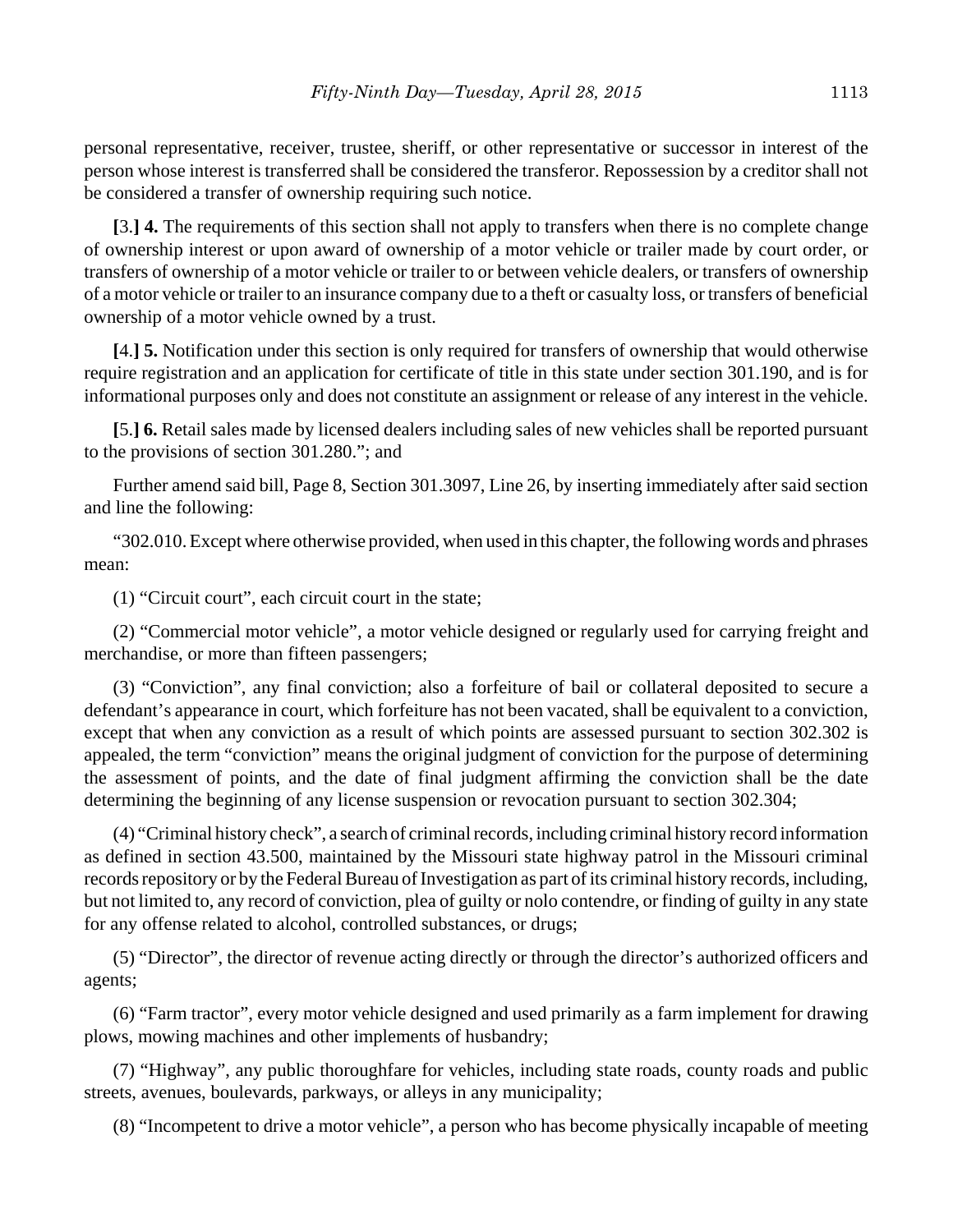the prescribed requirements of an examination for an operator's license, or who has been adjudged by a probate division of the circuit court in a capacity hearing of being incapacitated;

(9) "License", a license issued by a state to a person which authorizes a person to operate a motor vehicle;

(10) "Motor vehicle", any self-propelled vehicle not operated exclusively upon tracks except motorized bicycles, as defined in section 307.180;

(11) "Motorcycle", a motor vehicle operated on two wheels; however, this definition shall not include motorized bicycles as defined in section 301.010;

(12) "Motortricycle", a motor vehicle operated on three wheels, including a motorcycle operated with any conveyance, temporary or otherwise, requiring the use of a third wheel;

(13) "Moving violation", that character of traffic violation where at the time of violation the motor vehicle involved is in motion, except that the term does not include the driving of a motor vehicle without a valid motor vehicle registration license, or violations of sections 304.170 to 304.240, inclusive, relating to sizes and weights of vehicles;

(14) "Municipal court", every division of the circuit court having original jurisdiction to try persons for violations of city ordinances;

(15) "Nonresident", every person who is not a resident of this state;

(16) "Operator", every person who is in actual physical control of a motor vehicle upon a highway;

(17) "Owner", a person who holds the legal title of a vehicle or in the event a vehicle is the subject of an agreement for the conditional sale or lease thereof with the right of purchase upon performance of the conditions stated in the agreement and with an immediate right of possession vested in the conditional vendee or lessee, or in the event a mortgagor of a vehicle is entitled to possession, then such conditional vendee or lessee or mortgagor shall be deemed the owner for the purpose of sections 302.010 to 302.540;

(18) "Record" includes, but is not limited to, papers, documents, facsimile information, microphotographic process, electronically generated or electronically recorded information, digitized images, deposited or filed with the department of revenue;

(19) "Residence address", "residence", or "resident address" shall be the location at which a person has been physically present, and that the person regards as home. A residence address is a person's true, fixed, principal, and permanent home, to which a person intends to return and remain, even though currently residing elsewhere;

(20) "Restricted driving privilege", a **sixty-day** driving privilege issued by the director of revenue following a suspension of driving privileges for the limited purpose of driving in connection with the driver's business, occupation, employment, formal program of secondary, postsecondary or higher education, or for an alcohol education or treatment program or certified ignition interlock provider**, or a ninety-day 'interlock restricted privilege' issued by the director of revenue for the limited purpose of driving in connection with the driver's business, occupation, employment, seeking medical treatment for such driver or a dependent family member, attending school or other institution of higher education, attending alcohol or drug treatment programs, seeking the required services of a certified ignition interlock provider, fulfilling court obligations, including required appearances and**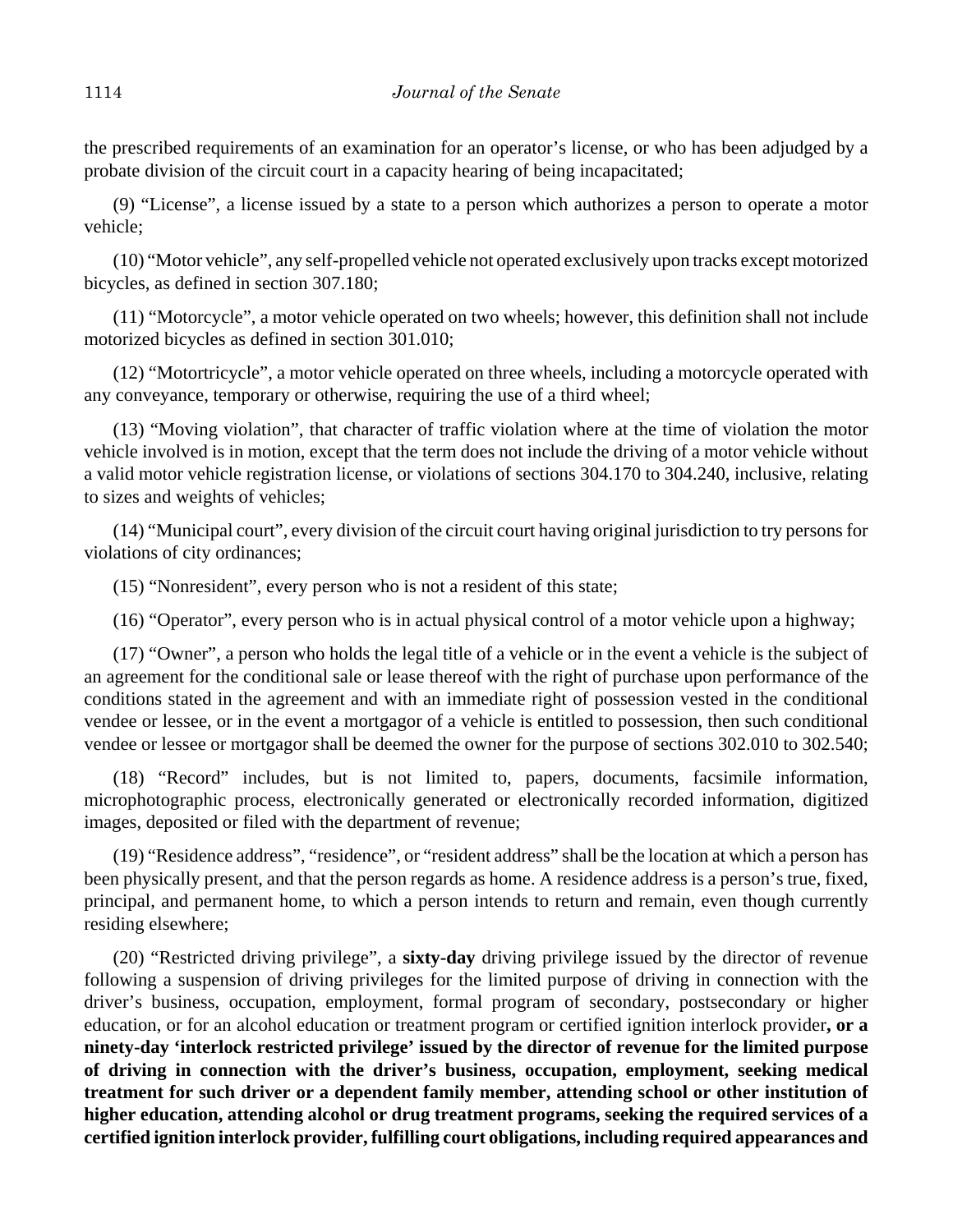# **probation and parole obligations, religious services, the care of a child or children, including scheduled visitation or custodial obligations pursuant to a court order, fueling requirements for any vehicle utilized, and seeking basic nutritional requirements**;

(21) "School bus", when used in sections 302.010 to 302.540, means any motor vehicle, either publicly or privately owned, used to transport students to and from school, or to transport pupils properly chaperoned to and from any place within the state for educational purposes. The term "school bus" shall not include a bus operated by a public utility, municipal corporation or common carrier authorized to conduct local or interstate transportation of passengers when such bus is not traveling a specific school bus route but is:

(a) On a regularly scheduled route for the transportation of fare-paying passengers; or

(b) Furnishing charter service for the transportation of persons enrolled as students on field trips or other special trips or in connection with other special events;

(22) "School bus operator", an operator who operates a school bus as defined in subdivision (21) of this section in the transportation of any schoolchildren and who receives compensation for such service. The term "school bus operator" shall not include any person who transports schoolchildren as an incident to employment with a school or school district, such as a teacher, coach, administrator, secretary, school nurse, or janitor unless such person is under contract with or employed by a school or school district as a school bus operator;

(23) "Signature", any method determined by the director of revenue for the signing, subscribing or verifying of a record, report, application, driver's license, or other related document that shall have the same validity and consequences as the actual signing by the person providing the record, report, application, driver's license or related document;

(24) "Substance abuse traffic offender program", a program certified by the division of alcohol and drug abuse of the department of mental health to provide education or rehabilitation services pursuant to a professional assessment screening to identify the individual needs of the person who has been referred to the program as the result of an alcohol- or drug-related traffic offense. Successful completion of such a program includes participation in any education or rehabilitation program required to meet the needs identified in the assessment screening. The assignment recommendations based upon such assessment shall be subject to judicial review as provided in subsection 14 of section 302.304 and subsections 1 and 5 of section 302.540;

(25) "Vehicle", any mechanical device on wheels, designed primarily for use, or used on highways, except motorized bicycles, vehicles propelled or drawn by horses or human power, or vehicles used exclusively on fixed rails or tracks, or cotton trailers or motorized wheelchairs operated by handicapped persons.

302.060. 1. The director shall not issue any license and shall immediately deny any driving privilege:

(1) To any person who is under the age of eighteen years, if such person operates a motor vehicle in the transportation of persons or property as classified in section 302.015;

(2) To any person who is under the age of sixteen years, except as hereinafter provided;

(3) To any person whose license has been suspended, during such suspension, or to any person whose license has been revoked, until the expiration of one year after such license was revoked;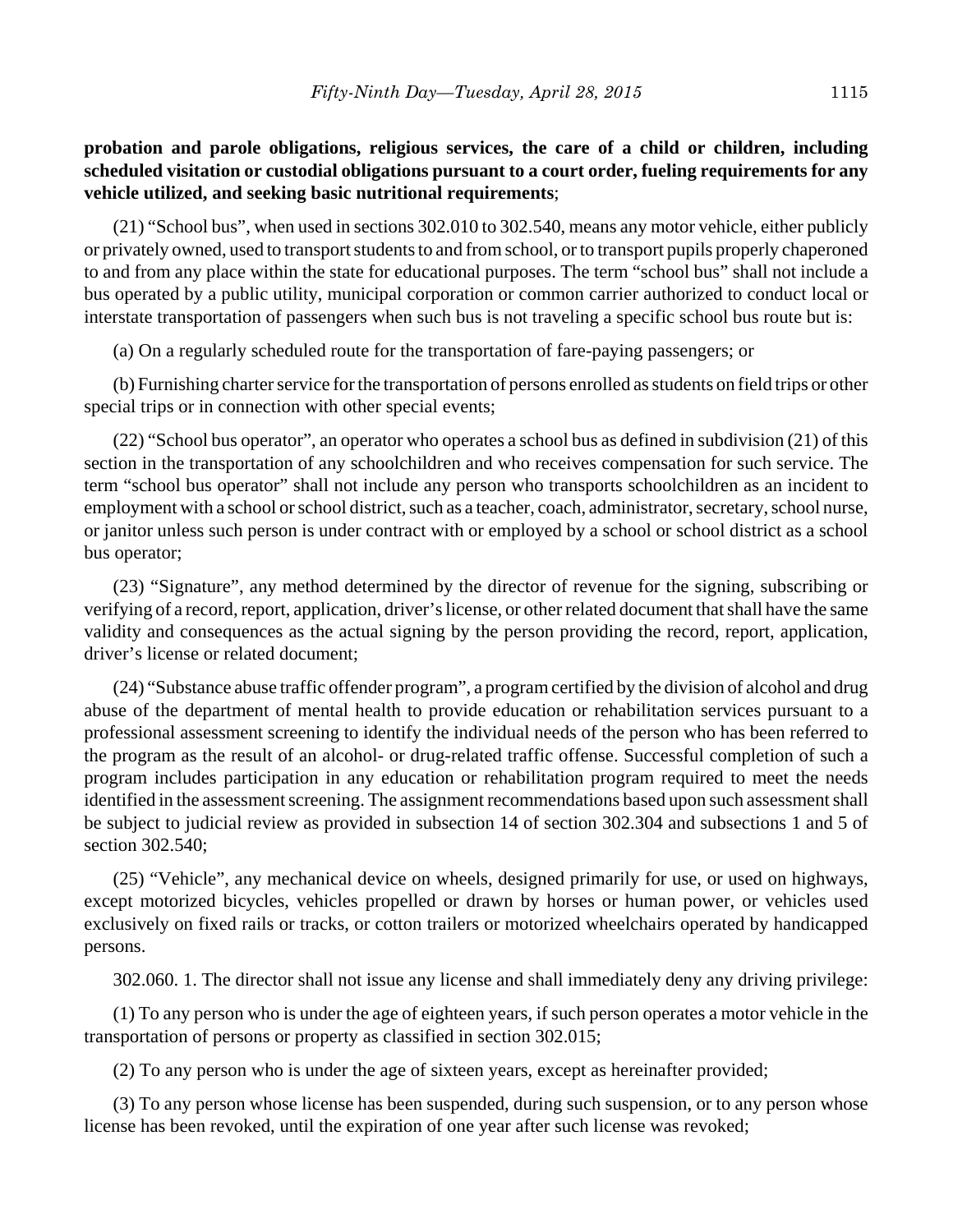(4) To any person who is an habitual drunkard or is addicted to the use of narcotic drugs;

(5) To any person who has previously been adjudged to be incapacitated and who at the time of application has not been restored to partial capacity;

(6) To any person who, when required by this law to take an examination, has failed to pass such examination;

(7) To any person who has an unsatisfied judgment against such person, as defined in chapter 303, until such judgment has been satisfied or the financial responsibility of such person, as described in section 303.120, has been established;

(8) To any person whose application shows that the person has been convicted within one year prior to such application of violating the laws of this state relating to failure to stop after an accident and to disclose the person's identity or driving a motor vehicle without the owner's consent;

(9) To any person who has been convicted more than twice of violating state law, or a county or municipal ordinance where the defendant was represented by or waived the right to an attorney in writing, relating to driving while intoxicated; except that, after the expiration of ten years from the date of conviction of the last offense of violating such law or ordinance relating to driving while intoxicated, a person who was so convicted may petition the circuit court of the county in which such last conviction was rendered and the court shall review the person's habits and conduct since such conviction, including the results of a criminal history check as defined in section 302.010. If the court finds that the petitioner has not been found guilty of, and has no pending charges for any offense related to alcohol, controlled substances or drugs and has no other alcohol-related enforcement contacts as defined in section 302.525 during the preceding ten years and that the petitioner's habits and conduct show such petitioner to no longer pose a threat to the public safety of this state, the court shall order the director to issue a license to the petitioner if the petitioner is otherwise qualified pursuant to the provisions of sections 302.010 to 302.540. No person may obtain a license pursuant to the provisions of this subdivision through court action more than one time;

(10) To any person who has been found guilty of acting with criminal negligence while driving while intoxicated to cause the death of another person, or to any person who has been convicted twice within a five-year period of violating state law, county or municipal ordinance of driving while intoxicated, or any other intoxication-related traffic offense as defined in section 577.001, except that, after the expiration of five years from the date of conviction of the last offense of violating such law or ordinance, a person who was so convicted may petition the circuit court of the county in which such last conviction was rendered and the court shall review the person's habits and conduct since such conviction, including the results of a criminal history check as defined in section 302.010. If the court finds that the petitioner has not been found guilty of, and has no pending charges for any offense related to alcohol, controlled substances, or drugs and has no other alcohol-related enforcement contacts as defined in section 302.525 during the preceding five years, and that the petitioner's habits and conduct show such petitioner to no longer pose a threat to the public safety of this state, the court shall order the director to issue a license to the petitioner if the petitioner is otherwise qualified pursuant to the provisions of sections 302.010 to 302.540;

(11) To any person who is otherwise disqualified pursuant to the provisions of chapter 302, chapter 303, or section 544.046;

(12) To any person who is under the age of eighteen years, if such person's parents or legal guardians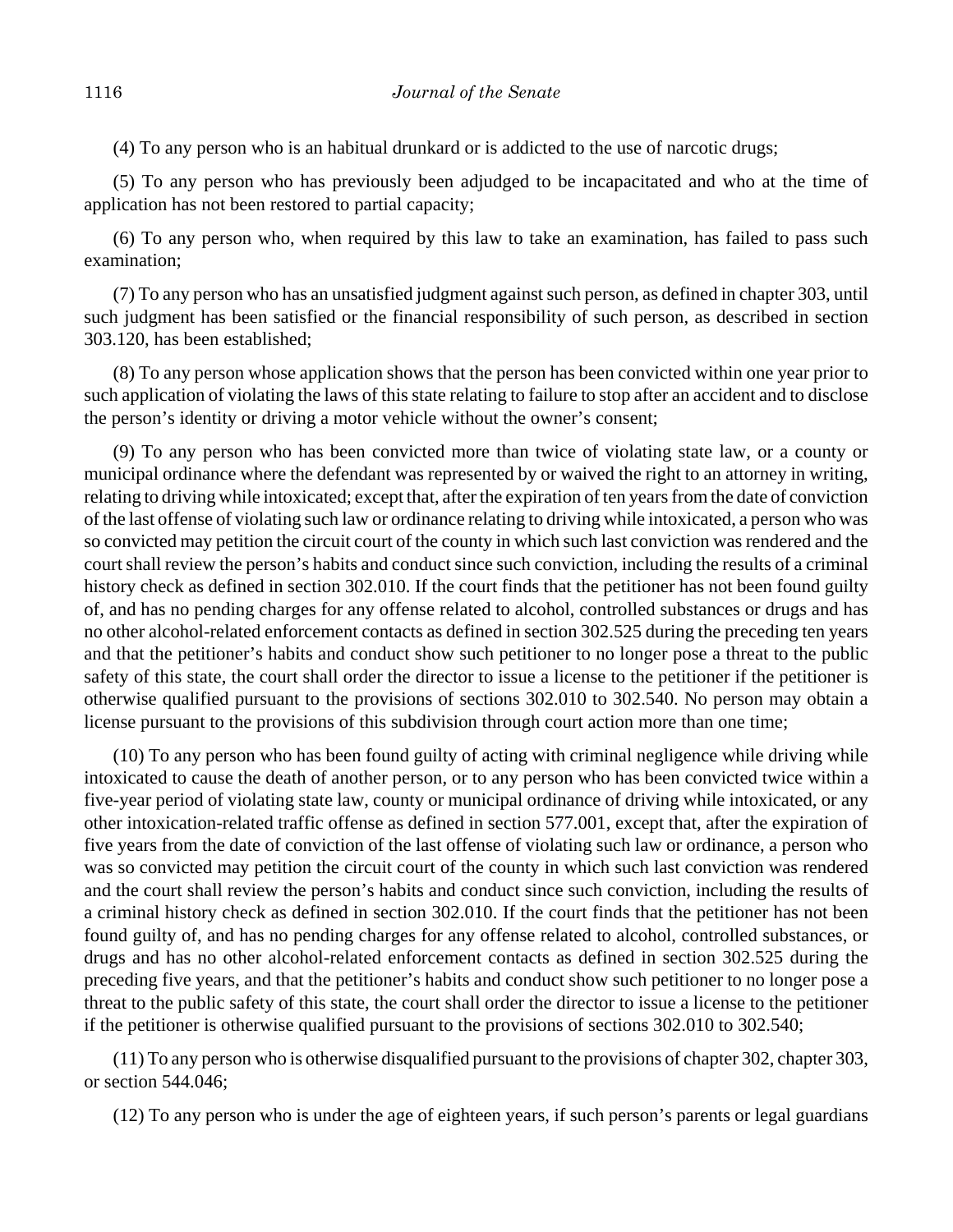file a certified document with the department of revenue stating that the director shall not issue such person a driver's license. Each document filed by the person's parents or legal guardians shall be made upon a form furnished by the director and shall include identifying information of the person for whom the parents or legal guardians are denying the driver's license. The document shall also contain identifying information of the person's parents or legal guardians. The document shall be certified by the parents or legal guardians to be true and correct. This provision shall not apply to any person who is legally emancipated. The parents or legal guardians may later file an additional document with the department of revenue which reinstates the person's ability to receive a driver's license.

2. Any person whose license is reinstated under the provisions of subdivision (9) or (10) of subsection 1 of this section shall be required to file proof with the director of revenue that any motor vehicle operated by the person is equipped with a functioning, certified ignition interlock device as a required condition of reinstatement. The ignition interlock device required for reinstatement under this subsection and for obtaining a limited driving privilege under paragraph (a) or (b) of subdivision (8) of subsection 3 of section 302.309 shall have a photo identification technology feature, and a court may require a global positioning system feature for such device. The ignition interlock device shall further be required to be maintained on all motor vehicles operated by the person for a period of not less than six months immediately following the date of reinstatement. If the monthly monitoring reports show that the ignition interlock device has registered any confirmed blood alcohol concentration readings above the alcohol setpoint established by the department of transportation or that the person has tampered with or circumvented the ignition interlock device **within the last three months of the six-month period of required installation of the ignition interlock device**, then the period for which the person must maintain the ignition interlock device following the date of reinstatement shall be extended **[**for an additional six months**] until the person has completed three consecutive months with no violations as described in this section**. If the person fails to maintain such proof with the director, the license shall be suspended **[**for the remainder of the six-month period or**]** until proof as required by this section is filed with the director. **[**Upon the completion of the six-month period, the license shall be shown as reinstated, if the person is otherwise eligible.**]**

3. Any person who petitions the court for reinstatement of his or her license pursuant to subdivision (9) or (10) of subsection 1 of this section shall make application with the Missouri state highway patrol as provided in section 43.540, and shall submit two sets of fingerprints collected pursuant to standards as determined by the highway patrol. One set of fingerprints shall be used by the highway patrol to search the criminal history repository and the second set shall be forwarded to the Federal Bureau of Investigation for searching the federal criminal history files. At the time of application, the applicant shall supply to the highway patrol the court name and case number for the court where he or she has filed his or her petition for reinstatement. The applicant shall pay the fee for the state criminal history check pursuant to section 43.530 and pay the appropriate fee determined by the Federal Bureau of Investigation for the federal criminal history record. The Missouri highway patrol, upon receipt of the results of the criminal history check, shall forward a copy of the results to the circuit court designated by the applicant and to the department. Notwithstanding the provisions of section 610.120, all records related to any criminal history check shall be accessible and available to the director and the court.

302.304. 1. The director shall notify by ordinary mail any operator of the point value charged against the operator's record when the record shows four or more points have been accumulated in a twelve-month period.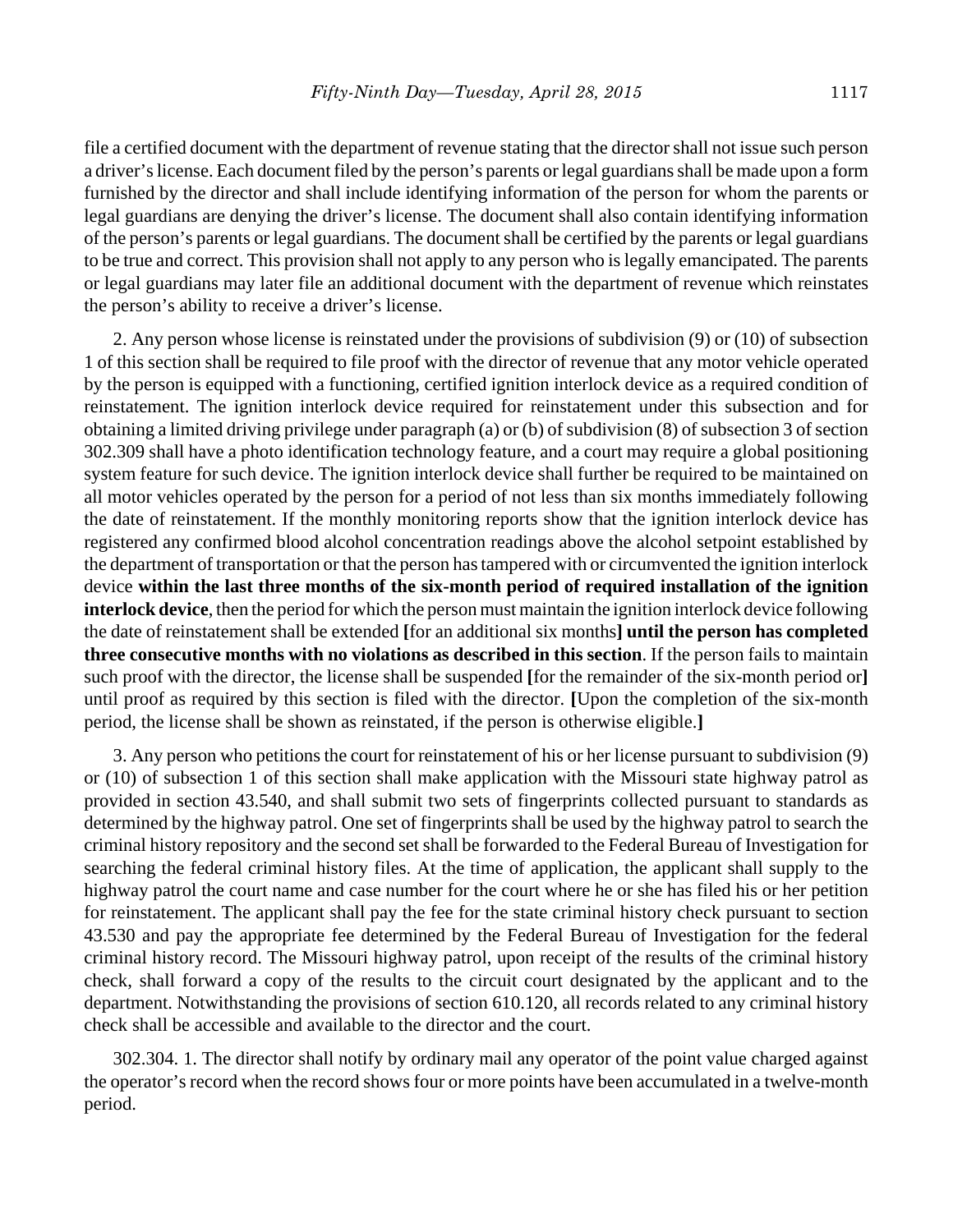2. In an action to suspend or revoke a license or driving privilege under this section points shall be accumulated on the date of conviction. No case file of any conviction for a driving violation for which points may be assessed pursuant to section 302.302 may be closed until such time as a copy of the record of such conviction is forwarded to the department of revenue.

3. The director shall suspend the license and driving privileges of any person whose driving record shows the driver has accumulated eight points in eighteen months.

4. The license and driving privilege of any person whose license and driving privilege have been suspended under the provisions of sections 302.010 to 302.540 except those persons whose license and driving privilege have been suspended under the provisions of subdivision (8) of subsection 1 of section 302.302 or has accumulated sufficient points together with a conviction under subdivision (10) of subsection 1 of section 302.302 and who has filed proof of financial responsibility with the department of revenue, in accordance with chapter 303, and is otherwise eligible, shall be reinstated as follows:

(1) In the case of an initial suspension, thirty days after the effective date of the suspension;

(2) In the case of a second suspension, sixty days after the effective date of the suspension;

(3) In the case of the third and subsequent suspensions, ninety days after the effective date of the suspension.

Unless proof of financial responsibility is filed with the department of revenue, a suspension shall continue in effect for two years from its effective date.

5. The period of suspension of the driver's license and driving privilege of any person under the provisions of subdivision (8) of subsection 1 of section 302.302 or who has accumulated sufficient points together with a conviction under subdivision (10) of subsection 1 of section 302.302 shall be thirty days, followed by a sixty-day period of restricted driving privilege as defined in section 302.010. Upon completion of such period of restricted driving privilege, upon compliance with other requirements of law and upon filing of proof of financial responsibility with the department of revenue, in accordance with chapter 303, the license and driving privilege shall be reinstated. If a person, otherwise subject to the provisions of this subsection, files proof of installation with the department of revenue that any vehicle operated by such person is equipped with a functioning, certified ignition interlock device, there shall be no period of suspension. However, in lieu of a suspension the person shall instead complete a ninety-day period of restricted driving privilege. If the person fails to maintain such proof of the device with the director of revenue as required, the restricted driving privilege shall be terminated. Upon completion of such ninety-day period of restricted driving privilege, upon compliance with other requirements of law, and upon filing of proof of financial responsibility with the department of revenue, in accordance with chapter 303, the license and driving privilege shall be reinstated. However, if the monthly monitoring reports during such ninety-day period indicate that the ignition interlock device has registered a confirmed blood alcohol concentration level above the alcohol setpoint established by the department of transportation or such reports indicate that the ignition interlock device has been tampered with or circumvented, then the license and driving privilege of such person shall not be reinstated until the person completes an additional thirtyday period of restricted driving privilege.

6. If the person fails to maintain proof of financial responsibility in accordance with chapter 303, or, if applicable, if the person fails to maintain proof that any vehicle operated is equipped with a functioning,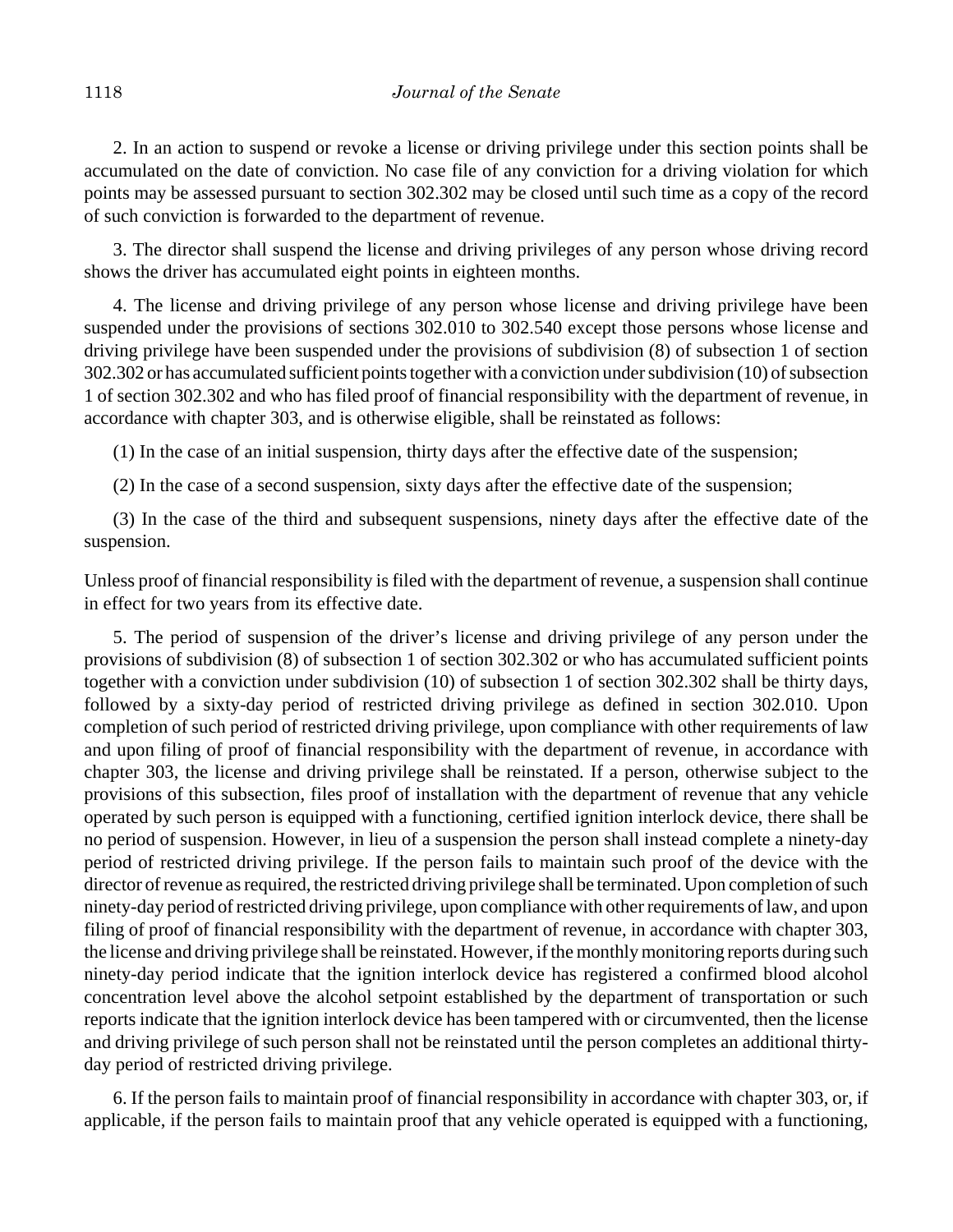certified ignition interlock device installed pursuant to subsection 5 of this section, the person's driving privilege and license shall be resuspended.

7. The director shall revoke the license and driving privilege of any person when the person's driving record shows such person has accumulated twelve points in twelve months or eighteen points in twenty-four months or twenty-four points in thirty-six months. The revocation period of any person whose license and driving privilege have been revoked under the provisions of sections 302.010 to 302.540 and who has filed proof of financial responsibility with the department of revenue in accordance with chapter 303 and is otherwise eligible, shall be terminated by a notice from the director of revenue after one year from the effective date of the revocation. Unless proof of financial responsibility is filed with the department of revenue, except as provided in subsection 2 of section 302.541, the revocation shall remain in effect for a period of two years from its effective date. If the person fails to maintain proof of financial responsibility in accordance with chapter 303, the person's license and driving privilege shall be rerevoked. Any person whose license and driving privilege have been revoked under the provisions of sections 302.010 to 302.540 shall, upon receipt of the notice of termination of the revocation from the director, pass the complete driver examination and apply for a new license before again operating a motor vehicle upon the highways of this state.

8. If, prior to conviction for an offense that would require suspension or revocation of a person's license under the provisions of this section, the person's total points accumulated are reduced, pursuant to the provisions of section 302.306, below the number of points required for suspension or revocation pursuant to the provisions of this section, then the person's license shall not be suspended or revoked until the necessary points are again obtained and accumulated.

9. If any person shall neglect or refuse to surrender the person's license, as provided herein, the director shall direct the state highway patrol or any peace or police officer to secure possession thereof and return it to the director.

10. Upon the issuance of a reinstatement or termination notice after a suspension or revocation of any person's license and driving privilege under the provisions of sections 302.010 to 302.540, the accumulated point value shall be reduced to four points, except that the points of any person serving as a member of the Armed Forces of the United States outside the limits of the United States during a period of suspension or revocation shall be reduced to zero upon the date of the reinstatement or termination of notice. It shall be the responsibility of such member of the Armed Forces to submit copies of official orders to the director of revenue to substantiate such overseas service. Any other provision of sections 302.010 to 302.540 to the contrary notwithstanding, the effective date of the four points remaining on the record upon reinstatement or termination shall be the date of the reinstatement or termination notice.

11. No credit toward reduction of points shall be given during periods of suspension or revocation or any period of driving under a limited driving privilege granted by a court or the director of revenue.

12. Any person or nonresident whose license or privilege to operate a motor vehicle in this state has been suspended or revoked under this or any other law shall, before having the license or privilege to operate a motor vehicle reinstated, pay to the director a reinstatement fee of twenty dollars which shall be in addition to all other fees provided by law.

13. Notwithstanding any other provision of law to the contrary, if after two years from the effective date of any suspension or revocation issued under this chapter, except any suspension or revocation issued under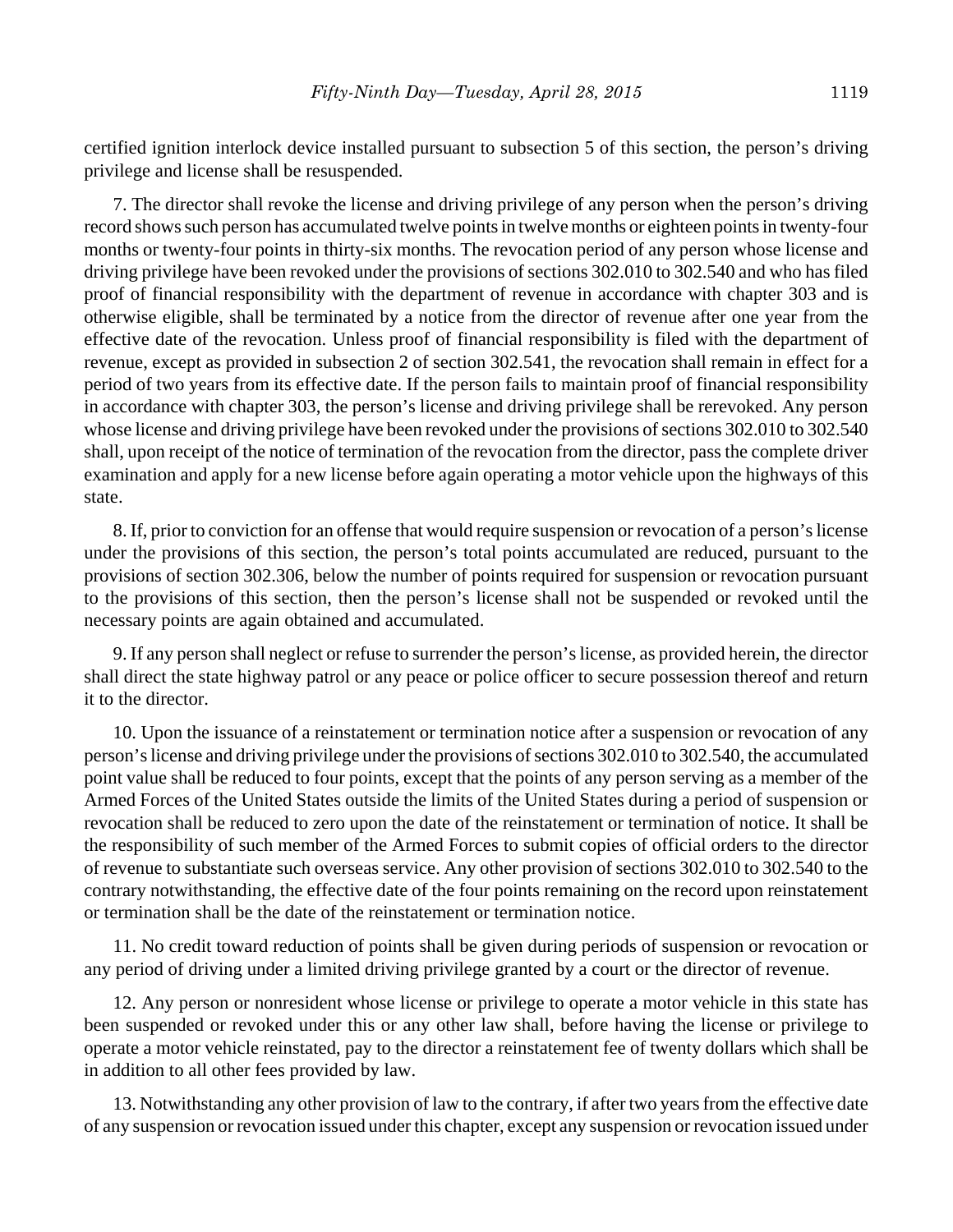section 302.410, 302.462, or 302.574, the person or nonresident has not paid the reinstatement fee of twenty dollars, the director shall reinstate such license or privilege to operate a motor vehicle in this state. Any person who has had his or her license suspended or revoked under section 302.410, 302.462, or 302.574, shall be required to pay the reinstatement fee.

14. No person who has had a license to operate a motor vehicle suspended or revoked as a result of an assessment of points for a violation under subdivision (8), (9) or (10) of subsection 1 of section 302.302 shall have that license reinstated until such person has participated in and successfully completed a substance abuse traffic offender program defined in section 302.010, or a program determined to be comparable by the department of mental health. Assignment recommendations, based upon the needs assessment as described in subdivision (24) of section 302.010, shall be delivered in writing to the person with written notice that the person is entitled to have such assignment recommendations reviewed by the court if the person objects to the recommendations. The person may file a motion in the associate division of the circuit court of the county in which such assignment was given, on a printed form provided by the state courts administrator, to have the court hear and determine such motion pursuant to the provisions of chapter 517. The motion shall name the person or entity making the needs assessment as the respondent and a copy of the motion shall be served upon the respondent in any manner allowed by law. Upon hearing the motion, the court may modify or waive any assignment recommendation that the court determines to be unwarranted based upon a review of the needs assessment, the person's driving record, the circumstances surrounding the offense, and the likelihood of the person committing a like offense in the future, except that the court may modify but may not waive the assignment to an education or rehabilitation program of a person determined to be a prior or persistent offender as defined in section 577.001 or of a person determined to have operated a motor vehicle with fifteen-hundredths of one percent or more by weight in such person's blood. Compliance with the court determination of the motion shall satisfy the provisions of this section for the purpose of reinstating such person's license to operate a motor vehicle. The respondent's personal appearance at any hearing conducted pursuant to this subsection shall not be necessary unless directed by the court.

15. The fees for the program authorized in subsection 14 of this section, or a portion thereof to be determined by the department of mental health, shall be paid by the person enrolled in the program. Any person who is enrolled in the program shall pay, in addition to any fee charged for the program, a supplemental fee in an amount to be determined by the department of mental health for the purposes of funding the substance abuse traffic offender program defined in section 302.010 or a program determined to be comparable by the department of mental health. The administrator of the program shall remit to the division of alcohol and drug abuse of the department of mental health on or before the fifteenth day of each month the supplemental fee for all persons enrolled in the program, less two percent for administrative costs. Interest shall be charged on any unpaid balance of the supplemental fees due the division of alcohol and drug abuse pursuant to this section and shall accrue at a rate not to exceed the annual rate established pursuant to the provisions of section 32.065, plus three percentage points. The supplemental fees and any interest received by the department of mental health pursuant to this section shall be deposited in the mental health earnings fund which is created in section 630.053.

16. Any administrator who fails to remit to the division of alcohol and drug abuse of the department of mental health the supplemental fees and interest for all persons enrolled in the program pursuant to this section shall be subject to a penalty equal to the amount of interest accrued on the supplemental fees due the division pursuant to this section. If the supplemental fees, interest, and penalties are not remitted to the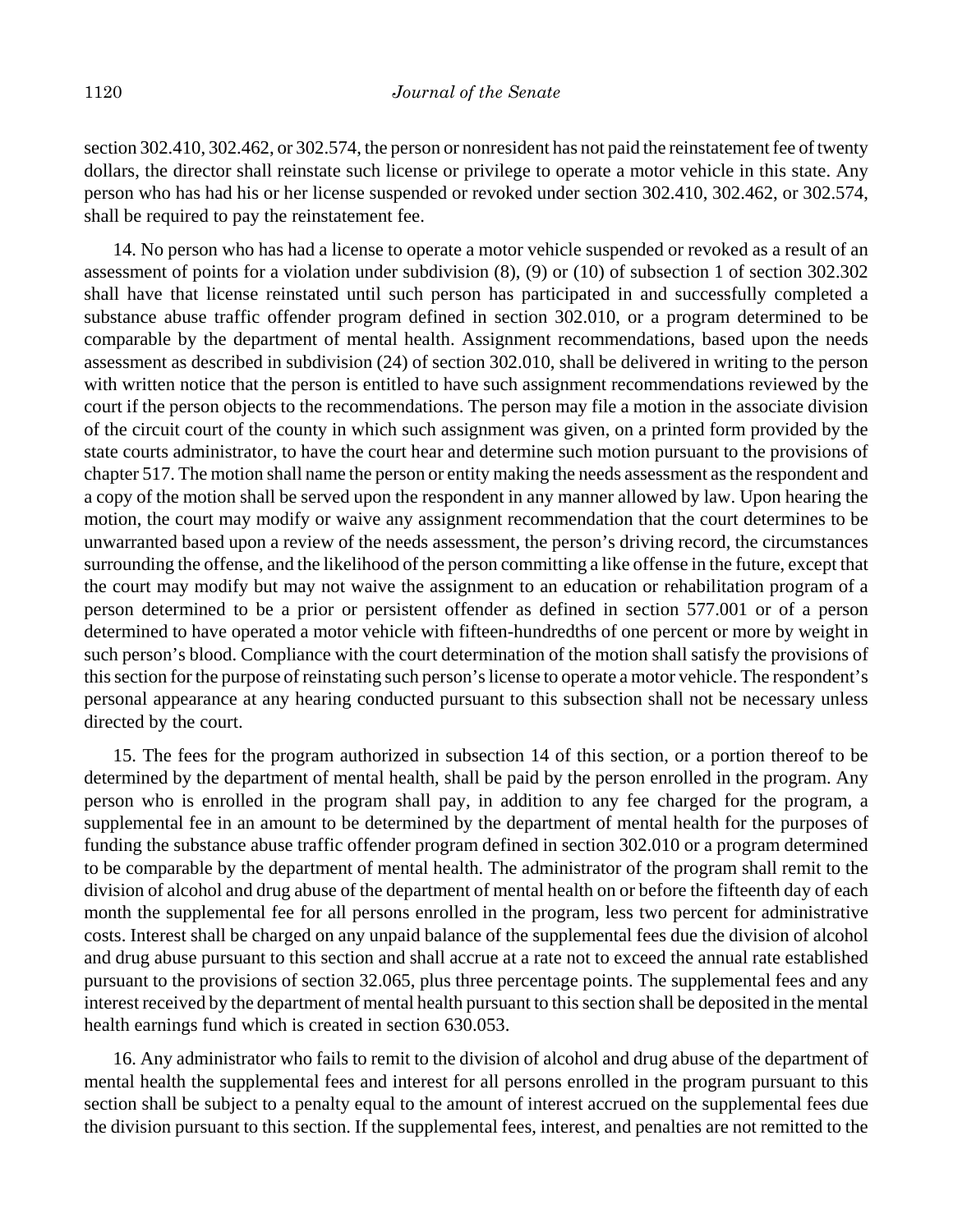division of alcohol and drug abuse of the department of mental health within six months of the due date, the attorney general of the state of Missouri shall initiate appropriate action of the collection of said fees and interest accrued. The court shall assess attorney fees and court costs against any delinquent program.

17. Any person who has had a license to operate a motor vehicle suspended or revoked as a result of an assessment of points for a conviction for an intoxication-related traffic offense as defined under section 577.001, and who has a prior alcohol-related enforcement contact as defined under section 302.525, shall be required to file proof with the director of revenue that any motor vehicle operated by the person is equipped with a functioning, certified ignition interlock device as a required condition of reinstatement of the license. The ignition interlock device shall further be required to be maintained on all motor vehicles operated by the person for a period of not less than six months immediately following the date of reinstatement. If the monthly monitoring reports show that the ignition interlock device has registered any confirmed blood alcohol concentration readings above the alcohol setpoint established by the department of transportation or that the person has tampered with or circumvented the ignition interlock device **within the last three months of the six-month period of required installation of the ignition interlock device**, then the period for which the person must maintain the ignition interlock device following the date of reinstatement shall be extended **[**for an additional six months**] until the person has completed three consecutive months with no violations as described in this section**. If the person fails to maintain such proof with the director, the license shall be resuspended or revoked and the person shall be guilty of a class A misdemeanor.

302.309. 1. Whenever any license is suspended pursuant to sections 302.302 to 302.309, the director of revenue shall return the license to the operator immediately upon the termination of the period of suspension and upon compliance with the requirements of chapter 303.

2. Any operator whose license is revoked pursuant to these sections, upon the termination of the period of revocation, shall apply for a new license in the manner prescribed by law.

3. (1) All circuit courts, the director of revenue, or a commissioner operating under section 478.007 shall have jurisdiction to hear applications and make eligibility determinations granting limited driving privileges, except as provided under subdivision (8) of this subsection. Any application may be made in writing to the director of revenue and the person's reasons for requesting the limited driving privilege shall be made therein.

(2) When any court of record having jurisdiction or the director of revenue finds that an operator is required to operate a motor vehicle in connection with any of the following:

- (a) A business, occupation, or employment;
- (b) Seeking medical treatment for such operator;
- (c) Attending school or other institution of higher education;
- (d) Attending alcohol or drug treatment programs;
- (e) Seeking the required services of a certified ignition interlock device provider; or

(f) Any other circumstance the court or director finds would create an undue hardship on the operator, the court or director may grant such limited driving privilege as the circumstances of the case justify if the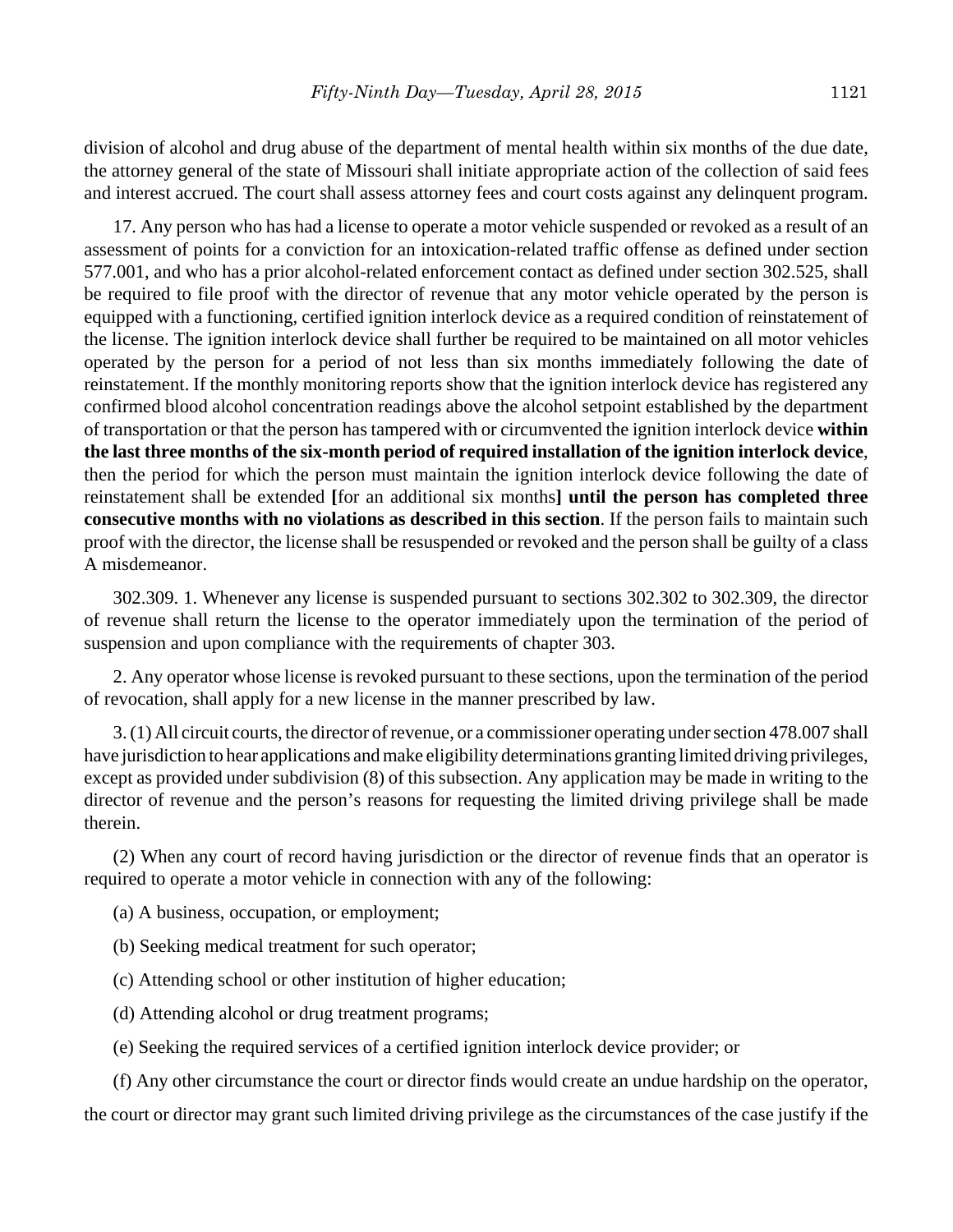court or director finds undue hardship would result to the individual, and while so operating a motor vehicle within the restrictions and limitations of the limited driving privilege the driver shall not be guilty of operating a motor vehicle without a valid license.

(3) An operator may make application to the proper court in the county in which such operator resides or in the county in which is located the operator's principal place of business or employment. Any application for a limited driving privilege made to a circuit court shall name the director as a party defendant and shall be served upon the director prior to the grant of any limited privilege, and shall be accompanied by a copy of the applicant's driving record as certified by the director. Any applicant for a limited driving privilege shall have on file with the department of revenue proof of financial responsibility as required by chapter 303. Any application by a person who transports persons or property as classified in section 302.015 may be accompanied by proof of financial responsibility as required by chapter 303, but if proof of financial responsibility does not accompany the application, or if the applicant does not have on file with the department of revenue proof of financial responsibility, the court or the director has discretion to grant the limited driving privilege to the person solely for the purpose of operating a vehicle whose owner has complied with chapter 303 for that vehicle, and the limited driving privilege must state such restriction. When operating such vehicle under such restriction the person shall carry proof that the owner has complied with chapter 303 for that vehicle.

(4) No limited driving privilege shall be issued to any person otherwise eligible under the provisions of **[**paragraph (a) of**]** subdivision (6) of this subsection **[**on a license revocation resulting from a conviction under subdivision (9) of subsection 1 of section 302.302, or**] if such person has** a license denial under paragraph (a) or (b) of subdivision (8) of this subsection**[**, or a license revocation under paragraph (g) of subdivision (6) of this subsection,**] or on a license revocation resulting from a conviction under subdivision (9) of subsection 1 of section 302.302, or a license revocation under subdivision (2) of subsection 2 of section 302.525, or sections 302.574 or 577.041,** until the applicant has filed proof with the department of revenue that any motor vehicle operated by the person is equipped with a functioning, certified ignition interlock device as a required condition of limited driving privilege. The ignition interlock device required for obtaining a limited driving privilege under paragraph (a) or (b) of subdivision (8) of this subsection shall have a photo identification technology feature, and a court may require a global positioning system feature for such device.

(5) The court order or the director's grant of the limited or restricted driving privilege shall indicate the termination date of the privilege, which shall be not later than the end of the period of suspension or revocation. The court order or the director's grant of the limited or restricted driving privilege shall also indicate whether a functioning, certified ignition interlock device is required as a condition of operating a motor vehicle with the limited driving privilege. A copy of any court order shall be sent by the clerk of the court to the director, and a copy shall be given to the driver which shall be carried by the driver whenever such driver operates a motor vehicle. The director of revenue upon granting a limited driving privilege shall give a copy of the limited driving privilege to the applicant. The applicant shall carry a copy of the limited driving privilege while operating a motor vehicle. A conviction which results in the assessment of points pursuant to section 302.302, other than a violation of a municipal stop sign ordinance where no accident is involved, against a driver who is operating a vehicle pursuant to a limited driving privilege terminates the privilege, as of the date the points are assessed to the person's driving record. If the date of arrest is prior to the issuance of the limited driving privilege, the privilege shall not be terminated. Failure of the driver to maintain proof of financial responsibility, as required by chapter 303, or to maintain proof of installation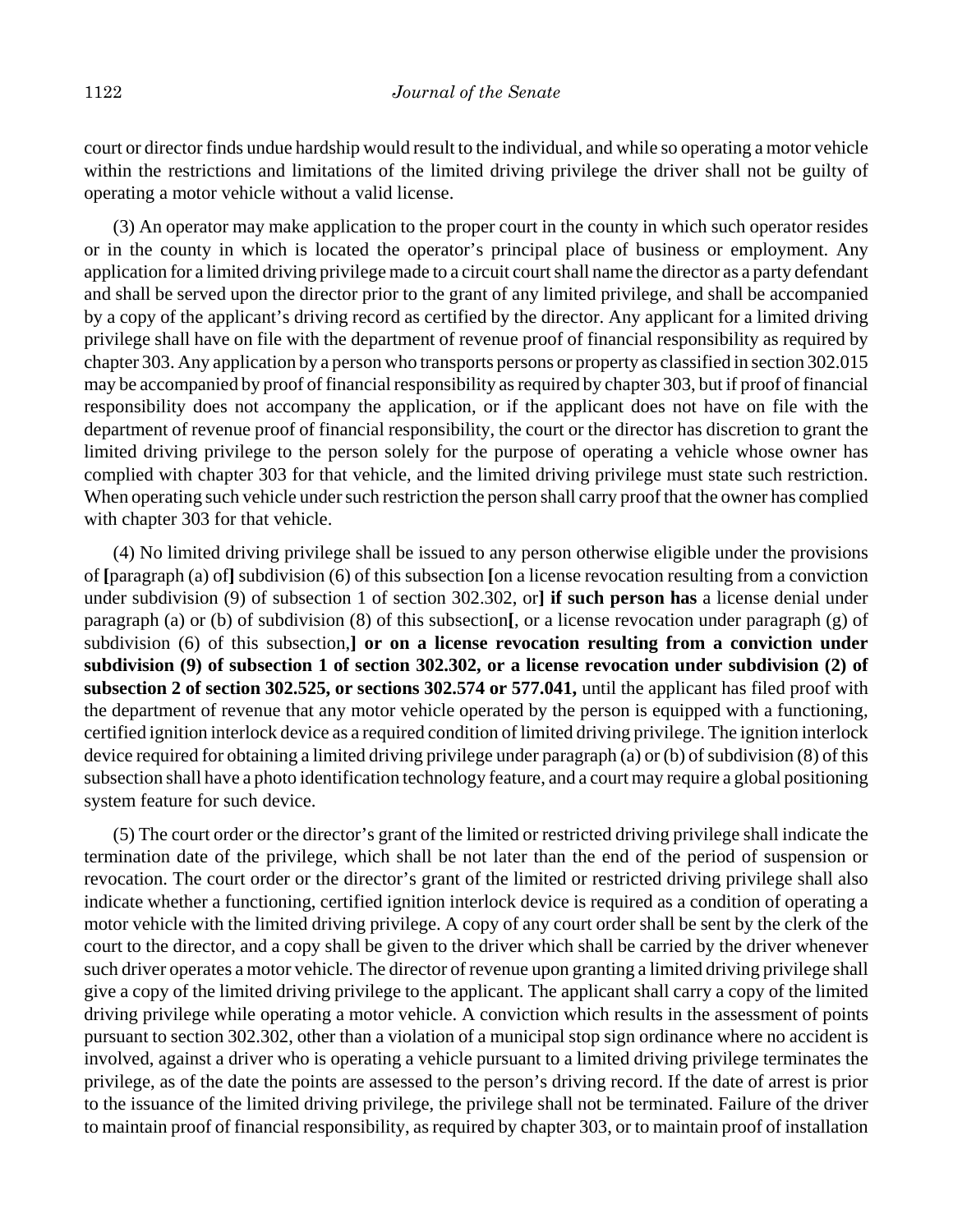of a functioning, certified ignition interlock device, as applicable, shall terminate the privilege. The director shall notify by ordinary mail the driver whose privilege is so terminated.

(6) Except as provided in subdivision (8) of this subsection, no person is eligible to receive a limited driving privilege whose license at the time of application has been suspended or revoked for the following reasons:

(a) **[**A conviction of violating the provisions of section 577.010 or 577.012, or any similar provision of any federal or state law, or a municipal or county law where the judge in such case was an attorney and the defendant was represented by or waived the right to an attorney in writing, until the person has completed the first thirty days of a suspension or revocation imposed pursuant to this chapter;

(b)**]** A conviction of any felony in the commission of which a motor vehicle was used **and such conviction occurred within the five year period prior to the date of application. However, any felony conviction for leaving the scene of an accident under section 577.060 shall not render the applicant ineligible for a limited driving privilege under this section**;

 $[(c)]$  (b) Ineligibility for a license because of the provisions of subdivision  $(1)$ ,  $(2)$ ,  $(4)$ ,  $(5)$ ,  $(6)$ ,  $(7)$ ,  $(8)$ , (9), **or** (10) **[**or (11)**]** of subsection 1 of section 302.060; **or**

**[**(d) Because of operating a motor vehicle under the influence of narcotic drugs, a controlled substance as defined in chapter 195, or having left the scene of an accident as provided in section 577.060**]**;

**[**(e) Due to a revocation for failure to submit to a chemical test pursuant to section 302.574 or due to a refusal to submit to a chemical test in any other state, unless such person has completed the first ninety days of such revocation and files proof of installation with the department of revenue that any vehicle operated by such person is equipped with a functioning, certified ignition interlock device, provided the person is not otherwise ineligible for a limited driving privilege;

(f)**] (c)** Due to a suspension pursuant to **subdivision (8) or (10) of subsection 1 of section 302.302 or** subsection 2 of section 302.525 **[**and who has not completed the first thirty days of such suspension, provided the person is not otherwise ineligible for a limited driving privilege; or

(g) Due to a revocation pursuant to subsection 2 of section 302.525 if such person has not completed the first forty-five days of such revocation, provided the person is not otherwise ineligible for a limited driving privilege**]**.

(7) No person who possesses a commercial driver's license shall receive a limited driving privilege issued for the purpose of operating a commercial motor vehicle if such person's driving privilege is suspended, revoked, cancelled, denied, or disqualified. Nothing in this section shall prohibit the issuance of a limited driving privilege for the purpose of operating a noncommercial motor vehicle provided that pursuant to the provisions of this section, the applicant is not otherwise ineligible for a limited driving privilege.

(8) (a) Provided that pursuant to the provisions of this section, the applicant is not otherwise ineligible for a limited driving privilege, a circuit court or the director may, in the manner prescribed in this subsection, allow a person who has had such person's license to operate a motor vehicle revoked where that person cannot obtain a new license for a period of ten years, as prescribed in subdivision (9) of subsection 1 of section 302.060, to apply for a limited driving privilege pursuant to this subsection. Such person shall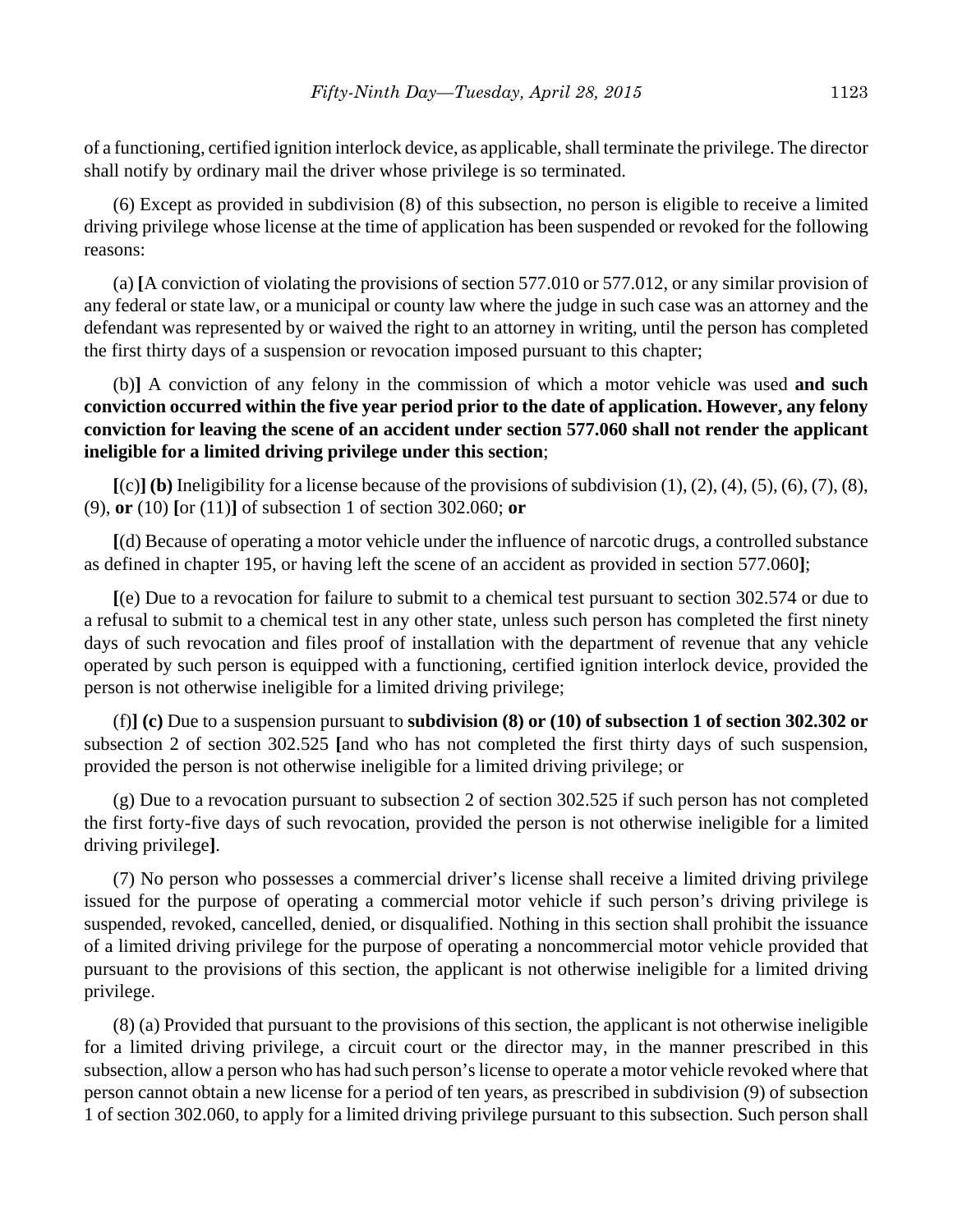present evidence satisfactory to the court or the director that such person's habits and conduct show that the person no longer poses a threat to the public safety of this state. A circuit court shall grant a limited driving privilege to any individual who otherwise is eligible to receive a limited driving privilege, has filed proof of installation of a certified ignition interlock device, and has had no alcohol-related enforcement contacts since the alcohol-related enforcement contact that resulted in the person's license denial.

(b) Provided that pursuant to the provisions of this section, the applicant is not otherwise ineligible for a limited driving privilege or convicted of acting with criminal negligence while driving while intoxicated to cause the death of another person, a circuit court or the director may, in the manner prescribed in this subsection, allow a person who has had such person's license to operate a motor vehicle revoked where that person cannot obtain a new license for a period of five years because of two convictions of driving while intoxicated, as prescribed in subdivision (10) of subsection 1 of section 302.060, to apply for a limited driving privilege pursuant to this subsection. Such person shall present evidence satisfactory to the court or the director that such person's habits and conduct show that the person no longer poses a threat to the public safety of this state. Any person who is denied a license permanently in this state because of an alcohol-related conviction subsequent to a restoration of such person's driving privileges pursuant to subdivision (9) of section 302.060 shall not be eligible for limited driving privilege pursuant to the provisions of this subdivision. A circuit court shall grant a limited driving privilege to any individual who otherwise is eligible to receive a limited driving privilege, has filed proof of installation of a certified ignition interlock device, and has had no alcohol-related enforcement contacts since the alcohol-related enforcement contact that resulted in the person's license denial.

(9) A DWI docket or court established under section 478.007 may grant a limited driving privilege to a participant in or graduate of the program who would otherwise be ineligible for such privilege under another provision of law. **[**The DWI docket or court shall not grant a limited driving privilege to a participant during his or her initial forty-five days of participation.**]**

4. Any person who has received notice of denial of a request of limited driving privilege by the director of revenue may make a request for a review of the director's determination in the circuit court of the county in which the person resides or the county in which is located the person's principal place of business or employment within thirty days of the date of mailing of the notice of denial. Such review shall be based upon the records of the department of revenue and other competent evidence and shall be limited to a review of whether the applicant was statutorily entitled to the limited driving privilege.

5. The director of revenue shall promulgate rules and regulations necessary to carry out the provisions of this section. Any rule or portion of a rule, as that term is defined in section 536.010, that is created under the authority delegated in this section shall become effective only if it complies with and is subject to all of the provisions of chapter 536 and, if applicable, section 536.028. This section and chapter 536 are nonseverable and if any of the powers vested with the general assembly pursuant to chapter 536 to review, to delay the effective date or to disapprove and annul a rule are subsequently held unconstitutional, then the grant of rulemaking authority and any rule proposed or adopted after August 28, 2001, shall be invalid and void.

302.525. 1. The license suspension or revocation shall become effective fifteen days after the subject person has received the notice of suspension or revocation as provided in section 302.520, or is deemed to have received the notice of suspension or revocation by mail as provided in section 302.515. If a request for a hearing is received by or postmarked to the department within that fifteen-day period, the effective date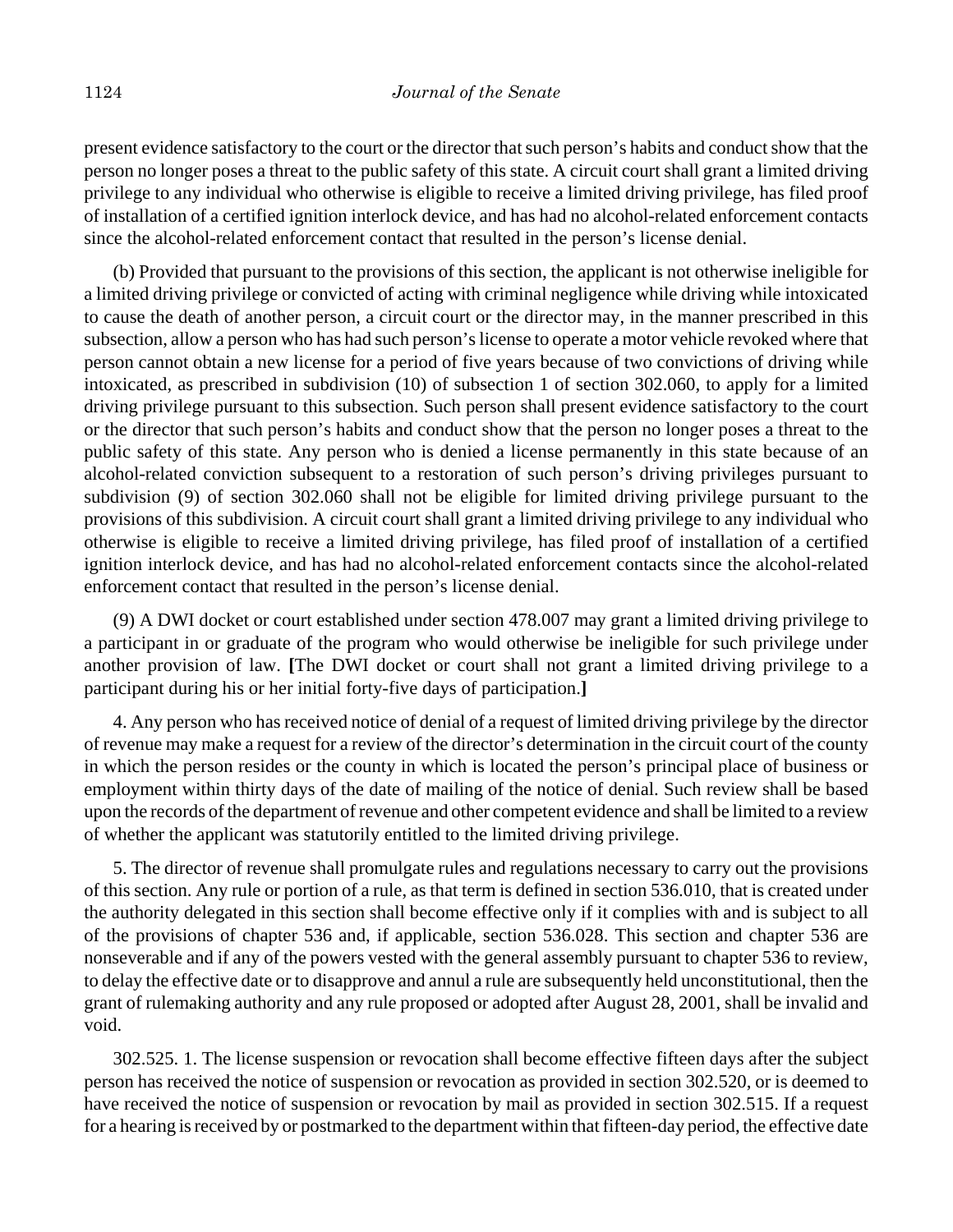of the suspension or revocation shall be stayed until a final order is issued following the hearing; provided, that any delay in the hearing which is caused or requested by the subject person or counsel representing that person without good cause shown shall not result in a stay of the suspension or revocation during the period of delay.

2. The period of license suspension or revocation under this section shall be as follows:

(1) If the person's driving record shows no prior alcohol-related enforcement contacts during the immediately preceding five years, the period of suspension shall be thirty days after the effective date of suspension, followed by a sixty-day period of restricted driving privilege as defined in section 302.010 and issued by the director of revenue. The restricted driving privilege shall not be issued until he or she has filed proof of financial responsibility with the department of revenue, in accordance with chapter 303, and is otherwise eligible. The restricted driving privilege shall indicate whether a functioning, certified ignition interlock device is required as a condition of operating a motor vehicle. A copy of the restricted driving privilege shall be given to the person and such person shall carry a copy of the restricted driving privilege while operating a motor vehicle. In no case shall restricted driving privileges be issued pursuant to this section or section 302.535 until the person has completed the first thirty days of a suspension under this section. If a person otherwise subject to the provisions of this subdivision files proof of installation with the department of revenue that any vehicle that he or she operates is equipped with a functioning, certified ignition interlock device, there shall be no period of suspension. However, in lieu of a suspension the person shall instead complete a ninety-day period of restricted driving privilege. Upon completion of such ninetyday period of restricted driving privilege, compliance with other requirements of law, and filing of proof of financial responsibility with the department of revenue, in accordance with chapter 303, the license and driving privilege shall be reinstated. However, if the monthly monitoring reports during such ninety-day period indicate that the ignition interlock device has registered a confirmed blood alcohol concentration level above the alcohol setpoint established by the department of transportation or such reports indicate that the ignition interlock device has been tampered with or circumvented, then the license and driving privilege of such person shall not be reinstated until the person completes an additional thirty-day period of restricted driving privilege. If the person fails to maintain such proof of the device with the director of revenue as required, the restricted driving privilege shall be terminated;

(2) The period of revocation shall be one year if the person's driving record shows one or more prior alcohol-related enforcement contacts during the immediately preceding five years;

(3) In no case shall restricted driving privileges be issued under this section to any person whose driving record shows one or more prior alcohol-related enforcement contacts until the person has **[**completed the first thirty days of a suspension under this section and has**]** filed proof with the department of revenue that any motor vehicle operated by the person is equipped with a functioning, certified ignition interlock device as a required condition of the restricted driving privilege. If the person fails to maintain such proof the restricted driving privilege shall be terminated.

3. For purposes of this section, "alcohol-related enforcement contacts" shall include any suspension or revocation under sections 302.500 to 302.540, any suspension or revocation entered in this or any other state for a refusal to submit to chemical testing under an implied consent law, and any conviction in this or any other state for a violation which involves driving while intoxicated, driving while under the influence of drugs or alcohol, or driving a vehicle while having an unlawful alcohol concentration.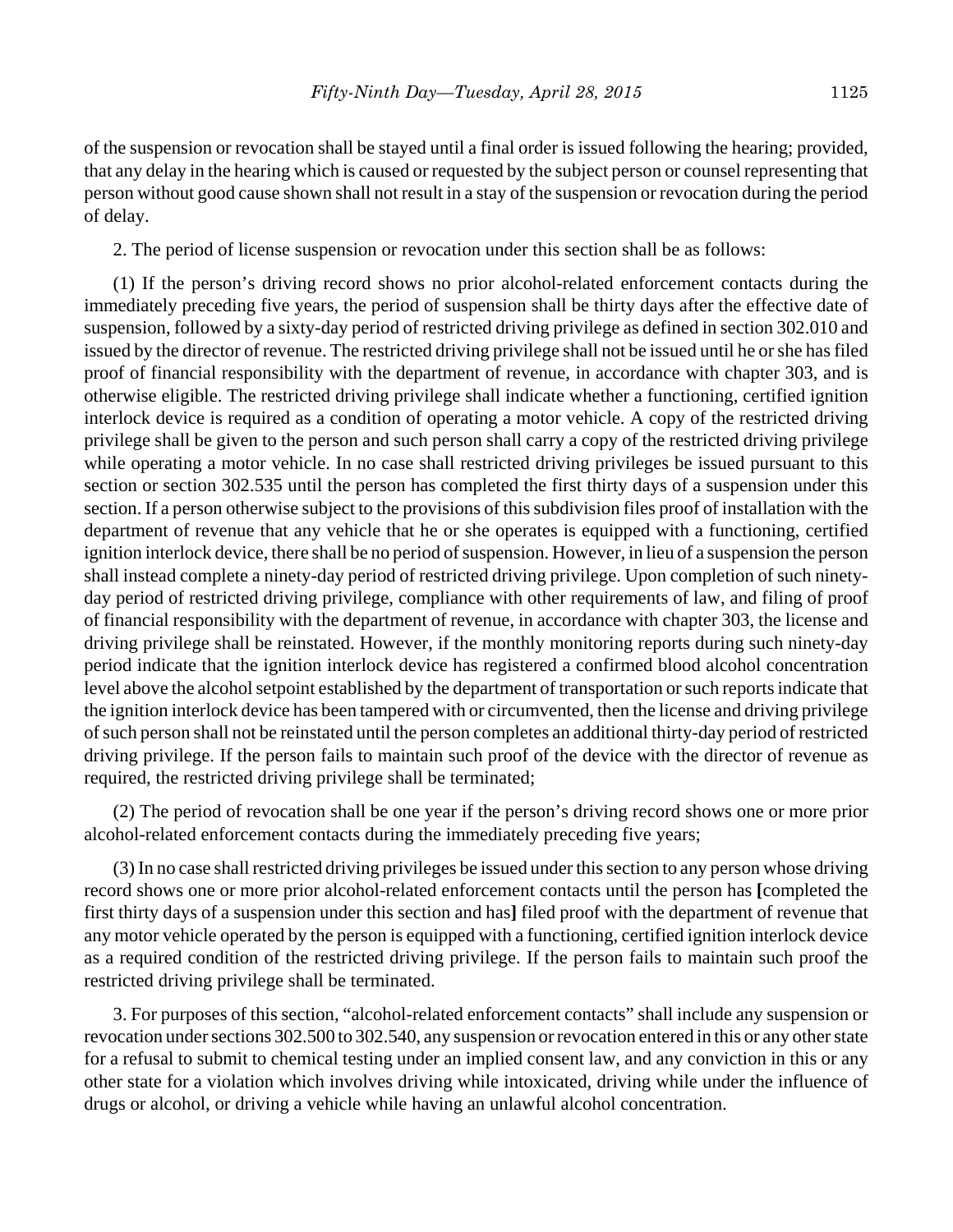4. Where a license is suspended or revoked under this section and the person is also convicted on charges arising out of the same occurrence for a violation of section 577.010 or 577.012 or for a violation of any county or municipal ordinance prohibiting driving while intoxicated or alcohol-related traffic offense, both the suspension or revocation under this section and any other suspension or revocation arising from such convictions shall be imposed, but the period of suspension or revocation under sections 302.500 to 302.540 shall be credited against any other suspension or revocation arising from such convictions, and the total period of suspension or revocation shall not exceed the longer of the two suspension or revocation periods.

5. Any person who has had a license to operate a motor vehicle revoked under this section or suspended under this section with one or more prior alcohol-related enforcement contacts showing on their driver record shall be required to file proof with the director of revenue that any motor vehicle operated by that person is equipped with a functioning, certified ignition interlock device as a required condition of reinstatement. The ignition interlock device shall further be required to be maintained on all motor vehicles operated by the person for a period of not less than six months immediately following the date of reinstatement. If the monthly monitoring reports show that the ignition interlock device has registered any confirmed blood alcohol concentration readings above the alcohol setpoint established by the department of transportation or that the person has tampered with or circumvented the ignition interlock device **within the last three months of the six-month period of required installation of the ignition interlock device**, then the period for which the person must maintain the ignition interlock device following the date of reinstatement shall be extended **[**for an additional six months**] until the person has completed three consecutive months with no violations as described in this section.** If the person fails to maintain such proof with the director, the license shall be suspended or revoked, **[**as applicable**] until proof as required by this section is filed with the director, and the person shall be guilty of a class A misdemeanor**.

302.574. 1. If a person who was operating a vehicle refuses upon the request of the officer to submit to any chemical test under section 577.041, the officer shall, on behalf of the director of revenue, serve the notice of license revocation personally upon the person and shall take possession of any license to operate a vehicle issued by this state which is held by that person. The officer shall issue a temporary permit, on behalf of the director of revenue, which is valid for fifteen days and shall also give the person notice of his or her right to file a petition for review to contest the license revocation.

2. Such officer shall make a certified report under penalties of perjury for making a false statement to a public official. The report shall be forwarded to the director of revenue and shall include the following:

(1) That the officer has:

(a) Reasonable grounds to believe that the arrested person was driving a motor vehicle while in an intoxicated condition; or

(b) Reasonable grounds to believe that the person stopped, being under the age of twenty-one years, was driving a motor vehicle with a blood alcohol content of two-hundredths of one percent or more by weight; or

(c) Reasonable grounds to believe that the person stopped, being under the age of twenty-one years, was committing a violation of the traffic laws of the state, or political subdivision of the state, and such officer has reasonable grounds to believe, after making such stop, that the person had a blood alcohol content of two-hundredths of one percent or greater;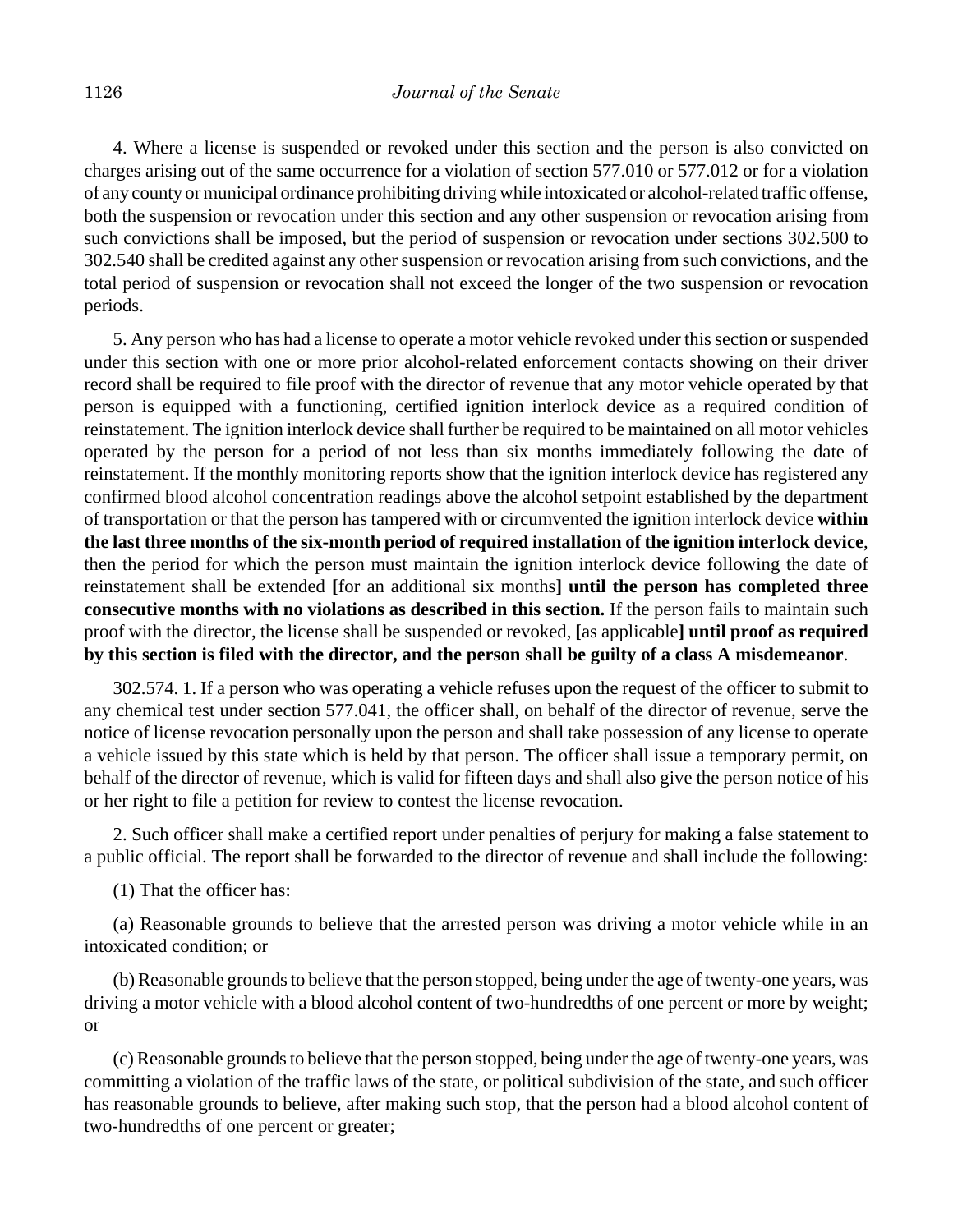(2) That the person refused to submit to a chemical test;

(3) Whether the officer secured the license to operate a motor vehicle of the person;

(4) Whether the officer issued a fifteen-day temporary permit;

(5) Copies of the notice of revocation, the fifteen-day temporary permit, and the notice of the right to file a petition for review. The notices and permit may be combined in one document; and

(6) Any license, which the officer has taken into possession, to operate a motor vehicle.

3. Upon receipt of the officer's report, the director shall revoke the license of the person refusing to take the test for a period of one year; or if the person is a nonresident, such person's operating permit or privilege shall be revoked for one year; or if the person is a resident without a license or permit to operate a motor vehicle in this state, an order shall be issued denying the person the issuance of a license or permit for a period of one year.

4. If a person's license has been revoked because of the person's refusal to submit to a chemical test, such person may petition for a hearing before a circuit division or associate division of the court in the county in which the arrest or stop occurred. The person may request such court to issue an order staying the revocation until such time as the petition for review can be heard. If the court, in its discretion, grants such stay, it shall enter the order upon a form prescribed by the director of revenue and shall send a copy of such order to the director. Such order shall serve as proof of the privilege to operate a motor vehicle in this state and the director shall maintain possession of the person's license to operate a motor vehicle until termination of any revocation under this section. Upon the person's request, the clerk of the court shall notify the prosecuting attorney of the county and the prosecutor shall appear at the hearing on behalf of the director of revenue. At the hearing, the court shall determine only:

(1) Whether the person was arrested or stopped;

(2) Whether the officer had:

(a) Reasonable grounds to believe that the person was driving a motor vehicle while in an intoxicated or drugged condition; or

(b) Reasonable grounds to believe that the person stopped, being under the age of twenty-one years, was driving a motor vehicle with a blood alcohol content of two-hundredths of one percent or more by weight; or

(c) Reasonable grounds to believe that the person stopped, being under the age of twenty-one years, was committing a violation of the traffic laws of the state, or political subdivision of the state, and such officer had reasonable grounds to believe, after making such stop, that the person had a blood alcohol content of two-hundredths of one percent or greater; and

(3) Whether the person refused to submit to the test.

5. If the court determines any issue not to be in the affirmative, the court shall order the director to reinstate the license or permit to drive.

6. Requests for review as provided in this section shall go to the head of the docket of the court wherein filed.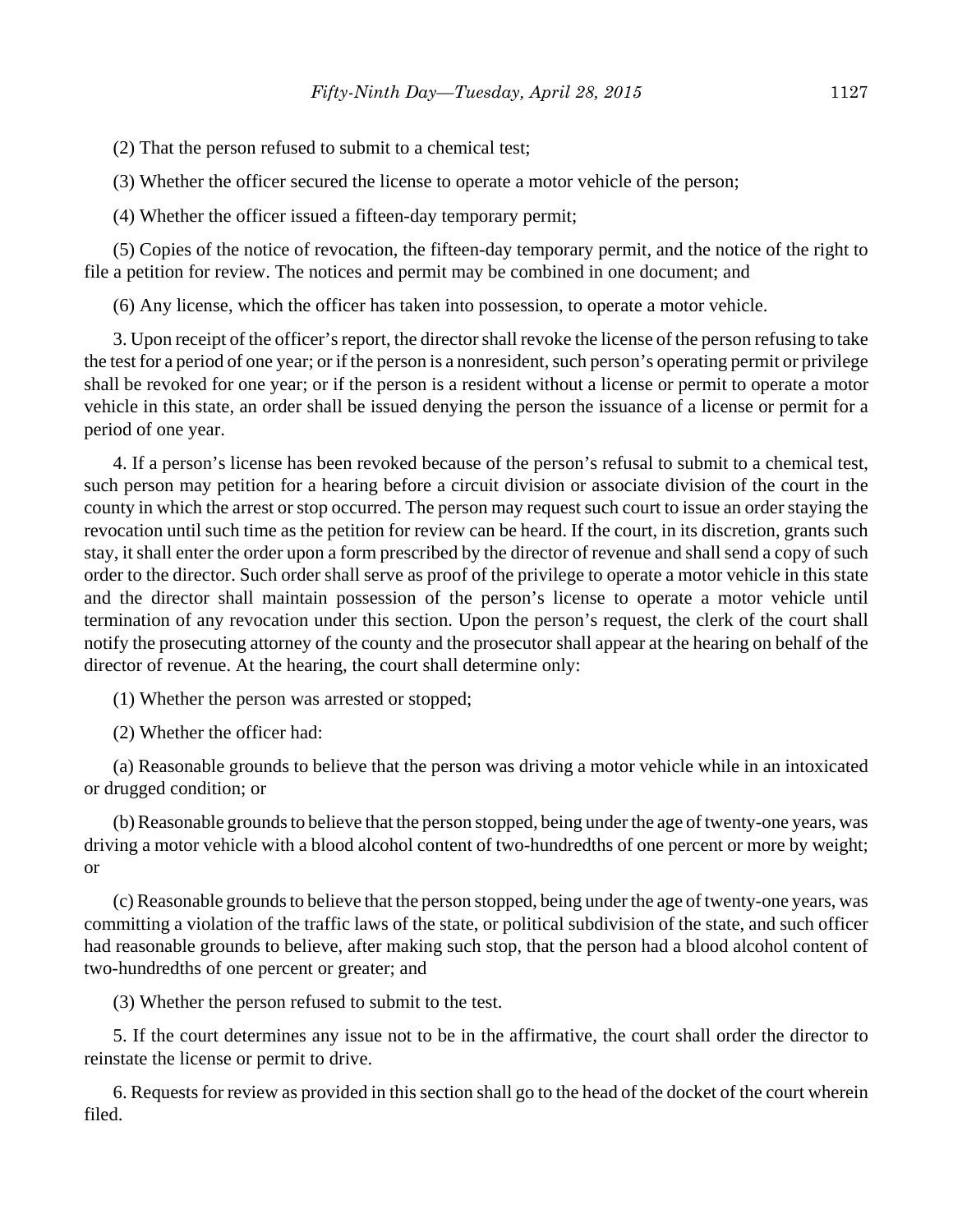#### 1128 *Journal of the Senate*

7. No person who has had a license to operate a motor vehicle suspended or revoked under the provisions of this section shall have that license reinstated until such person has participated in and successfully completed a substance abuse traffic offender program defined in section 302.010, or a program determined to be comparable by the department of mental health. Assignment recommendations, based upon the needs assessment as described in subdivision (24) of section 302.010, shall be delivered in writing to the person with written notice that the person is entitled to have such assignment recommendations reviewed by the court if the person objects to the recommendations. The person may file a motion in the associate division of the circuit court of the county in which such assignment was given, on a printed form provided by the state courts administrator, to have the court hear and determine such motion under the provisions of chapter 517. The motion shall name the person or entity making the needs assessment as the respondent and a copy of the motion shall be served upon the respondent in any manner allowed by law. Upon hearing the motion, the court may modify or waive any assignment recommendation that the court determines to be unwarranted based upon a review of the needs assessment, the person's driving record, the circumstances surrounding the offense, and the likelihood of the person committing a similar offense in the future, except that the court may modify but may not waive the assignment to an education or rehabilitation program of a person determined to be a prior or persistent offender as defined in section 577.001, or of a person determined to have operated a motor vehicle with a blood alcohol content of fifteen-hundredths of one percent or more by weight. Compliance with the court determination of the motion shall satisfy the provisions of this section for the purpose of reinstating such person's license to operate a motor vehicle. The respondent's personal appearance at any hearing conducted under this subsection shall not be necessary unless directed by the court.

8. The fees for the substance abuse traffic offender program, or a portion thereof, to be determined by the division of alcohol and drug abuse of the department of mental health, shall be paid by the person enrolled in the program. Any person who is enrolled in the program shall pay, in addition to any fee charged for the program, a supplemental fee to be determined by the department of mental health for the purposes of funding the substance abuse traffic offender program defined in section 302.010. The administrator of the program shall remit to the division of alcohol and drug abuse of the department of mental health on or before the fifteenth day of each month the supplemental fee for all persons enrolled in the program, less two percent for administrative costs. Interest shall be charged on any unpaid balance of the supplemental fees due to the division of alcohol and drug abuse under this section, and shall accrue at a rate not to exceed the annual rates established under the provisions of section 32.065, plus three percentage points. The supplemental fees and any interest received by the department of mental health under this section shall be deposited in the mental health earnings fund, which is created in section 630.053.

9. Any administrator who fails to remit to the division of alcohol and drug abuse of the department of mental health the supplemental fees and interest for all persons enrolled in the program under this section shall be subject to a penalty equal to the amount of interest accrued on the supplemental fees due to the division under this section. If the supplemental fees, interest, and penalties are not remitted to the division of alcohol and drug abuse of the department of mental health within six months of the due date, the attorney general of the state of Missouri shall initiate appropriate action for the collection of said fees and accrued interest. The court shall assess attorneys' fees and court costs against any delinquent program.

10. Any person who has had a license to operate a motor vehicle revoked under this section and who has a prior alcohol-related enforcement contact, as defined in section 302.525, shall be required to file proof with the director of revenue that any motor vehicle operated by the person is equipped with a functioning,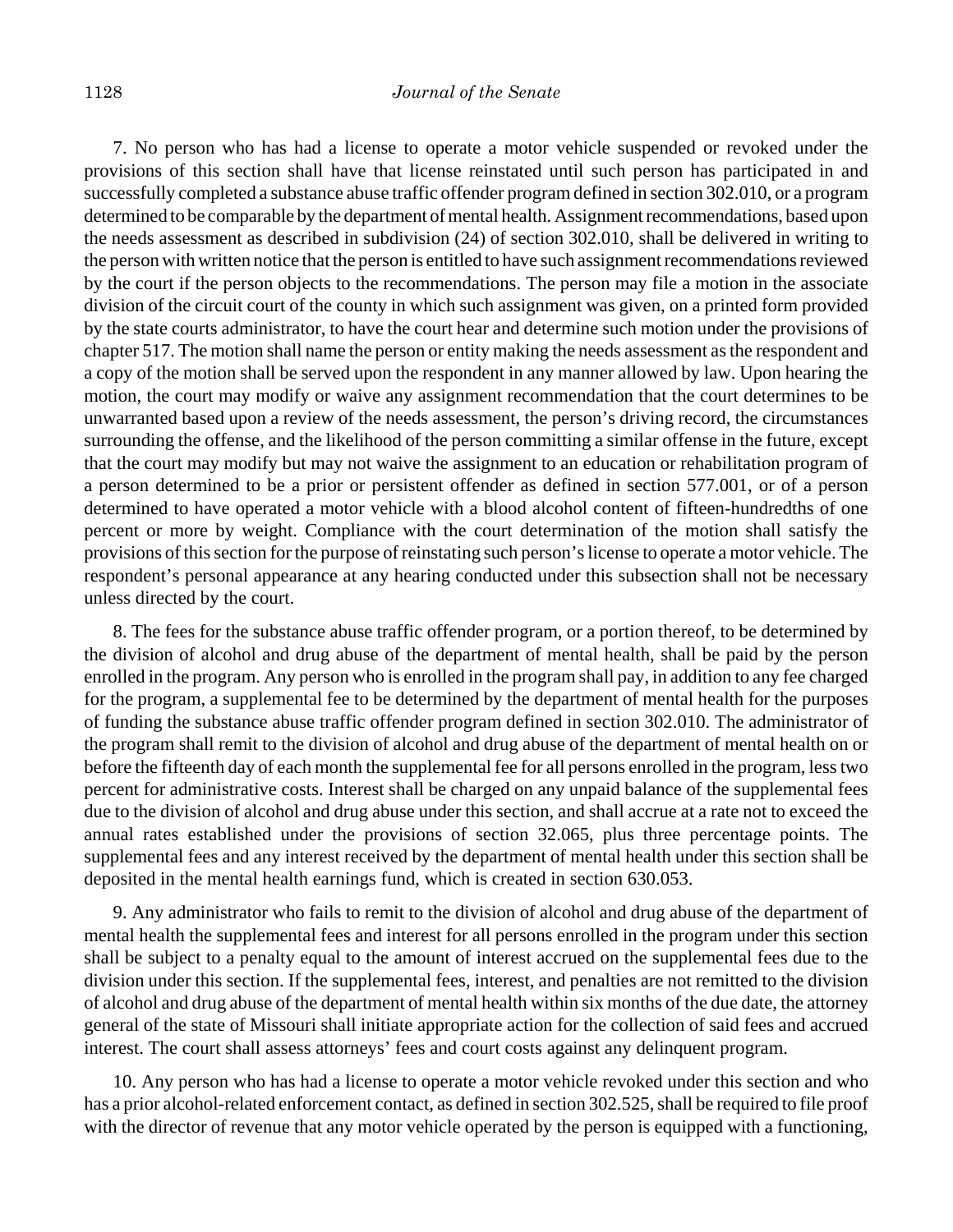certified ignition interlock device as a required condition of license reinstatement. Such ignition interlock device shall further be required to be maintained on all motor vehicles operated by the person for a period of not less than six months immediately following the date of reinstatement. If the monthly monitoring reports show that the ignition interlock device has registered any confirmed blood alcohol concentration readings above the alcohol setpoint established by the department of transportation or that the person has tampered with or circumvented the ignition interlock device **within the last three months of the six-month period of required installation of the ignition interlock device**, then the period for which the person must maintain the ignition interlock device following the date of reinstatement shall be extended **[**for an additional six months**] until the person has completed three consecutive months with no violations as described in this section**. If the person fails to maintain such proof with the director as required by this section, the license shall be rerevoked **until proof as required by this section if filed with the director,** and the person shall be guilty of a class A misdemeanor.

11. The revocation period of any person whose license and driving privilege has been revoked under this section and who has filed proof of financial responsibility with the department of revenue in accordance with chapter 303 and is otherwise eligible shall be terminated by a notice from the director of revenue after one year from the effective date of the revocation. Unless proof of financial responsibility is filed with the department of revenue, the revocation shall remain in effect for a period of two years from its effective date. If the person fails to maintain proof of financial responsibility in accordance with chapter 303, the person's license and driving privilege shall be rerevoked.

12. A person commits the offense of failure to maintain proof with the Missouri department of revenue if, when required to do so, he or she fails to file proof with the director of revenue that any vehicle operated by the person is equipped with a functioning, certified ignition interlock device or fails to file proof of financial responsibility with the department of revenue in accordance with chapter 303. The offense of failure to maintain proof with the Missouri department of revenue is a class A misdemeanor.

478.007. 1. Any circuit court, or any county with a charter form of government and with more than six hundred thousand but fewer than seven hundred thousand inhabitants with a county municipal court established under section 66.010, may establish a docket or court to provide an alternative for the judicial system to dispose of cases in which a person has pleaded guilty to driving while intoxicated or driving with excessive blood alcohol content and:

(1) The person was operating a motor vehicle with at least fifteen-hundredths of one percent or more by weight of alcohol in such person's blood; or

(2) The person has previously pleaded guilty to or has been found guilty of one or more intoxicationrelated traffic offenses as defined by section 577.023; or

(3) The person has two or more previous alcohol-related enforcement contacts as defined in section 302.525.

2. This docket or court shall combine judicial supervision, drug testing, continuous alcohol monitoring, **as defined in section 577.001,** substance abuse traffic offender program compliance, and treatment of DWI court participants. The court may assess any and all necessary costs for participation in DWI court against the participant. Any money received from such assessed costs by a court from a defendant shall not be considered court costs, charges, or fines. This docket or court may operate in conjunction with a drug court established pursuant to sections 478.001 to 478.006.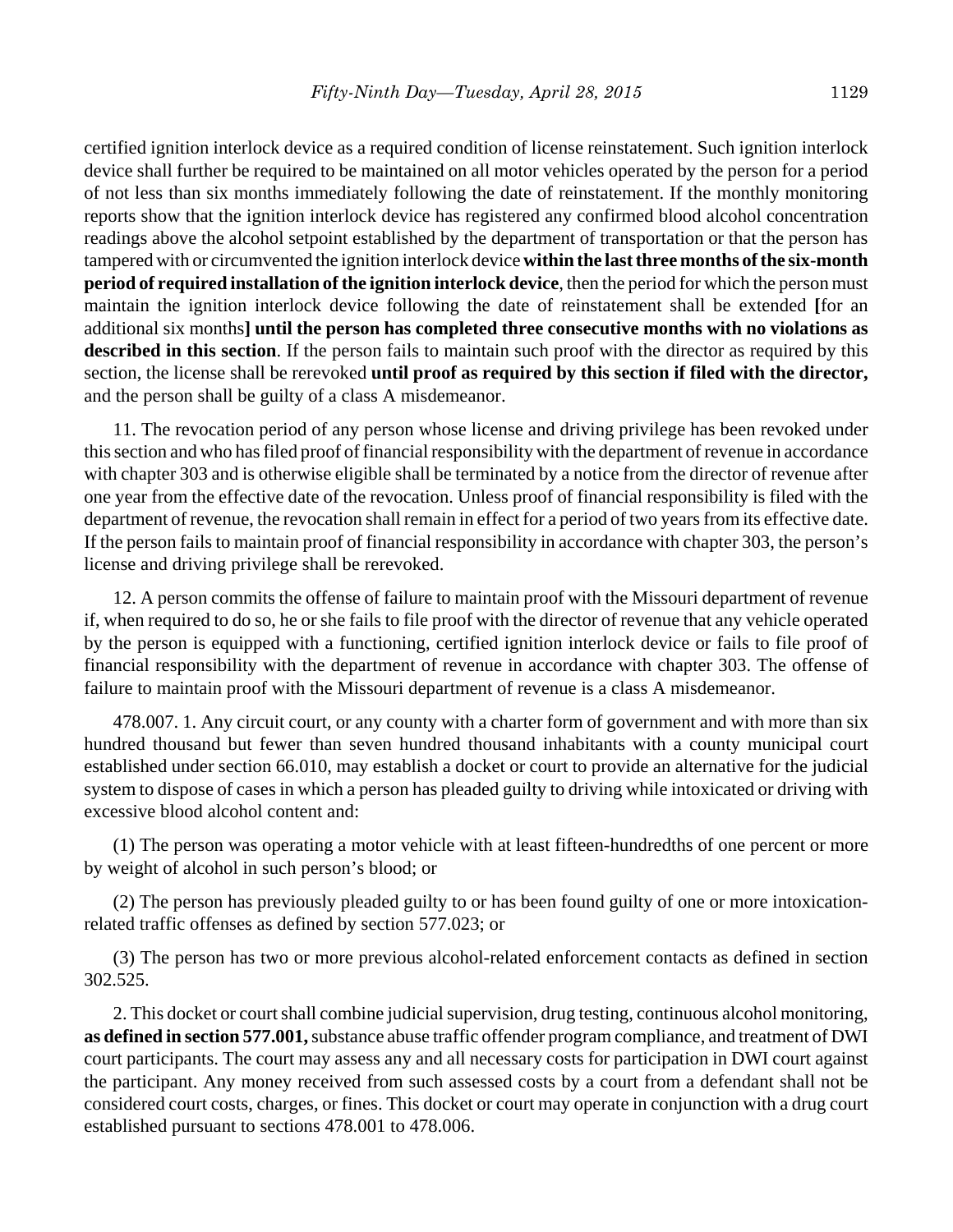3. If the division of probation and parole is otherwise unavailable to assist in the judicial supervision of any person who wishes to enter a DWI court, a court-approved private probation service may be utilized by the DWI court to fill the division's role. In such case, any and all necessary additional costs may be assessed against the participant. No person shall be rejected from participating in DWI court solely for the reason that the person does not reside in the city or county where the applicable DWI court is located but the DWI court can base acceptance into a treatment court program on its ability to adequately provide services for the person or handle the additional caseload.

577.001. As used in this chapter, the following terms mean:

(1) "Aggravated offender", a person who has been found guilty of:

(a) Three or more intoxication-related traffic offenses committed on separate occasions; or

(b) Two or more intoxication-related traffic offenses committed on separate occasions where at least one of the intoxication-related traffic offenses is an offense committed in violation of any state law, county or municipal ordinance, any federal offense, or any military offense in which the defendant was operating a vehicle while intoxicated and another person was injured or killed;

(2) "Aggravated boating offender", a person who has been found guilty of:

(a) Three or more intoxication-related boating offenses; or

(b) Has been found guilty of one or more intoxication-related boating offenses committed on separate occasions where at least one of the intoxication-related traffic offenses is an offense committed in violation of any state law, county or municipal ordinance, any federal offense, or any military offense in which the defendant was operating a vessel while intoxicated and another person was injured or killed;

(3) "All-terrain vehicle", any motorized vehicle manufactured and used exclusively for off-highway use which is fifty inches or less in width, with an unladen dry weight of one thousand pounds or less, traveling on three, four or more low pressure tires, with a seat designed to be straddled by the operator, or with a seat designed to carry more than one person, and handlebars for steering control;

(4) "Court", any circuit, associate circuit, or municipal court, including traffic court, but not any juvenile court or drug court;

(5) "Chronic offender", a person who has been found guilty of:

(a) Four or more intoxication-related traffic offenses committed on separate occasions; or

(b) Three or more intoxication-related traffic offenses committed on separate occasions where at least one of the intoxication-related traffic offenses is an offense committed in violation of any state law, county or municipal ordinance, any federal offense, or any military offense in which the defendant was operating a vehicle while intoxicated and another person was injured or killed; or

(c) Two or more intoxication-related traffic offenses committed on separate occasions where both intoxication-related traffic offenses were offenses committed in violation of any state law, county or municipal ordinance, any federal offense, or any military offense in which the defendant was operating a vehicle while intoxicated and another person was injured or killed;

(6) "Chronic boating offender", a person who has been found guilty of: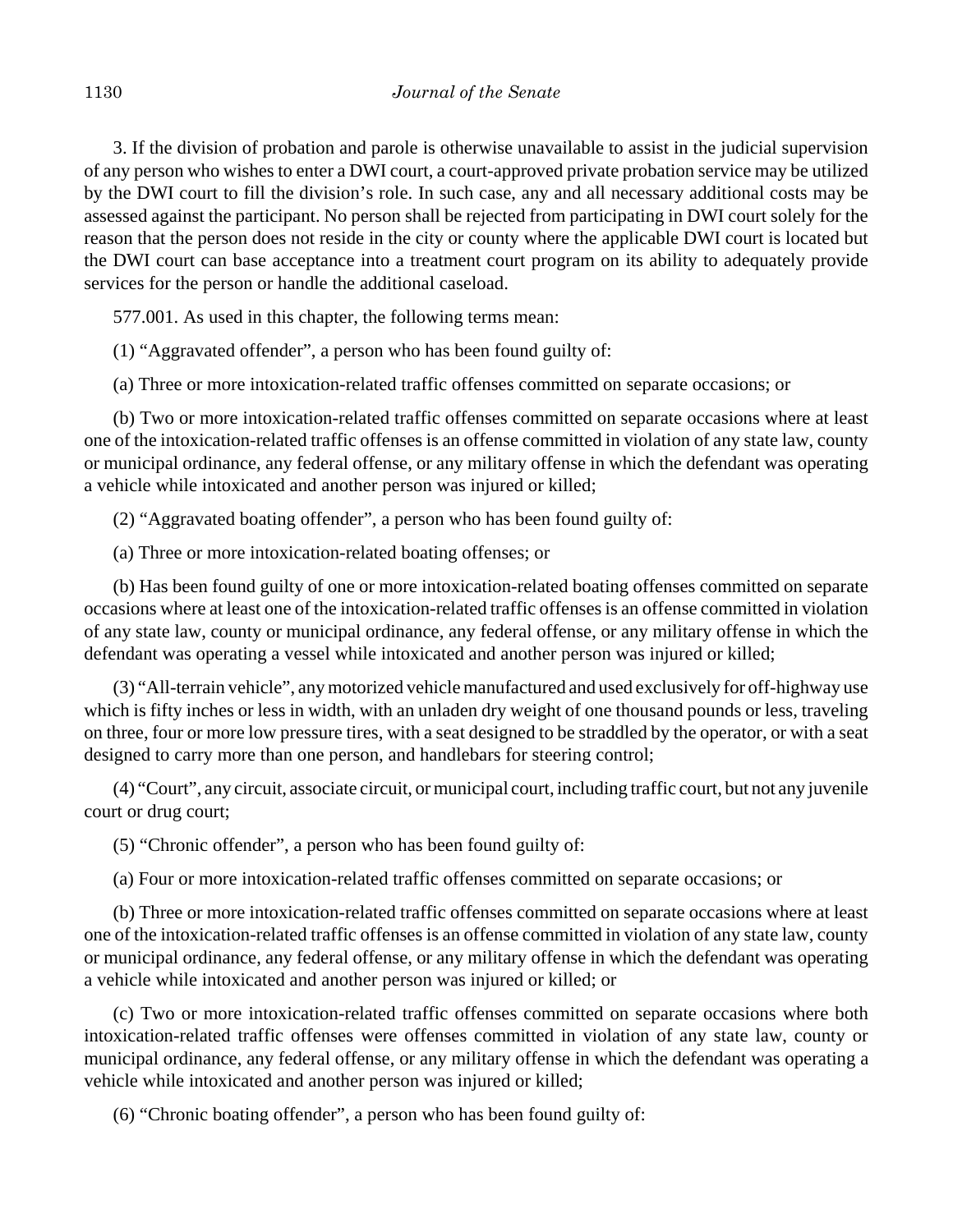(a) Four or more intoxication-related boating offenses; or

(b) Three or more intoxication-related boating offenses committed on separate occasions where at least one of the intoxication-related boating offenses is an offense committed in violation of any state law, county or municipal ordinance, any federal offense, or any military offense in which the defendant was operating a vessel while intoxicated and another person was injured or killed; or

(c) Two or more intoxication-related boating offenses committed on separate occasions where both intoxication-related boating offenses were offenses committed in violation of any state law, county or municipal ordinance, any federal offense, or any military offense in which the defendant was operating a vessel while intoxicated and another person was injured or killed;

# (7) **"Continuous alcohol monitoring", automatically testing breath, blood, or transdermal alcohol concentration levels and tampering attempts at least once every hour, regardless of the location of the person who is being monitored, and regularly transmitting the data. Continuous alcohol monitoring shall be considered an electronic monitoring service under subsection 3 of section 217.690;**

**(8)** "Controlled substance", a drug, substance, or immediate precursor in schedules I to V listed in section 195.017;

**[**(8)**] (9)** "Drive", "driving", "operates" or "operating", means physically driving or operating a vehicle or vessel;

**[**(9)**] (10)** "Flight crew member", the pilot in command, copilots, flight engineers, and flight navigators;

**[**(10)**] (11)** "Habitual offender", a person who has been found guilty of:

(a) Five or more intoxication-related traffic offenses committed on separate occasions; or

(b) Four or more intoxication-related traffic offenses committed on separate occasions where at least one of the intoxication-related traffic offenses is an offense committed in violation of any state law, county or municipal ordinance, any federal offense, or any military offense in which the defendant was operating a vehicle while intoxicated and another person was injured or killed; or

(c) Three or more intoxication-related traffic offenses committed on separate occasions where at least two of the intoxication-related traffic offenses were offenses committed in violation of any state law, county or municipal ordinance, any federal offense, or any military offense in which the defendant was operating a vehicle while intoxicated and another person was injured or killed; or

(d) While driving while intoxicated, the defendant acted with criminal negligence to:

a. Cause the death of any person not a passenger in the vehicle operated by the defendant, including the death of an individual that results from the defendant's vehicle leaving a highway, as defined by section 301.010, or the highway's right-of-way; or

b. Cause the death of two or more persons; or

c. Cause the death of any person while he or she has a blood alcohol content of at least eighteenhundredths of one percent by weight of alcohol in such person's blood;

**[**(11)**] (12)** "Habitual boating offender", a person who has been found guilty of: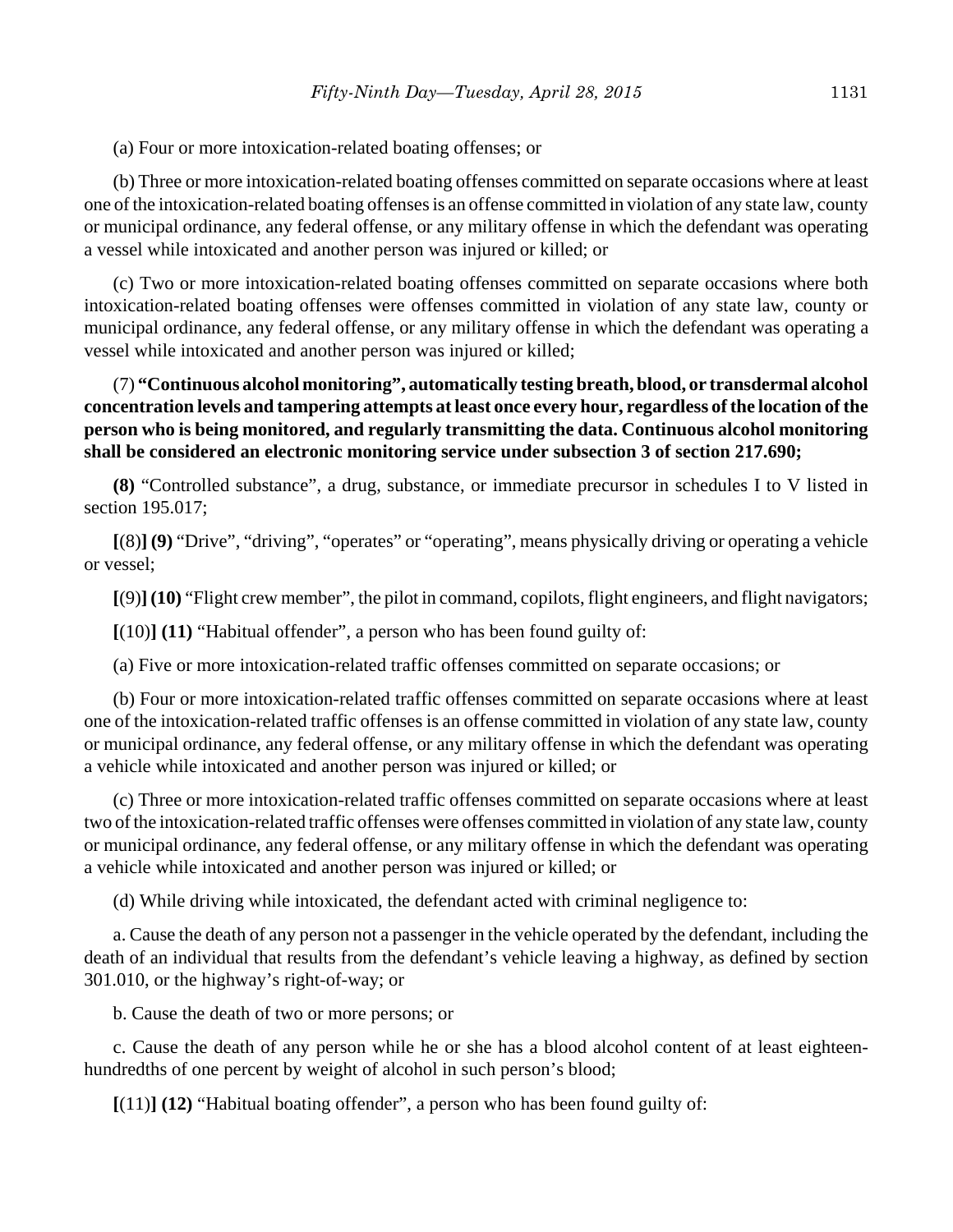(a) Five or more intoxication-related boating offenses; or

(b) Four or more intoxication-related boating offenses committed on separate occasions where at least one of the intoxication-related boating offenses is an offense committed in violation of any state law, county or municipal ordinance, any federal offense, or any military offense in which the defendant was operating a vessel while intoxicated and another person was injured or killed; or

(c) Three or more intoxication-related boating offenses committed on separate occasions where at least two of the intoxication-related boating offenses were offenses committed in violation of any state law, county or municipal ordinance, any federal offense, or any military offense in which the defendant was operating a vessel while intoxicated and another person was injured or killed; or

(d) While boating while intoxicated, the defendant acted with criminal negligence to:

a. Cause the death of any person not a passenger in the vessel operated by the defendant, including the death of an individual that results from the defendant's vessel leaving the water; or

b. Cause the death of two or more persons; or

c. Cause the death of any person while he or she has a blood alcohol content of at least eighteenhundredths of one percent by weight of alcohol in such person's blood;

**[**(12)**] (13)** "Intoxicated" or "intoxicated condition", when a person is under the influence of alcohol, a controlled substance, or drug, or any combination thereof;

**[**(13)**] (14)** "Intoxication-related boating offense", operating a vessel while intoxicated; boating while intoxicated; operating a vessel with excessive blood alcohol content or an offense in which the defendant was operating a vessel while intoxicated and another person was injured or killed in violation of any state law, county or municipal ordinance, any federal offense, or any military offense;

**[**(14)**](15)** "Intoxication-related traffic offense", driving while intoxicated, driving with excessive blood alcohol content or an offense in which the defendant was operating a vehicle while intoxicated and another person was injured or killed in violation of any state law, county or municipal ordinance, any federal offense, or any military offense;

**[**(15)**] (16)** "Law enforcement officer" or "arresting officer", includes the definition of law enforcement officer in section 556.061 and military policemen conducting traffic enforcement operations on a federal military installation under military jurisdiction in the state of Missouri;

**[**(16)**] (17)** "Operate a vessel", to physically control the movement of a vessel in motion under mechanical or sail power in water;

**[**(17)**](18)** "Persistent offender", a person who has been found guilty of two or more intoxication-related traffic offenses committed on separate occasions;

**[**(18)**] (19)** "Persistent boating offender", a person who has been found guilty of two or more intoxication-related boating offenses committed on separate occasions;

**[**(19)**] (20)** "Prior offender", a person who has been found guilty of one intoxication-related traffic offense, where such prior offense occurred within five years of the occurrence of the intoxication-related traffic offense for which the person is charged;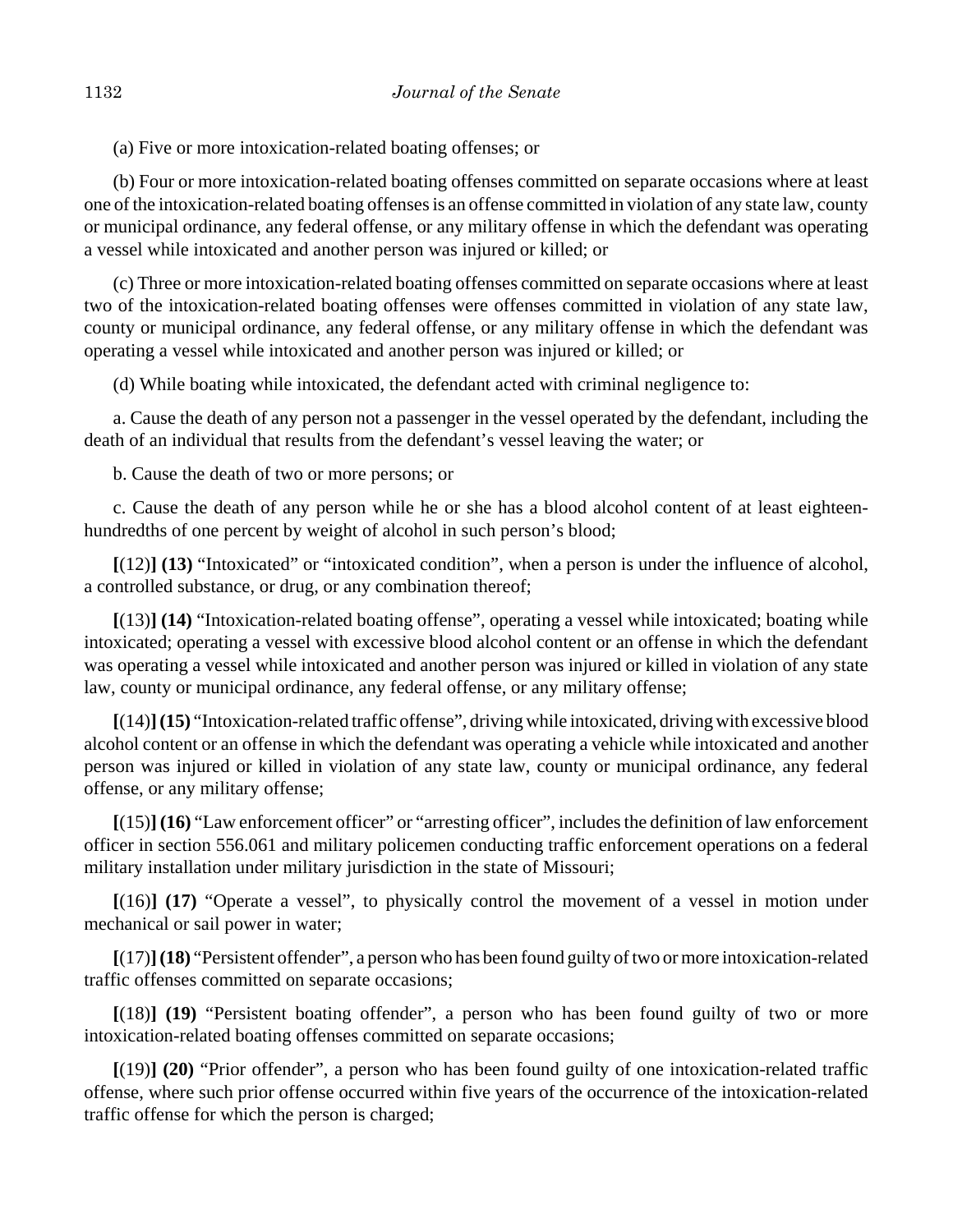**[**(20)**] (21)** "Prior boating offender", a person who has been found guilty of one intoxication-related boating offense, where such prior offense occurred within five years of the occurrence of the intoxicationrelated boating offense for which the person is charged.

577.010. 1. A person commits the offense of driving while intoxicated if he or she operates a vehicle while in an intoxicated condition.

2. The offense of driving while intoxicated is:

(1) A class B misdemeanor;

(2) A class A misdemeanor if:

(a) The defendant is a prior offender; or

(b) A person less than seventeen years of age is present in the vehicle;

(3) A class E felony if:

(a) The defendant is a persistent offender; or

(b) While driving while intoxicated, the defendant acts with criminal negligence to cause physical injury to another person;

(4) A class D felony if:

(a) The defendant is an aggravated offender;

(b) While driving while intoxicated, the defendant acts with criminal negligence to cause physical injury to a law enforcement officer or emergency personnel; or

(c) While driving while intoxicated, the defendant acts with criminal negligence to cause serious physical injury to another person;

(5) A class C felony if:

(a) The defendant is a chronic offender;

(b) While driving while intoxicated, the defendant acts with criminal negligence to cause serious physical injury to a law enforcement officer or emergency personnel; or

(c) While driving while intoxicated, the defendant acts with criminal negligence to cause the death of another person;

(6) A class B felony if:

(a) The defendant is a habitual offender; or

(b) While driving while intoxicated, the defendant acts with criminal negligence to cause the death of a law enforcement officer or emergency personnel;

(7) A class A felony if the defendant is a habitual offender as a result of being found guilty of an act described under paragraph (d) of subdivision **[**(10)**] (11)** of section 577.001 and is found guilty of a subsequent violation of such paragraph.

3. Notwithstanding the provisions of subsection 2 of this section, a person found guilty of the offense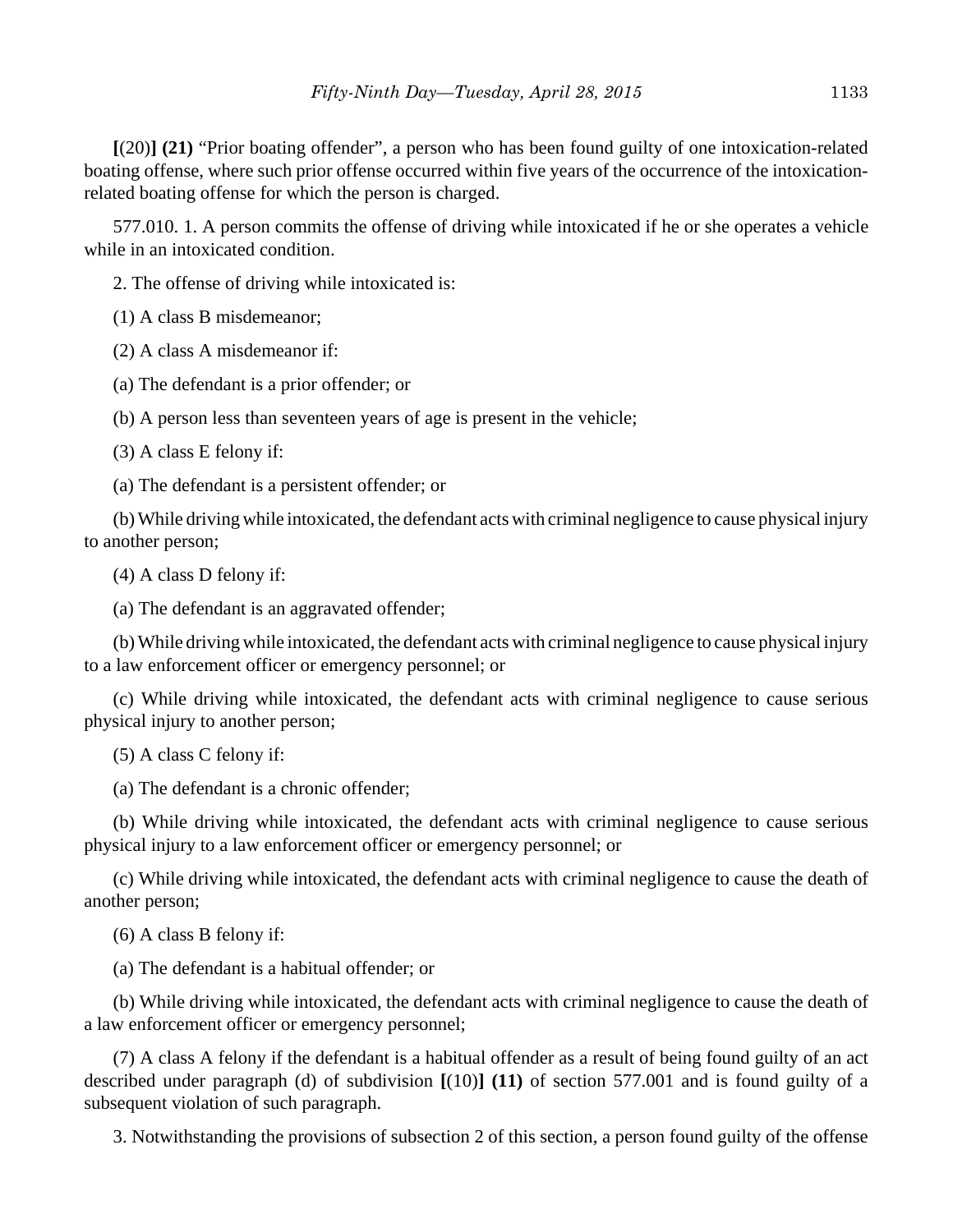of driving while intoxicated as a first offense shall not be granted a suspended imposition of sentence:

(1) Unless such person shall be placed on probation for a minimum of two years; or

(2) In a circuit where a DWI court or docket created under section 478.007 or other court-ordered treatment program is available, and where the offense was committed with fifteen-hundredths of one percent or more by weight of alcohol in such person's blood, unless the individual participates and successfully completes a program under such DWI court or docket or other court-ordered treatment program.

# 4. **If a person is found guilty of a second or subsequent offense of driving while intoxicated, the court may order the person to submit to a period of continuous alcohol monitoring as a condition of probation.**

**5.** If a person is not granted a suspended imposition of sentence for the reasons described in subsection 3 of this section:

(1) If the individual operated the vehicle with fifteen-hundredths to twenty-hundredths of one percent by weight of alcohol in such person's blood, the required term of imprisonment shall be not less than fortyeight hours;

(2) If the individual operated the vehicle with greater than twenty-hundredths of one percent by weight of alcohol in such person's blood, the required term of imprisonment shall be not less than five days.

**[**5.**] 6.** A person found guilty of the offense of driving while intoxicated:

(1) As a prior offender, persistent offender, aggravated offender, chronic offender, or habitual offender shall not be granted a suspended imposition of sentence or be sentenced to pay a fine in lieu of a term of imprisonment, section 557.011 to the contrary notwithstanding;

(2) As a prior offender shall not be granted parole or probation until he or she has served a minimum of ten days imprisonment:

(a) Unless as a condition of such parole or probation such person performs at least thirty days of community service under the supervision of the court in those jurisdictions which have a recognized program for community service; or

(b) The offender participates in and successfully completes a program established under section 478.007 or other court-ordered treatment program, if available, and as part of either program, the offender performs at least thirty days of community service under the supervision of the court;

(3) As a persistent offender shall not be eligible for parole or probation until he or she has served a minimum of thirty days imprisonment:

(a) Unless as a condition of such parole or probation such person performs at least sixty days of community service under the supervision of the court in those jurisdictions which have a recognized program for community service; or

(b) The offender participates in and successfully completes a program established under section 478.007 or other court-ordered treatment program, if available, and as part of either program, the offender performs at least sixty days of community service under the supervision of the court;

(4) As an aggravated offender shall not be eligible for parole or probation until he or she has served a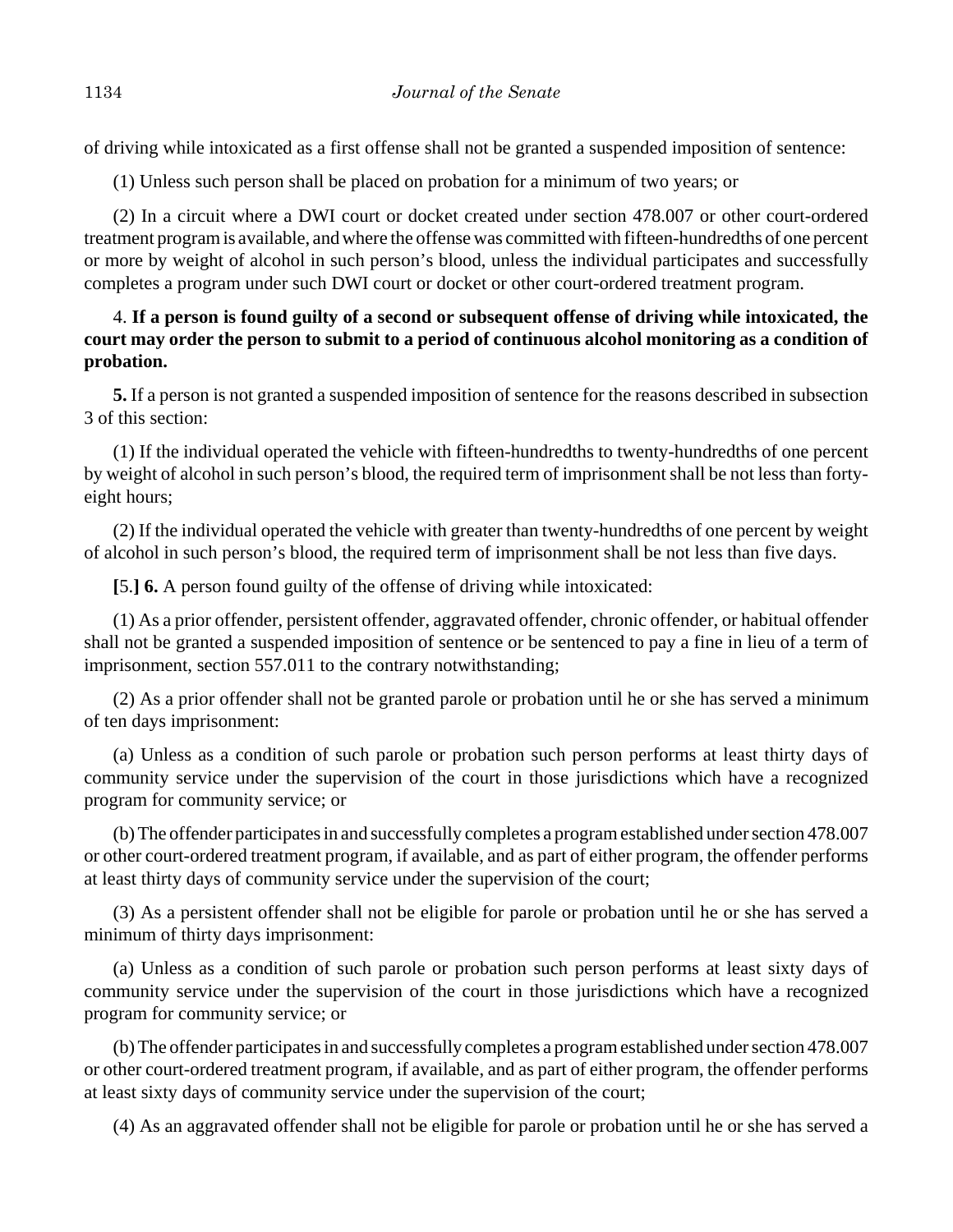minimum of sixty days imprisonment;

(5) As a chronic offender shall not be eligible for parole or probation until he or she has served a minimum of two years imprisonment**; and**

# **(6) Any probation or parole granted under this subsection may include a period of continuous alcohol monitoring**.

577.012. 1. A person commits the offense of driving with excessive blood alcohol content if such person operates:

(1) A vehicle while having eight-hundredths of one percent or more by weight of alcohol in his or her blood; or

(2) A commercial motor vehicle while having four one-hundredths of one percent or more by weight of alcohol in his or her blood.

2. As used in this section, percent by weight of alcohol in the blood shall be based upon grams of alcohol per one hundred milliliters of blood or two hundred ten liters of breath and may be shown by chemical analysis of the person's blood, breath, saliva or urine. For the purposes of determining the alcoholic content of a person's blood under this section, the test shall be conducted in accordance with the provisions of sections 577.020 to 577.041.

3. The offense of driving with excessive blood alcohol content is:

(1) A class B misdemeanor;

(2) A class A misdemeanor if the defendant is alleged and proved to be a prior offender;

(3) A class E felony if the defendant is alleged and proved to be a persistent offender;

(4) A class D felony if the defendant is alleged and proved to be an aggravated offender;

(5) A class C felony if the defendant is alleged and proved to be a chronic offender;

(6) A class B felony if the defendant is alleged and proved to be a habitual offender.

4. A person found guilty of the offense of driving with an excessive blood alcohol content as a first offense shall not be granted a suspended imposition of sentence:

(1) Unless such person shall be placed on probation for a minimum of two years; or

(2) In a circuit where a DWI court or docket created under section 478.007 or other court-ordered treatment program is available, and where the offense was committed with fifteen-hundredths of one percent or more by weight of alcohol in such person's blood, unless the individual participates in and successfully completes a program under such DWI court or docket or other court-ordered treatment program.

5. If a person is not granted a suspended imposition of sentence for the reasons described in subsection 4 of this section:

(1) If the individual operated the vehicle with fifteen-hundredths to twenty-hundredths of one percent by weight of alcohol in such person's blood, the required term of imprisonment shall be not less than fortyeight hours;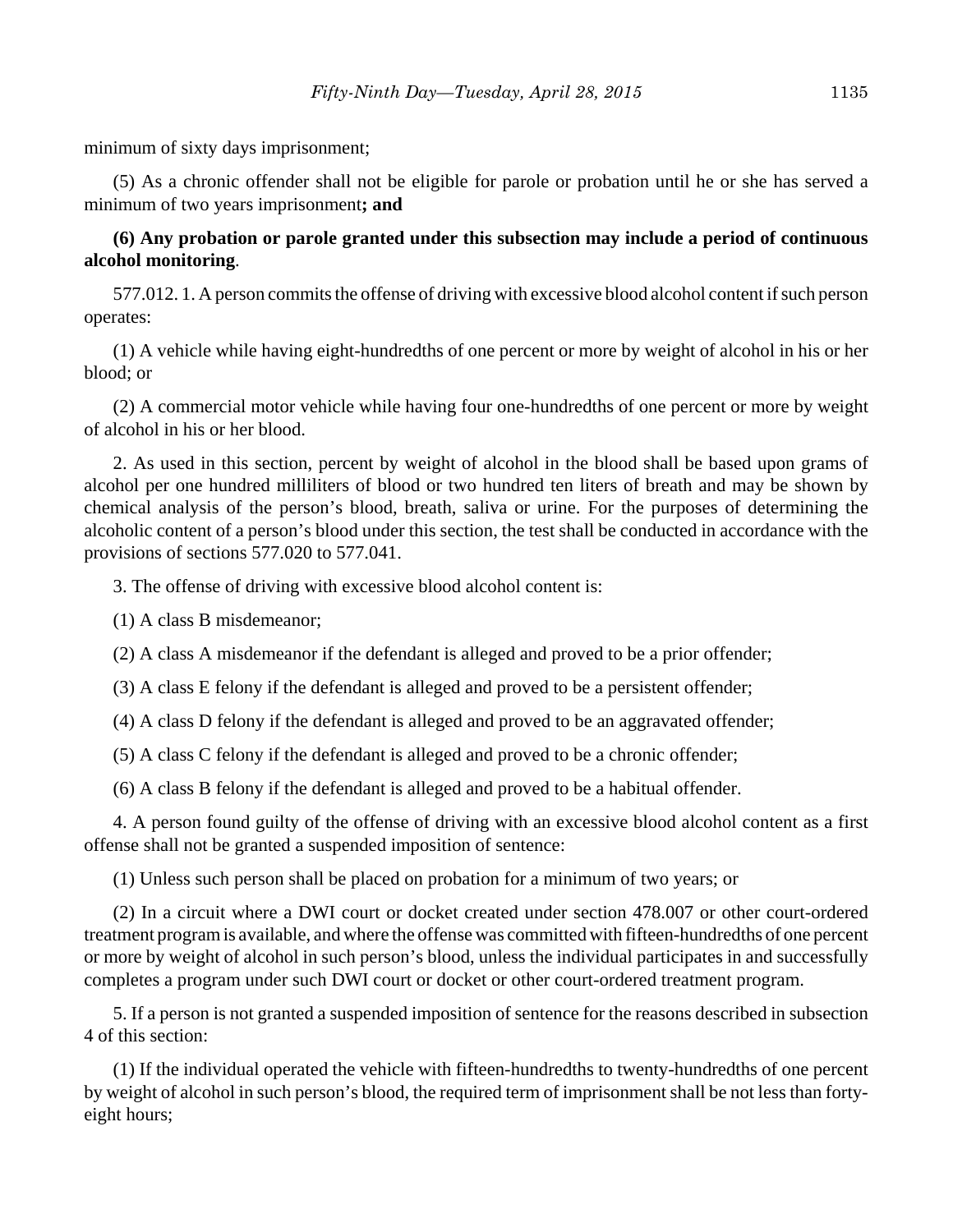(2) If the individual operated the vehicle with greater than twenty-hundredths of one percent by weight of alcohol in such person's blood, the required term of imprisonment shall be not less than five days.

6. **If a person is found guilty of a second or subsequent offense of driving with an excessive blood alcohol content, the court may order the person to submit to a period of continuous alcohol monitoring as a condition of probation.**

**7.** A person found guilty of driving with excessive blood alcohol content:

(1) As a prior offender, persistent offender, aggravated offender, chronic offender or habitual offender shall not be granted a suspended imposition of sentence or be sentenced to pay a fine in lieu of a term of imprisonment, section 557.011 to the contrary notwithstanding;

(2) As a prior offender shall not be granted parole or probation until he or she has served a minimum of ten days imprisonment:

(a) Unless as a condition of such parole or probation such person performs at least thirty days of community service under the supervision of the court in those jurisdictions which have a recognized program for community service; or

(b) The offender participates in and successfully completes a program established under section 478.007 or other court-ordered treatment program, if available, and as part of either program, the offender performs at least thirty days of community service under the supervision of the court;

(3) As a persistent offender shall not be granted parole or probation until he or she has served a minimum of thirty days imprisonment:

(a) Unless as a condition of such parole or probation such person performs at least sixty days of community service under the supervision of the court in those jurisdictions which have a recognized program for community service; or

(b) The offender participates in and successfully completes a program established under section 478.007 or other court-ordered treatment program, if available, and as part of either program, the offender performs at least sixty days of community service under the supervision of the court;

(4) As an aggravated offender shall not be eligible for parole or probation until he or she has served a minimum of sixty days imprisonment;

(5) As a chronic offender shall not be eligible for parole or probation until he or she has served a minimum of two years imprisonment**; and**

# **(6) Any probation or parole granted under this subsection may include a period of continuous alcohol monitoring**.

577.013. 1. A person commits the offense of boating while intoxicated if he or she operates a vessel while in an intoxicated condition.

2. The offense of boating while intoxicated is:

(1) A class B misdemeanor;

(2) A class A misdemeanor if: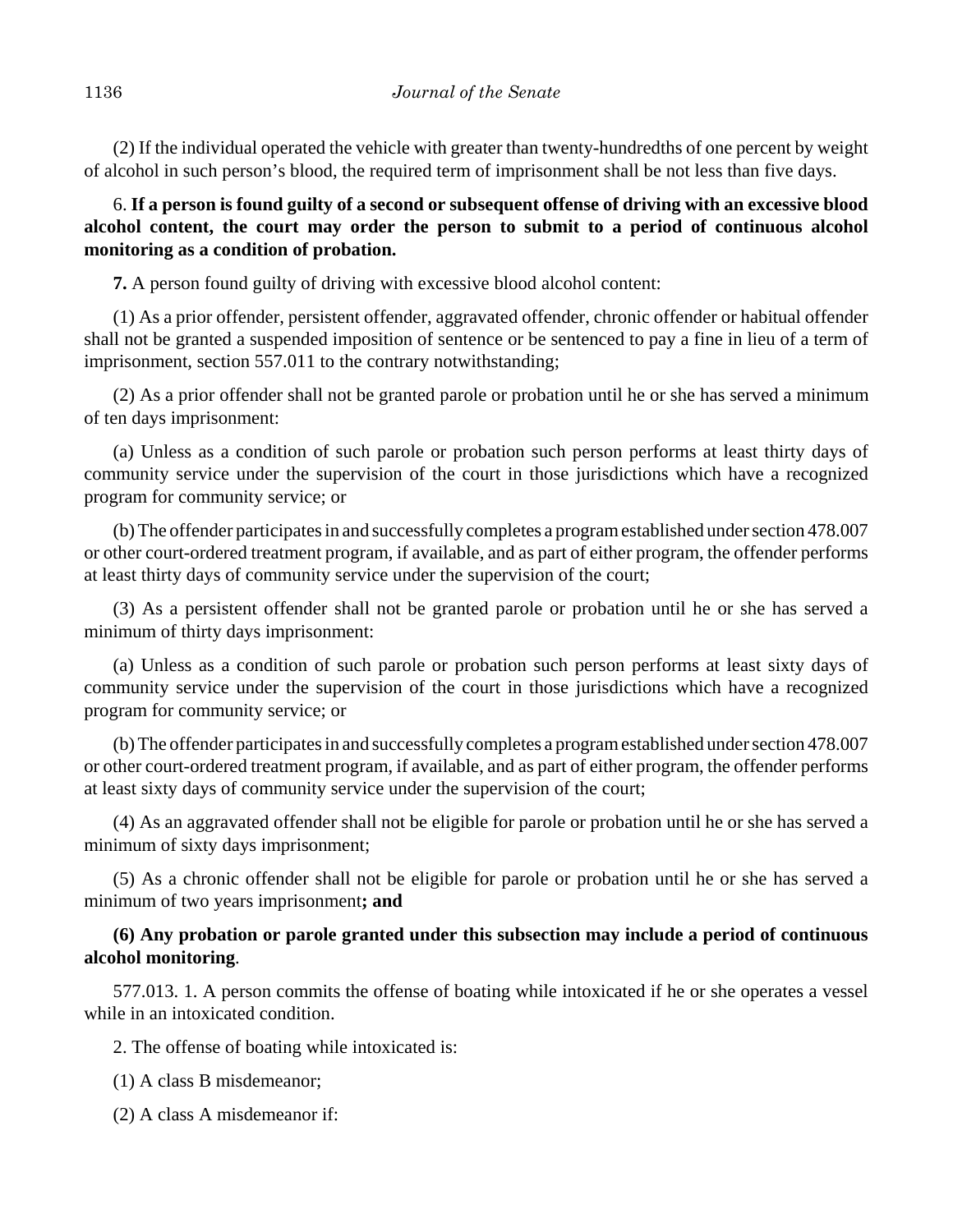(a) The defendant is a prior boating offender; or

(b) A person less than seventeen years of age is present in the vessel;

(3) A class E felony if:

(a) The defendant is a persistent boating offender; or

(b) While boating while intoxicated, the defendant acts with criminal negligence to cause physical injury to another person;

(4) A class D felony if:

(a) The defendant is an aggravated boating offender;

(b) While boating while intoxicated, the defendant acts with criminal negligence to cause physical injury to a law enforcement officer or emergency personnel; or

(c) While boating while intoxicated, the defendant acts with criminal negligence to cause serious physical injury to another person;

(5) A class C felony if:

(a) The defendant is a chronic boating offender;

(b) While boating while intoxicated, the defendant acts with criminal negligence to cause serious physical injury to a law enforcement officer or emergency personnel; or

(c) While boating while intoxicated, the defendant acts with criminal negligence to cause the death of another person;

(6) A class B felony if:

(a) The defendant is a habitual boating offender; or

(b) While boating while intoxicated, the defendant acts with criminal negligence to cause the death of a law enforcement officer or emergency personnel;

(7) A class A felony if the defendant is a habitual offender as a result of being found guilty of an act described under paragraph (d) of subdivision **[**(11)**] (12)** of section 577.001 and is found guilty of a subsequent violation of such paragraph.

3. Notwithstanding the provisions of subsection 2 of this section, a person found guilty of the offense of boating while intoxicated as a first offense shall not be granted a suspended imposition of sentence:

(1) Unless such person shall be placed on probation for a minimum of two years; or

(2) In a circuit where a DWI court or docket created under section 478.007 or other court-ordered treatment program is available, and where the offense was committed with fifteen-hundredths of one percent or more by weight of alcohol in such person's blood, unless the individual participates in and successfully completes a program under such DWI court or docket or other court-ordered treatment program.

4. **If a person is found guilty of a second or subsequent offense of boating while intoxicated, the court may order the person to submit to a period of continuous alcohol monitoring as a condition of probation.**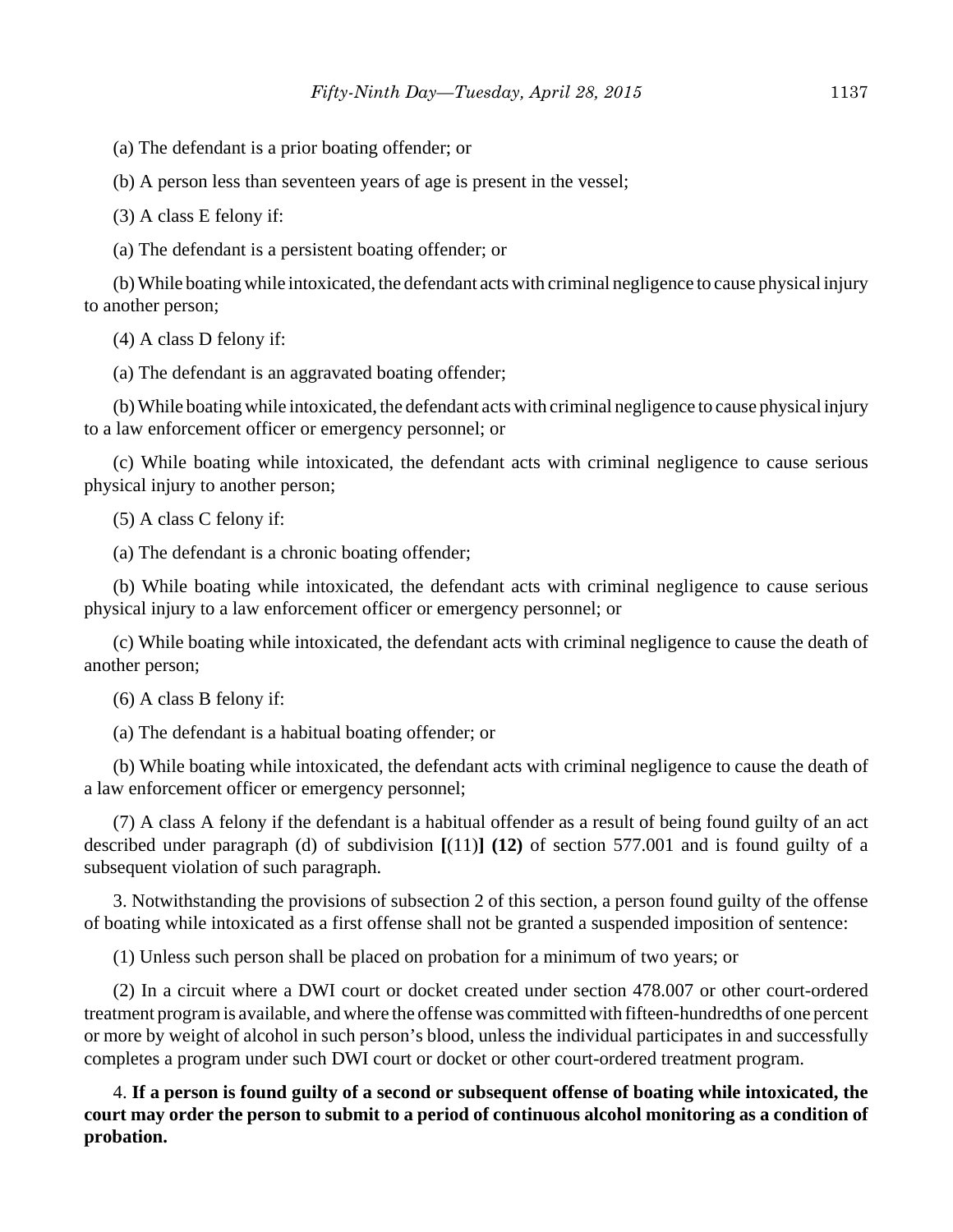**5.** If a person is not granted a suspended imposition of sentence for the reasons described in subsection 3 of this section:

(1) If the individual operated the vessel with fifteen-hundredths to twenty-hundredths of one percent by weight of alcohol in such person's blood, the required term of imprisonment shall be not less than fortyeight hours;

(2) If the individual operated the vessel with greater than twenty-hundredths of one percent by weight of alcohol in such person's blood, the required term of imprisonment shall be not less than five days.

**[**5.**] 6.** A person found guilty of the offense of boating while intoxicated:

(1) As a prior boating offender, persistent boating offender, aggravated boating offender, chronic boating offender or habitual boating offender shall not be granted a suspended imposition of sentence or be sentenced to pay a fine in lieu of a term of imprisonment, section 557.011 to the contrary notwithstanding;

(2) As a prior boating offender shall not be granted parole or probation until he or she has served a minimum of ten days imprisonment:

(a) Unless as a condition of such parole or probation such person performs at least two hundred forty hours of community service under the supervision of the court in those jurisdictions which have a recognized program for community service; or

(b) The offender participates in and successfully completes a program established under section 478.007 or other court-ordered treatment program, if available;

(3) As a persistent offender shall not be eligible for parole or probation until he or she has served a minimum of thirty days imprisonment:

(a) Unless as a condition of such parole or probation such person performs at least four hundred eighty hours of community service under the supervision of the court in those jurisdictions which have a recognized program for community service; or

(b) The offender participates in and successfully completes a program established under section 478.007 or other court-ordered treatment program, if available;

(4) As an aggravated boating offender shall not be eligible for parole or probation until he or she has served a minimum of sixty days imprisonment;

(5) As a chronic boating offender shall not be eligible for parole or probation until he or she has served a minimum of two years imprisonment**; and**

# **(6) Any probation or parole granted under this subsection may include a period of continuous alcohol monitoring**.

577.014. 1. A person commits the offense of boating with excessive blood alcohol content if he or she operates a vessel while having eight-hundredths of one percent or more by weight of alcohol in his or her blood.

2. As used in this section, percent by weight of alcohol in the blood shall be based upon grams of alcohol per one hundred milliliters of blood or two hundred ten liters of breath and may be shown by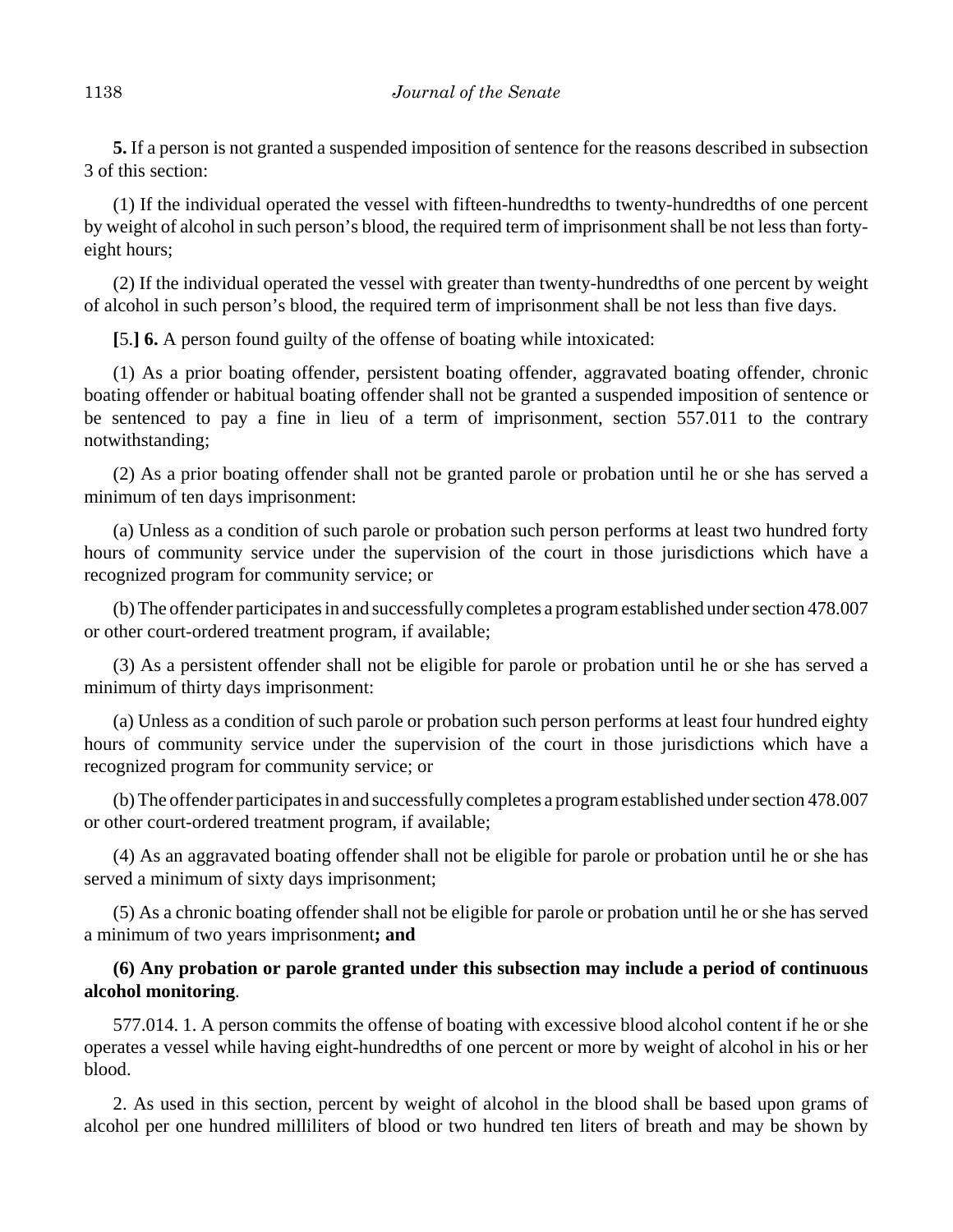chemical analysis of the person's blood, breath, saliva or urine. For the purposes of determining the alcoholic content of a person's blood under this section, the test shall be conducted in accordance with the provisions of sections 577.020 to 577.041.

3. The offense of boating with excessive blood alcohol content is:

(1) A class B misdemeanor;

(2) A class A misdemeanor if the defendant is alleged and proved to be a prior boating offender;

(3) A class E felony if the defendant is alleged and proved to be a persistent boating offender;

(4) A class D felony if the defendant is alleged and proved to be an aggravated boating offender;

(5) A class C felony if the defendant is alleged and proved to be a chronic boating offender;

(6) A class B felony if the defendant is alleged and proved to be a habitual boating offender.

4. A person found guilty of the offense of boating with excessive blood alcohol content as a first offense shall not be granted a suspended imposition of sentence:

(1) Unless such person shall be placed on probation for a minimum of two years; or

(2) In a circuit where a DWI court or docket created under section 478.007 or other court-ordered treatment program is available, and where the offense was committed with fifteen-hundredths of one percent or more by weight of alcohol in such person's blood unless the individual participates in and successfully completes a program under such DWI court or docket or other court-ordered treatment program.

5. When a person is not granted a suspended imposition of sentence for the reasons described in subsection 4 of this section:

(1) If the individual operated the vessel with fifteen-hundredths to twenty-hundredths of one percent by weight of alcohol in such person's blood, the required term of imprisonment shall be not less than fortyeight hours;

(2) If the individual operated the vessel with greater than twenty-hundredths of one percent by weight of alcohol in such person's blood, the required term of imprisonment shall be not less than five days.

# 6. **If a person is found guilty of a second or subsequent offense of boating with an excessive blood alcohol content, the court may order the person to submit to a period of continuous alcohol monitoring as a condition of probation.**

**7.** A person found guilty of the offense of boating with excessive blood alcohol content:

(1) As a prior boating offender, persistent boating offender, aggravated boating offender, chronic boating offender or habitual boating offender shall not be granted a suspended imposition of sentence or be sentenced to pay a fine in lieu of a term of imprisonment, section 557.011 to the contrary notwithstanding;

(2) As a prior boating offender, shall not be granted parole or probation until he or she has served a minimum of ten days imprisonment:

(a) Unless as a condition of such parole or probation such person performs at least two hundred forty hours of community service under the supervision of the court in those jurisdictions which have a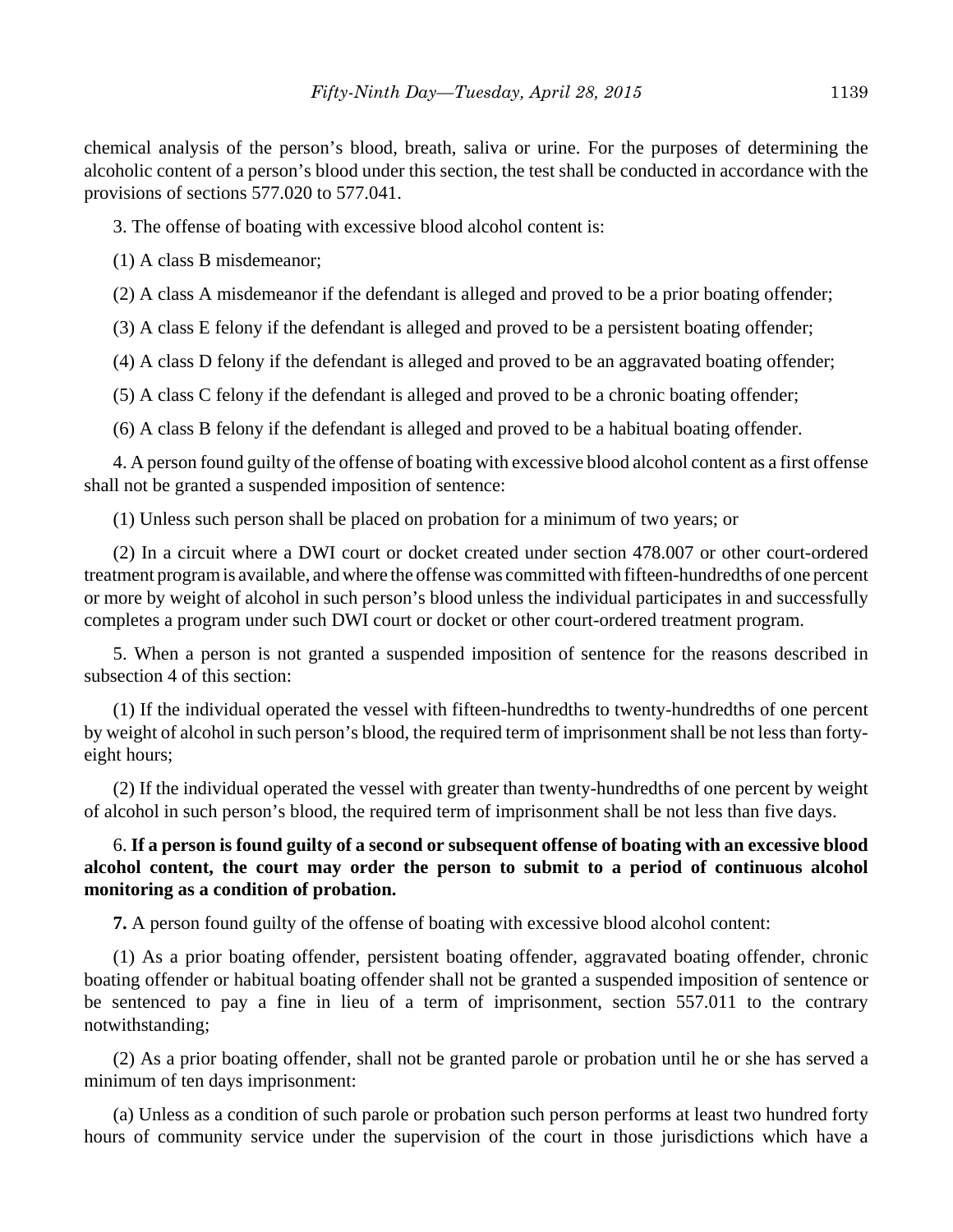recognized program for community service; or

(b) The offender participates in and successfully completes a program established under section 478.007 or other court-ordered treatment program, if available;

(3) As a persistent boating offender, shall not be granted parole or probation until he or she has served a minimum of thirty days imprisonment:

(a) Unless as a condition of such parole or probation such person performs at least four hundred eighty hours of community service under the supervision of the court in those jurisdictions which have a recognized program for community service; or

(b) The offender participates in and successfully completes a program established under section 478.007 or other court-ordered treatment program, if available;

(4) As an aggravated boating offender, shall not be eligible for parole or probation until he or she has served a minimum of sixty days imprisonment;

(5) As a chronic boating offender, shall not be eligible for parole or probation until he or she has served a minimum of two years imprisonment**; and**

# **(6) Any probation or parole granted under this subsection may include a period of continuous alcohol monitoring**.

Section B. Sections 302.010, 302.060, 302.302, 302.304, 302.309, 302.525, 302.574, 478.007, 577.001, 577.010, 577.012, 577.013, and 577.014 of Section A of this act shall become effective on January 1, 2017."; and

Further amend said bill by amending the title, enacting clause, and intersectional references accordingly.

## HOUSE AMENDMENT NO. 2

Amend House Committee Substitute for Senate Bill No. 254, Page 7, Section 301.142, Line 217, by inserting after all of said section and line the following:

"**301.474. 1. Any person who has been awarded the military service award known as the "Korea Defense Service Medal" may apply for special motor vehicle license plates for any motor vehicle such person owns, either solely or jointly, other than an apportioned motor vehicle or a commercial motor vehicle licensed in excess of eighteen thousand pounds gross weight.**

**2. Any such person shall make application for the special license plates on a form provided by the director of revenue and furnish such proof as a recipient of the Korea Defense Service Medal as the director may require.**

**3. Upon presentation of such proof of eligibility, payment of a fifteen dollar fee in addition to the regular registration fees, and presentation of any documents which may be required by law the director of revenue shall issue to the vehicle owner a special personalized license plate which shall bear the words "KOREA DEFENSE SERVICE MEDAL" at the bottom of the plate in a manner prescribed by the director of revenue. Such license plates shall be made with fully reflective material with a common color scheme and design, shall be clearly visible at night, and shall be aesthetically attractive as prescribed by section 301.130.**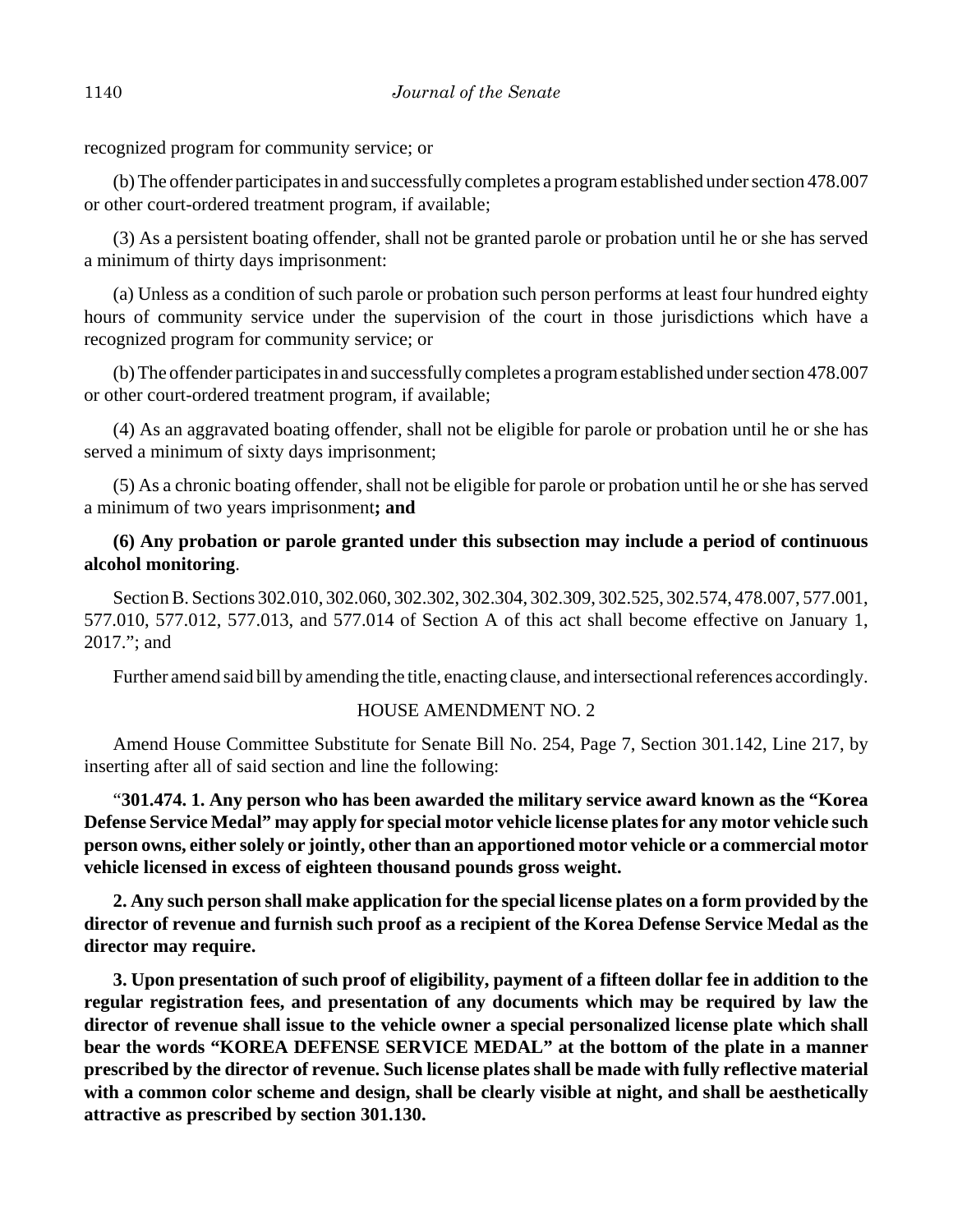**4. Such plates shall also bear an image of the Korea Defense Service Medal.**

**5. Notwithstanding the provisions of section 301.144, no additional fee shall be charged for the personalization of license plates issued under this section.**

**6. There shall be no limit on the number of license plates any person qualified under this section may obtain so long as each set of license plates issued under this section is issued for vehicles owned solely or jointly by such person.**

**7. License plates issued under the provisions of this section shall not be transferable to any other person except that any registered co-owner of the motor vehicle shall be entitled to operate the motor vehicle with such plates for the duration of the year licensed in the event of the death of the qualified person.**

**8. The director may consult with any organization which represents the interests of persons receiving the Korea Defense Service Medal when formulating the design for the special license plates described in this section.**

**9. The director shall make all necessary rules and regulations for the administration of this section and shall design all necessary forms required by this section. Any rule or portion of a rule, as that term is defined in section 536.010, that is created under the authority delegated in this section shall become effective only if it complies with and is subject to all of the provisions of chapter 536 and, if applicable, section 536.028. This section and chapter 536 are nonseverable and if any of the powers vested with the general assembly under chapter 536 to review, to delay the effective date, or to disapprove and annul a rule are subsequently held unconstitutional, then the grant of rulemaking authority and any rule proposed or adopted after August 28, 2015, shall be invalid and void.**"; and

Further amend said bill by amending the title, enacting clause, and intersectional references accordingly.

#### HOUSE AMENDMENT NO. 3

Amend House Committee Substitute for Senate Bill No. 254, Page 1, Section A, Line 2, by inserting immediately after said line the following:

"301.130. 1. The director of revenue, upon receipt of a proper application for registration, required fees and any other information which may be required by law, shall issue to the applicant a certificate of registration in such manner and form as the director of revenue may prescribe and a set of license plates, or other evidence of registration, as provided by this section. Each set of license plates shall bear the name or abbreviated name of this state, the words "SHOW-ME STATE", the month and year in which the registration shall expire, and an arrangement of numbers or letters, or both, as shall be assigned from year to year by the director of revenue. The plates shall also contain fully reflective material with a common color scheme and design for each type of license plate issued pursuant to this chapter. The plates shall be clearly visible at night, and shall be aesthetically attractive. Special plates for qualified disabled veterans will have the "DISABLED VETERAN" wording on the license plates in preference to the words "SHOW-ME STATE" and special plates for members of the National Guard will have the "NATIONAL GUARD" wording in preference to the words "SHOW-ME STATE".

2. The arrangement of letters and numbers of license plates shall be uniform throughout each classification of registration. The director may provide for the arrangement of the numbers in groups or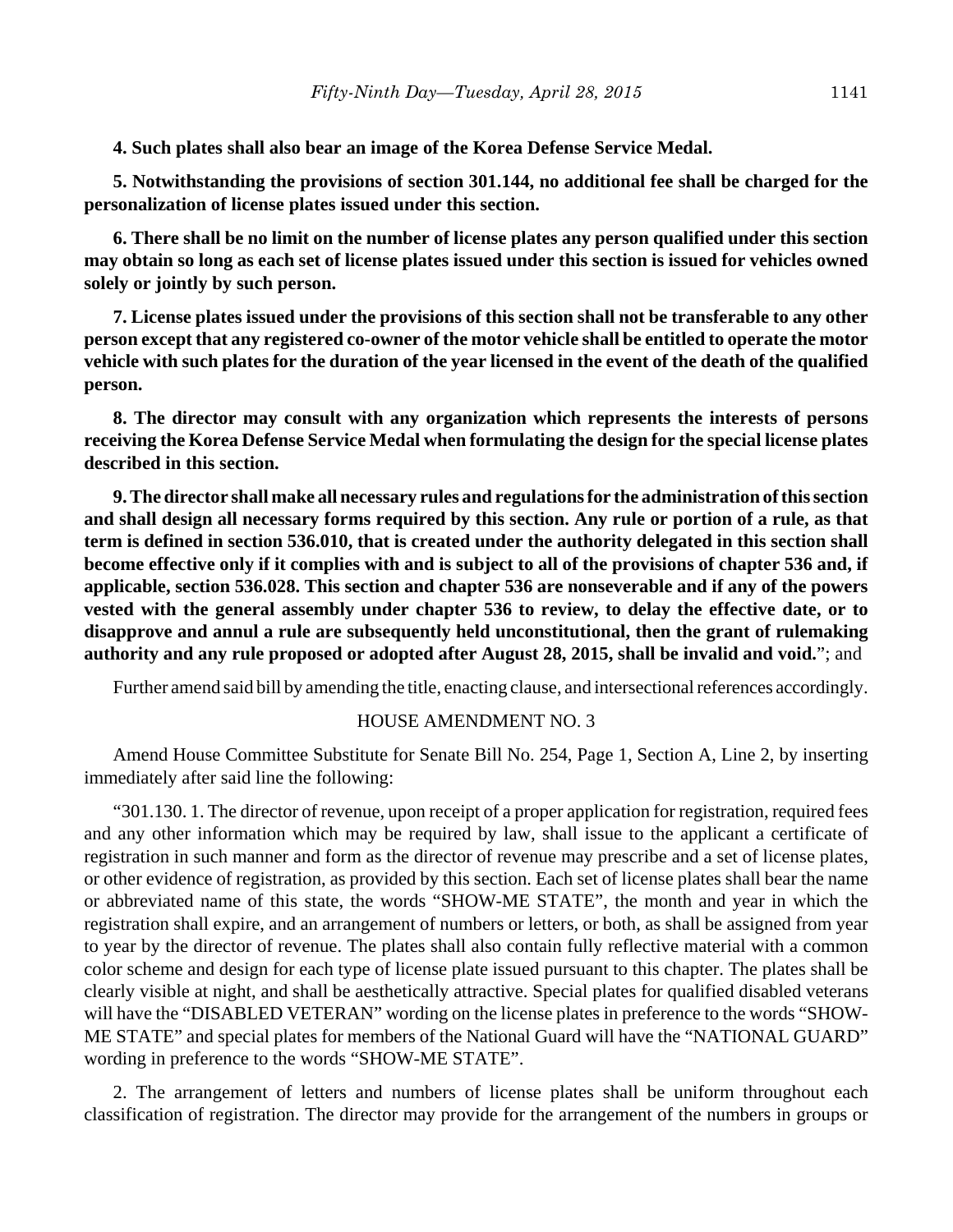otherwise, and for other distinguishing marks on the plates.

3. All property-carrying commercial motor vehicles to be registered at a gross weight in excess of twelve thousand pounds, all passenger-carrying commercial motor vehicles, local transit buses, school buses, trailers, semitrailers, motorcycles, motortricycles, motorscooters and driveaway vehicles shall be registered with the director of revenue as provided for in subsection 3 of section 301.030, or with the state highways and transportation commission as otherwise provided in this chapter, but only one license plate shall be issued for each such vehicle, except as provided in this subsection. The applicant for registration of any property-carrying commercial vehicle registered at a gross weight in excess of twelve thousand pounds may request and be issued two license plates for such vehicle, and if such plates are issued, the director of revenue shall provide for distinguishing marks on the plates indicating one plate is for the front and the other is for the rear of such vehicle. The director may assess and collect an additional charge from the applicant in an amount not to exceed the fee prescribed for personalized license plates in subsection 1 of section 301.144.

4. The plates issued to manufacturers and dealers shall bear the letters and numbers as prescribed by section 301.560, and the director may place upon the plates other letters or marks to distinguish commercial motor vehicles and trailers and other types of motor vehicles.

5. No motor vehicle or trailer shall be operated on any highway of this state unless it shall have displayed thereon the license plate or set of license plates issued by the director of revenue or the state highways and transportation commission and authorized by section 301.140. Each such plate shall be securely fastened to the motor vehicle or trailer in a manner so that all parts thereof shall be plainly visible and reasonably clean so that the reflective qualities thereof are not impaired. Each such plate may be encased in a transparent cover so long as the plate is plainly visible and its reflective qualities are not impaired. License plates shall be fastened to all motor vehicles except trucks, tractors, truck tractors or truck-tractors licensed in excess of twelve thousand pounds on the front and rear of such vehicles not less than eight nor more than forty-eight inches above the ground, with the letters and numbers thereon right side up. The license plates on trailers, motorcycles, motortricycles and motorscooters shall be displayed on the rear of such vehicles **either horizontally or vertically**, with the letters and numbers **[**thereon right side up**] plainly visible**. The license plate on buses, other than school buses, and on trucks, tractors, truck tractors or truck-tractors licensed in excess of twelve thousand pounds shall be displayed on the front of such vehicles not less than eight nor more than forty-eight inches above the ground, with the letters and numbers thereon right side up or if two plates are issued for the vehicle pursuant to subsection 3 of this section, displayed in the same manner on the front and rear of such vehicles. The license plate or plates authorized by section 301.140, when properly attached, shall be prima facie evidence that the required fees have been paid.

6. (1) The director of revenue shall issue annually or biennially a tab or set of tabs as provided by law as evidence of the annual payment of registration fees and the current registration of a vehicle in lieu of the set of plates. Beginning January 1, 2010, the director may prescribe any additional information recorded on the tab or tabs to ensure that the tab or tabs positively correlate with the license plate or plates issued by the department of revenue for such vehicle. Such tabs shall be produced in each license bureau office.

(2) The vehicle owner to whom a tab or set of tabs is issued shall affix and display such tab or tabs in the designated area of the license plate, no more than one per plate.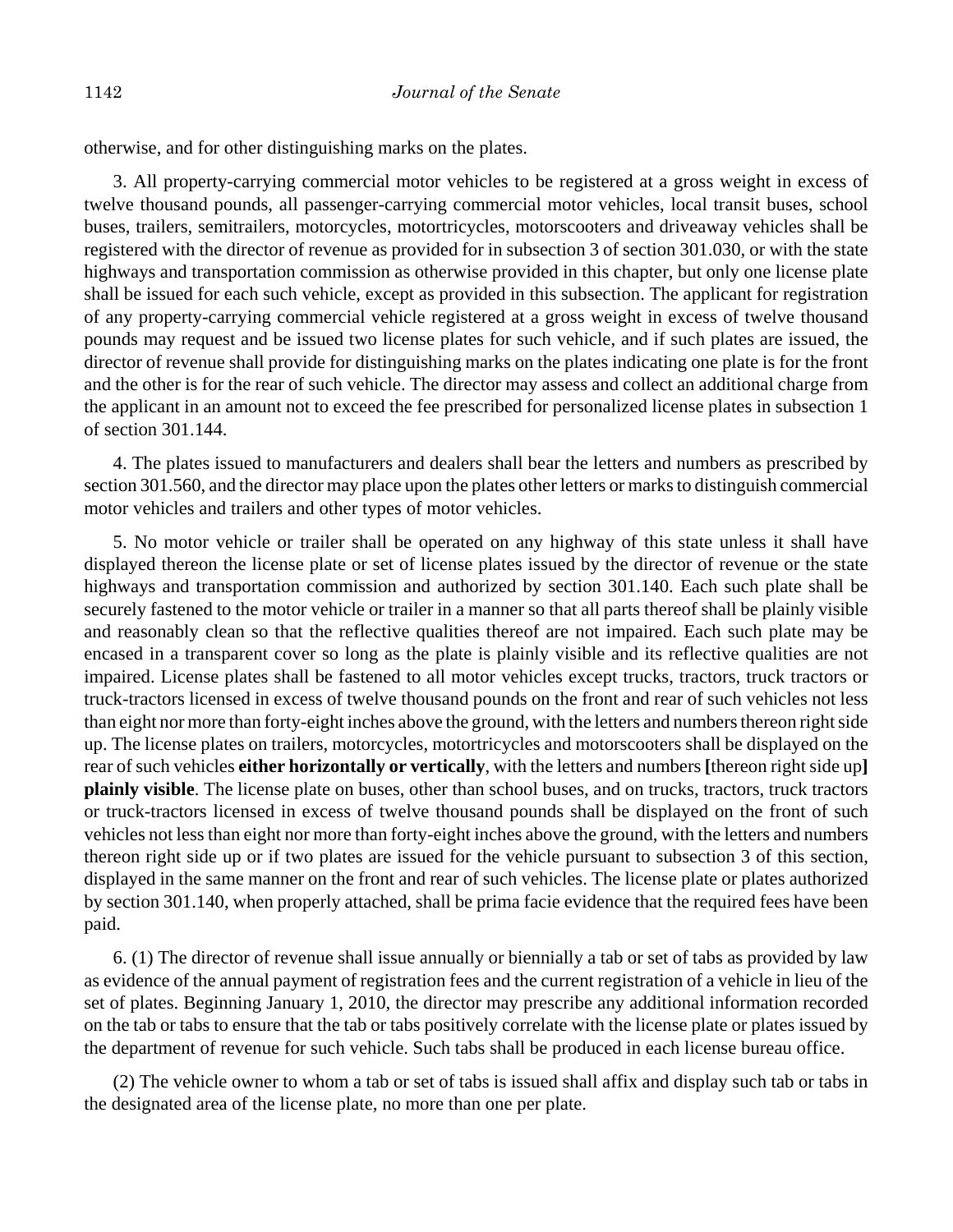(3) A tab or set of tabs issued by the director of revenue when attached to a vehicle in the prescribed manner shall be prima facie evidence that the registration fee for such vehicle has been paid.

(4) Except as otherwise provided in this section, the director of revenue shall issue plates for a period of at least six years.

(5) For those commercial motor vehicles and trailers registered pursuant to section 301.041, the plate issued by the highways and transportation commission shall be a permanent nonexpiring license plate for which no tabs shall be issued. Nothing in this section shall relieve the owner of any vehicle permanently registered pursuant to this section from the obligation to pay the annual registration fee due for the vehicle. The permanent nonexpiring license plate shall be returned to the highways and transportation commission upon the sale or disposal of the vehicle by the owner to whom the permanent nonexpiring license plate is issued, or the plate may be transferred to a replacement commercial motor vehicle when the owner files a supplemental application with the Missouri highways and transportation commission for the registration of such replacement commercial motor vehicle. Upon payment of the annual registration fee, the highways and transportation commission shall issue a certificate of registration or other suitable evidence of payment of the annual fee, and such evidence of payment shall be carried at all times in the vehicle for which it is issued.

(6) Upon the sale or disposal of any vehicle permanently registered under this section, or upon the termination of a lease of any such vehicle, the permanent nonexpiring plate issued for such vehicle shall be returned to the highways and transportation commission and shall not be valid for operation of such vehicle, or the plate may be transferred to a replacement vehicle when the owner files a supplemental application with the Missouri highways and transportation commission for the registration of such replacement vehicle. If a vehicle which is permanently registered under this section is sold, wrecked or otherwise disposed of, or the lease terminated, the registrant shall be given credit for any unused portion of the annual registration fee when the vehicle is replaced by the purchase or lease of another vehicle during the registration year.

7. The director of revenue and the highways and transportation commission may prescribe rules and regulations for the effective administration of this section. No rule or portion of a rule promulgated under the authority of this section shall become effective unless it has been promulgated pursuant to the provisions of section 536.024.

8. Notwithstanding the provisions of any other law to the contrary, owners of motor vehicles other than apportioned motor vehicles or commercial motor vehicles licensed in excess of eighteen thousand pounds gross weight may apply for special personalized license plates. Vehicles licensed for eighteen thousand pounds that display special personalized license plates shall be subject to the provisions of subsections 1 and 2 of section 301.030.

9. No later than January 1, 2009, the director of revenue shall commence the reissuance of new license plates of such design as directed by the director consistent with the terms, conditions, and provisions of this section and this chapter. Except as otherwise provided in this section, in addition to all other fees required by law, applicants for registration of vehicles with license plates that expire during the period of reissuance, applicants for registration of trailers or semitrailers with license plates that expire during the period of reissuance and applicants for registration of vehicles that are to be issued new license plates during the period of reissuance shall pay the cost of the plates required by this subsection. The additional cost prescribed in this subsection shall not be charged to persons receiving special license plates issued under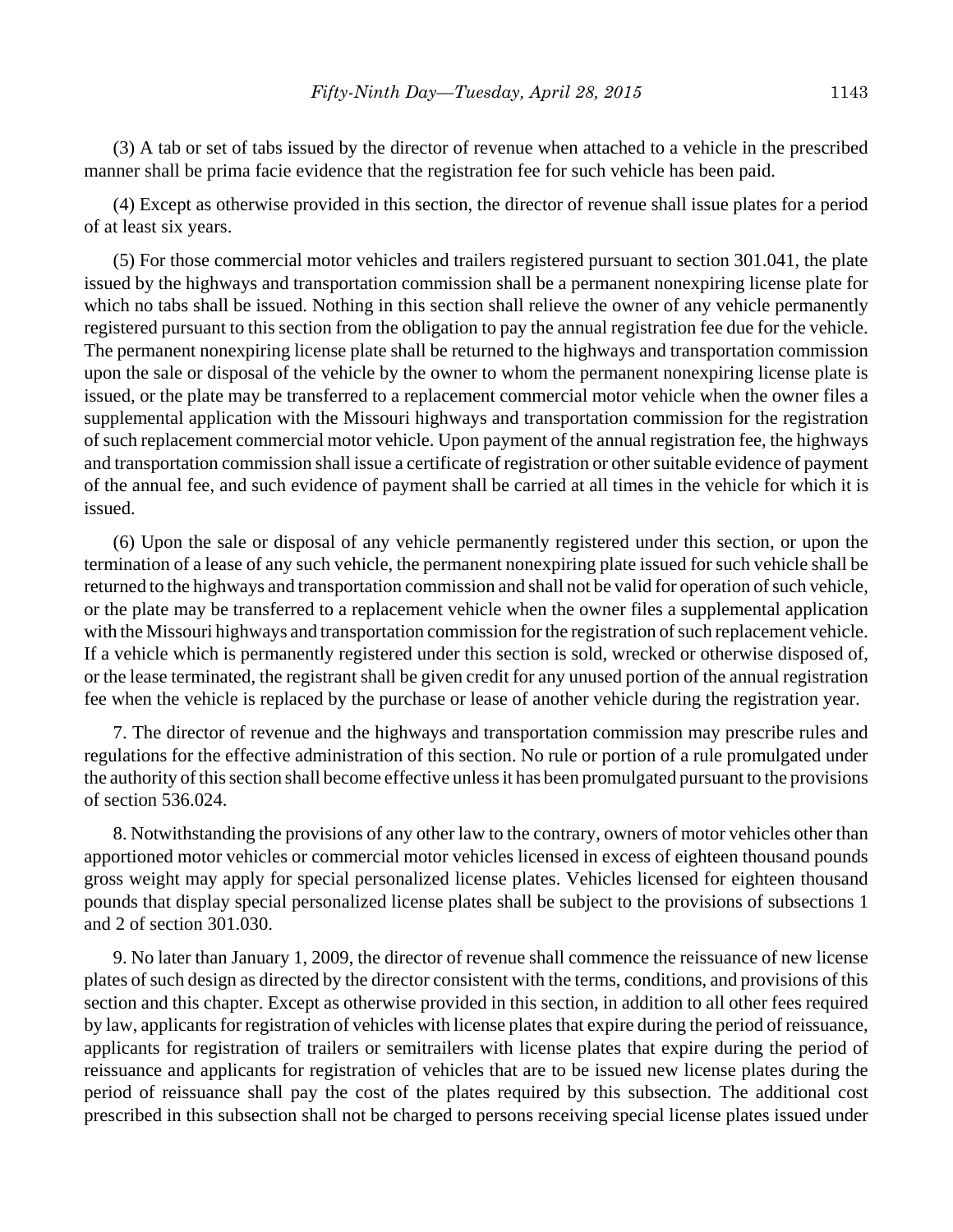section 301.073 or 301.443. Historic motor vehicle license plates registered pursuant to section 301.131 and specialized license plates are exempt from the provisions of this subsection. Except for new, replacement, and transfer applications, permanent nonexpiring license plates issued to commercial motor vehicles and trailers registered under section 301.041 are exempt from the provisions of this subsection."; and

Further amend said bill by amending the title, enacting clause, and intersectional references accordingly.

# HOUSE AMENDMENT NO. 4

Amend House Committee Substitute for Senate Bill No. 254, Page 1, Section 301.142, Line 6, by inserting immediately after said line the following: "**assistant physicians,**"; and

Further amend said bill by amending the title, enacting clause, and intersectional references accordingly.

In which the concurrence of the Senate is respectfully requested.

Also,

Mr. President: I am instructed by the House of Representatives to inform the Senate that the House has taken up and passed **HCS** for **SB 283**, entitled:

An Act to repeal sections 86.200, 86.213, 86.237, 86.250, 86.251, 86.257, 86.263, 86.270, and 86.320, RSMo, and to enact in lieu thereof ten new sections relating to public employee retirement systems.

With House Amendment Nos. 1 and 2.

# HOUSE AMENDMENT NO. 1

Amend House Committee Substitute for Senate Bill No. 283, Page 13, Section 86.320, Line 22, by inserting after all of said line the following:

"105.669. 1. Any participant of a plan who is **[**found guilty**] convicted** of a felony offense listed in subsection 3 of this section, which is committed in direct connection with or directly related to the participant's duties as an employee on or after August 28, 2014, shall not be eligible to receive any retirement benefits from the respective plan based on service rendered on or after August 28, 2014, except a participant may still request from the respective retirement system a refund of the participant's plan contributions, including interest credited to the participant's account.

2. **[**Upon a finding of guilt, the court shall forward a notice of the court's finding to**] The employer of any participant who is charged or convicted of a felony offense listed in subsection 3 of this section, which is committed in direct connection with or directly related to the participant's duties as an employee on or after August 28, 2014, shall notify** the appropriate retirement system in which the offender was a participant**[**. The court shall also make a determination on the value of the money, property, or services involved in committing the offense**] and provide information in connection with such charge or conviction**. The plans shall take all actions necessary to implement the provisions of this section.

3. **[**The finding of guilt for**] A felony conviction based on** any of the following offenses or a substantially similar offense provided under federal law shall result in the ineligibility of retirement benefits as provided in subsection 1 of this section:

(1) The offense of felony stealing under section 570.030 when such offense involved money, property, or services valued at five thousand dollars or more as determined by the court **prior to January 1, 2017,**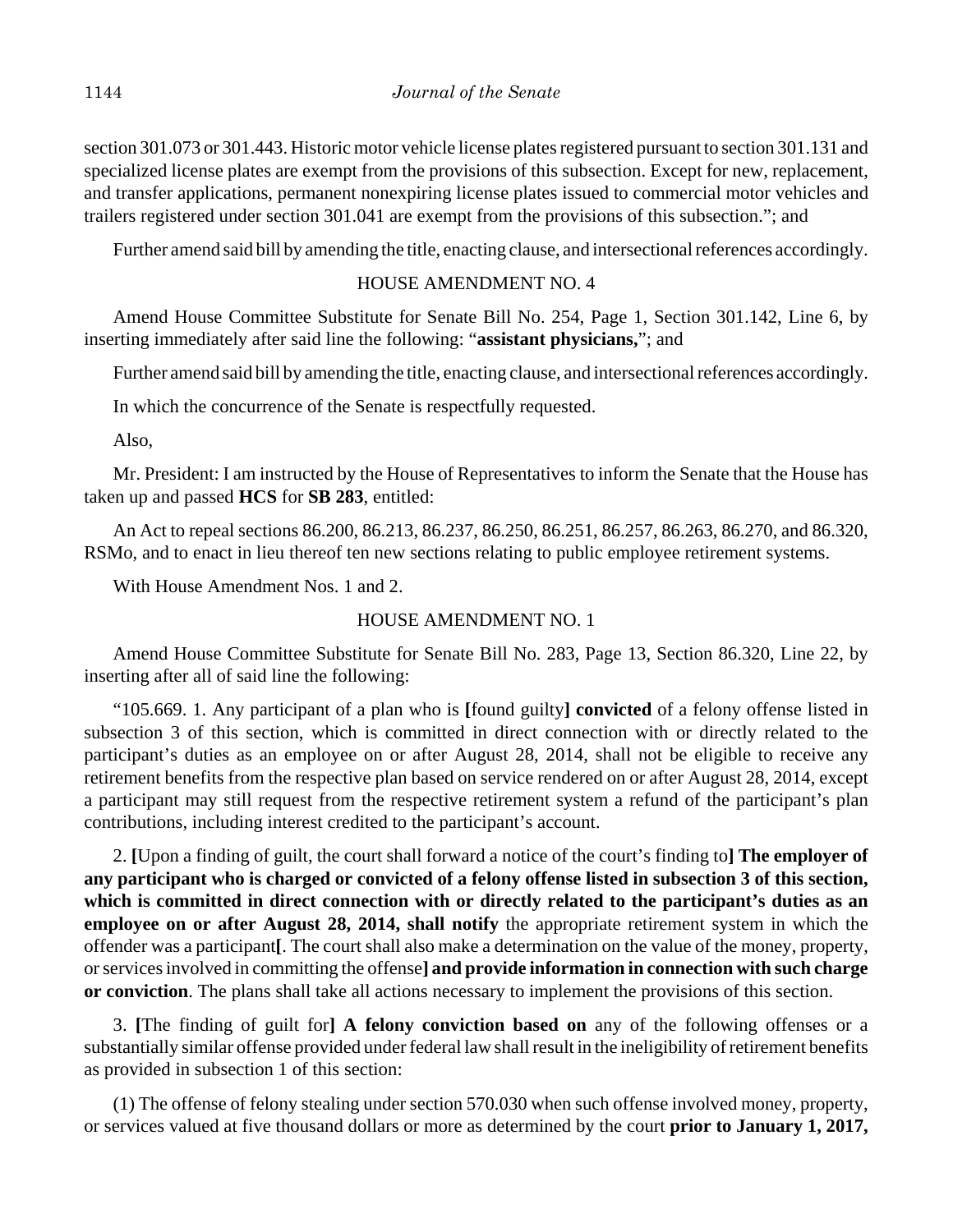## **or the offense of a class D felony for stealing under section 570.030 on or after January 1, 2017**;

(2) The offense of felony receiving stolen property under section 570.080 when such offense involved money, property, or services valued at five thousand dollars or more as determined by the court;

(3) The offense of forgery under section 570.090;

(4) The offense of felony counterfeiting under section 570.103;

(5) The offense of bribery of a public servant under section 576.010; or

(6) The offense of acceding to corruption under section 576.020."; and

Further amend said bill by amending the title, enacting clause, and intersectional references accordingly.

#### HOUSE AMENDMENT NO. 2

Amend House Committee Substitute for Senate Bill No. 283, Page 1, Section A, Line 4, by inserting after said line the following:

"70.600. The following words and phrases as used in sections 70.600 to 70.755**[**, unless a different meaning is plainly required by the context,**]** shall mean:

(1) "Accumulated contributions", the total of all amounts deducted from the compensations of a member and standing to the member's credit in his or her individual account in the members deposit fund, together with investment credits thereon;

(2) "Actuarial equivalent", a benefit of equal reserve value;

(3) "Allowance", the total of the annuity and the pension. All allowances shall be paid not later than the tenth day of each calendar month;

(4) "Annuity", a monthly amount derived from the accumulated contributions of a member and payable by the system throughout the life of a person or for a temporary period;

(5) "Beneficiary", any person who is receiving or designated to receive a system benefit, except a retirant;

(6) "Benefit program", a schedule of benefits or benefit formulas from which the amounts of system benefits can be determined;

(7) "Board of trustees" or "board", the board of trustees of the system;

(8) "Compensation", the remuneration paid an employee by a political subdivision or by an elected fee official of the political subdivision for personal services rendered by the employee for the political subdivision or for the elected fee official in the employee's public capacity; provided, that for an elected fee official, "compensation" means that portion of his or her fees which is net after deduction of (a) compensation paid by such elected fee official to his or her office employees, if any, and (b) the ordinary and necessary expenses paid by such elected fee official and attributable to the operation of his or her office. In cases where an employee's compensation is not all paid in money, the political subdivision shall fix the reasonable value of the employee's compensation not paid in money. In determining compensation no consideration shall be given to:

(a) Any nonrecurring single sum payment paid by an employer;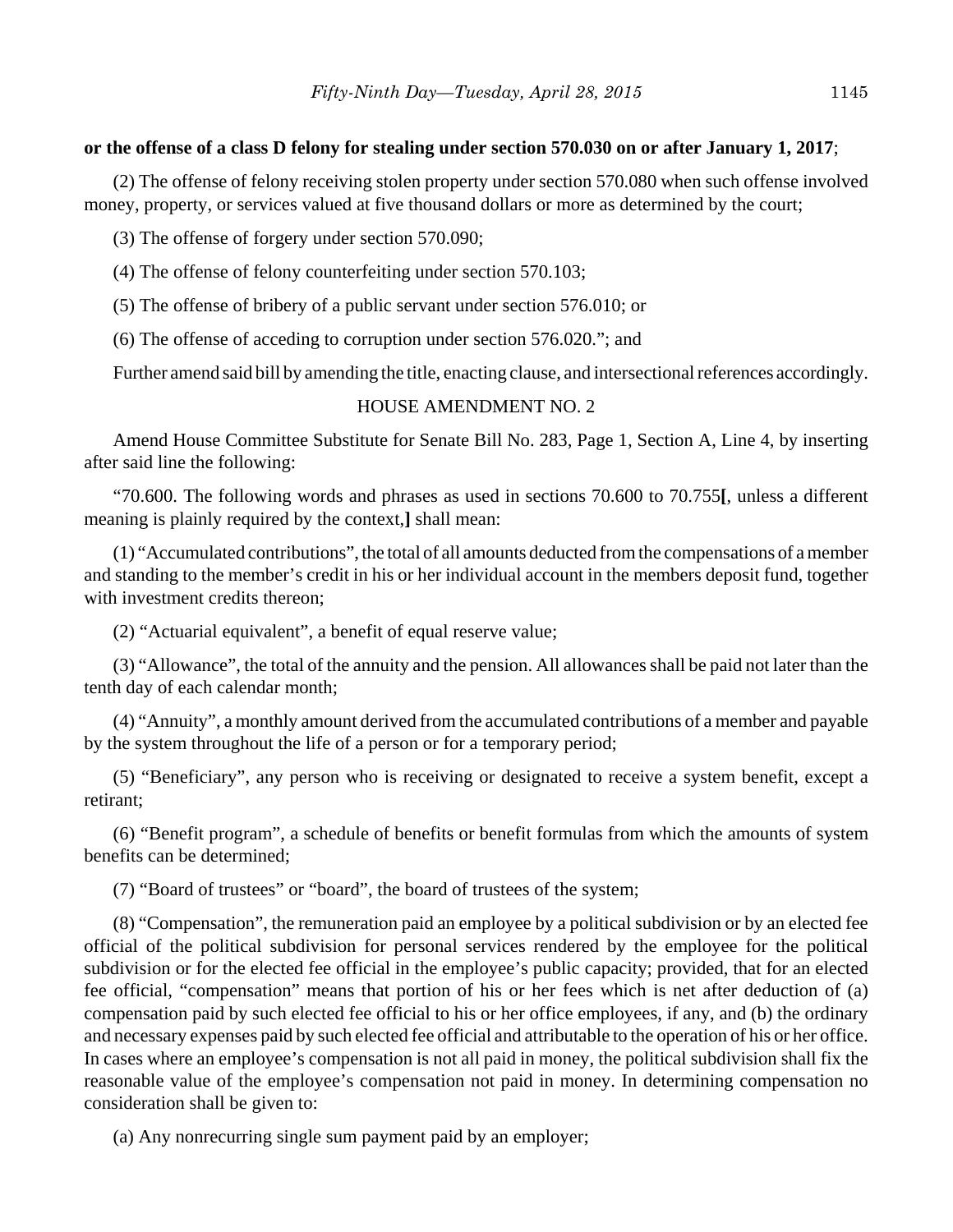(b) Employer contributions to any employee benefit plan or trust;

(c) Any other unusual or nonrecurring remuneration; or

(d) Compensation in excess of the limitations set forth in Internal Revenue Code Section  $401(a)(17)$ . The limitation on compensation for eligible employees shall not be less than the amount which was allowed to be taken into account under the system as in effect on July 1, 1993. For purposes of this paragraph, an "eligible employee" is an individual who was a member of the system before the first plan year beginning after December 31, 1995;

(9) "Credited service", the total of a member's prior service and membership service, to the extent such service is standing to the member's credit as provided in sections 70.600 to 70.755;

(10) "Employee", any person regularly employed by a political subdivision who receives compensation from the political subdivision for personal services rendered the political subdivision, including any elected official of the political subdivision whose position requires his or her regular personal services and who is compensated wholly or in part on a fee basis, and including the employees of such elected fee officials who may be compensated by such elected fee officials. The term "employee" may include any elected county official. The term "employee" shall not include any person:

(a) Who is not an elected official of the political subdivision and who is included as an active member in any other plan similar in purpose to this system by reason of his or her employment with his or her political subdivision, except the federal Social Security Old Age, Survivors, and Disability Insurance Program, as amended; or

(b) Who acts for the political subdivision under contract; or

(c) Who is paid wholly on a fee basis, except elected officials and their employees; or

(d) Who holds the position of mayor, presiding judge, president or chairman of the political subdivision or is a member of the governing body of the political subdivision; except that, such an official of a political subdivision having ten or more other employees may become a member if the official is covered under the federal Social Security Old Age, Survivors, and Disability Insurance Program, as amended, by reason of such official's employment with his or her political subdivision, by filing written application for membership with the board after the date the official qualifies for such position or within thirty days after the date his or her political subdivision becomes an employer, whichever date is later;

(11) "Employer", any political subdivision which has elected to have all its eligible employees covered by the system;

(12) "Final average salary", the monthly average of the compensations paid an employee during the period of sixty or, if an election has been made in accordance with section 70.656, thirty-six consecutive months of credited service producing the highest monthly average, which period is contained within the period of one hundred twenty consecutive months of credited service immediately preceding his or her termination of membership. Should a member have less than sixty or, if an election has been made in accordance with section 70.656, thirty-six months of credited service, "final average salary" means the monthly average of compensation paid the member during his or her total months of credited service;

(13) "Fireman", any regular or permanent employee of the fire department of a political subdivision, including a probationary fireman. The term "fireman" shall not include: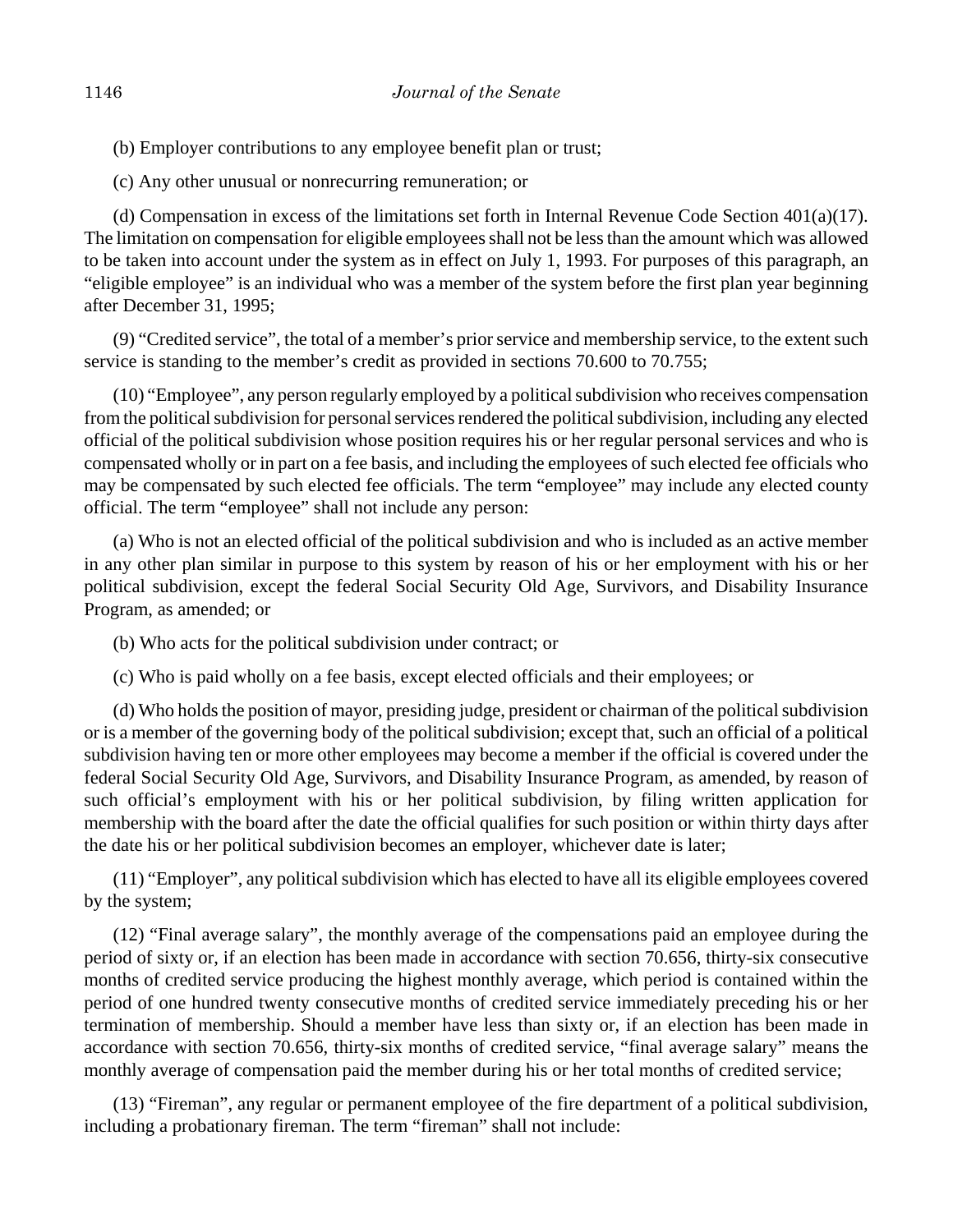(a) Any volunteer fireman; or

(b) Any civilian employee of a fire department**, except as provided in section 70.631**; or

(c) Any person temporarily employed as a fireman for an emergency;

(14) "Member", any employee included in the membership of the system;

(15) "Membership service", employment as an employee with the political subdivision from and after the date such political subdivision becomes an employer, which employment is creditable as service hereunder;

(16) "Minimum service retirement age", age sixty for a member who is neither a policeman nor a fireman; "minimum service retirement age", age fifty-five for a member who is a policeman or a fireman;

(17) "Pension", a monthly amount derived from contributions of an employer and payable by the system throughout the life of a person or for a temporary period;

(18) "Policeman", any regular or permanent employee of the police department of a political subdivision, including a probationary policeman. The term "policeman" shall not include:

(a) Any civilian employee of a police department**, except as provided in section 70.631**; or

(b) Any person temporarily employed as a policeman for an emergency;

(19) "Political subdivision", any governmental subdivision of this state created pursuant to the laws of this state, and having the power to tax, except public school districts; a board of utilities or a board of public works which is required by charter or ordinance to establish the compensation of employees of the utility separate from the compensation of other employees of the city may be considered a political subdivision for purposes of sections 70.600 to 70.755; a joint municipal utility commission may be considered a political subdivision for purposes of sections 70.600 to 70.755;

(20) "Prior service", employment as an employee with the political subdivision prior to the date such political subdivision becomes an employer, which employment is creditable as service hereunder;

(21) "Regular interest" or "investment credits", such reasonable rate or rates per annum, compounded annually, as the board shall adopt annually;

(22) "Reserve", the present value of all payments to be made on account of any system benefit based upon such tables of experience and regular interest as the board shall adopt from time to time;

(23) "Retirant", a former member receiving a system allowance by reason of having been a member;

(24) "Retirement system" or "system", the Missouri local government employees' retirement system."; and

Further amend said bill, Page 2, Section 70.621, Line 24 by inserting after said line the following:

"**70.631. 1. Each political subdivision may, by majority vote of its governing body, elect to cover emergency police dispatchers and jailers as policemen members of the system and emergency fire dispatchers and emergency medical service personnel as firemen members of the system. The clerk or secretary of the political subdivision shall certify an election concerning the coverage of emergency police dispatchers and jailers as policemen members of the system and emergency fire dispatchers**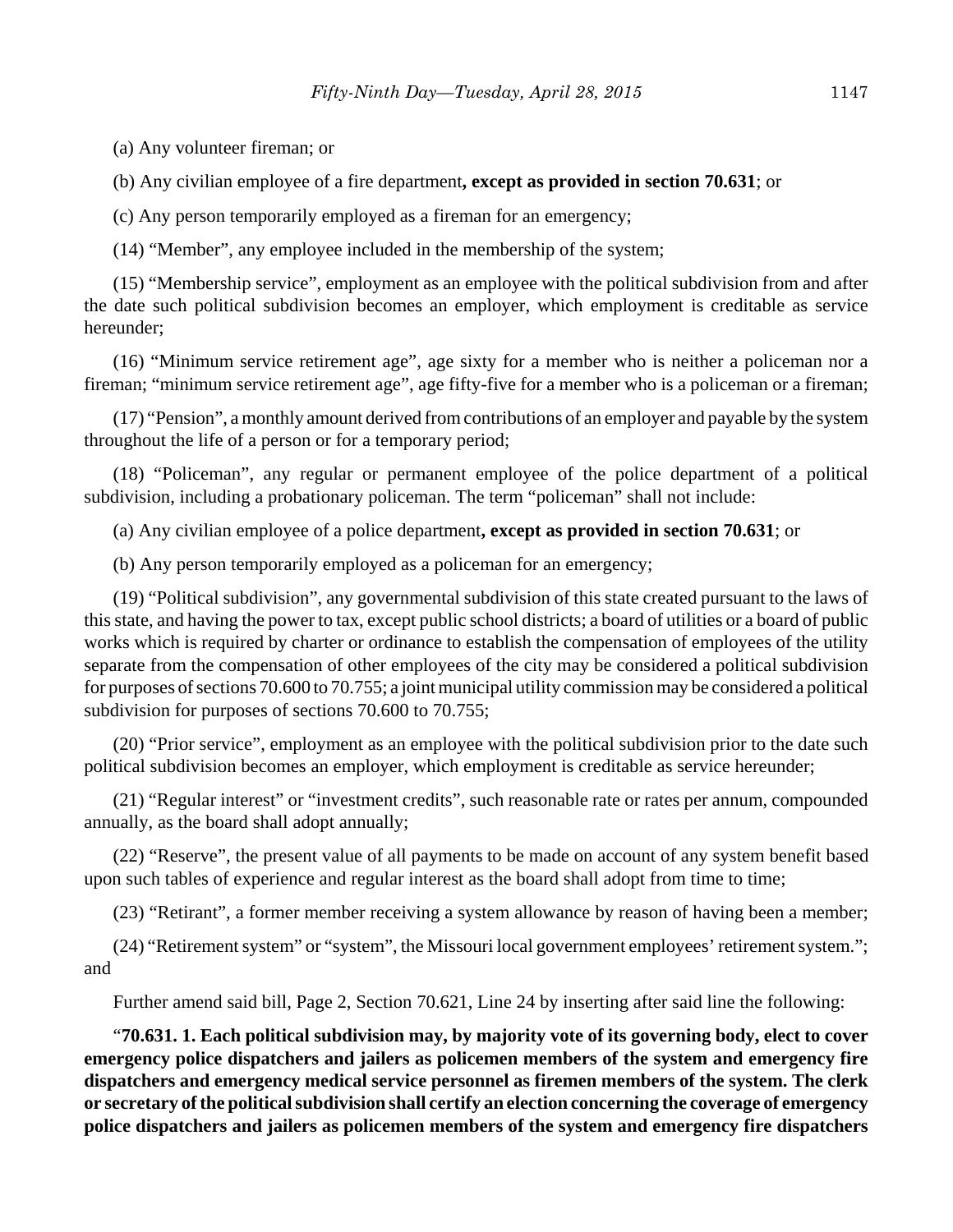**and emergency medical service personnel as firemen members of the system to the board within ten days after such vote. The date on which the political subdivision's election becomes effective shall be the first day of the calendar month specified by such governing body, the first day of the calendar month next following receipt by the board of the certification of the election, or the effective date of the political subdivision's becoming an employer, whichever is the latest date. Such election shall not be changed after the effective date. If the election is made, the coverage provisions shall be applicable to the past and future employment with the employer by present and future employees.**

**2. If an employer elects to cover emergency police dispatchers and jailers as policemen members of the system and emergency fire dispatchers and emergency medical service personnel as firemen members of the system, the employer contributions shall be correspondingly changed effective the same date as the effective date of the political subdivision's election.**

**3. The limitation on increases in an employer's contributions provided by subsection 6 of section 70.730 shall not apply to any contribution increase resulting from an employer making an election under the provisions of this section.**"; and

Further amend said bill, Page 5, Section 86.200, Line 114 by inserting after said line the following:

"86.207. 1. **Except as provided herein,** all persons who become policemen **or policewomen** and all policemen **or policewomen** who enter or reenter the service of **[**the**] any** city **not within a county** after the first day of October, 1957, become members as a condition of their employment and shall receive no pensions or retirement allowance from any other pension or retirement system supported wholly or in part by the city **not within a county** or the state of Missouri, nor shall they be required to make contributions under any other pension or retirement system of the city **not within a county** or the state of Missouri **for the same period of service**, anything to the contrary notwithstanding. **Any employee of a city not within a county who is earning creditable service in a retirement plan established by said city under section 95.540 and subsequently becomes a policeman may elect to remain a member of said retirement plan and shall not be required to become a member of a police retirement system established under section 86.200. However, an employee of a city not within a county who is earning creditable service in a retirement plan established by said city under section 95.540 and who subsequently becomes a policeman may elect to transfer membership and creditable service to the police retirement system created under section 86.200. Such transfers are subject to the conditions and requirements contained in section 105.691 and are also subject to any existing agreements between the said retirement plans, provided however, transfers completed prior to January 1, 2016 shall occur without regard to the vesting requirements of the receiving plan, contained in section 105.691. As part of the transfer process described herein, the respective retirement plans may require the employee to acknowledge and agree as a condition of transfer that any election made under this section is irrevocable, constitutes a waiver of any right to receive retirement and disability benefits except as provided by the police retirement system, and that plan terms may be modified in the future.**

2. If any member ceases to be in service for more than one year unless the member has attained the age of fifty-five or has twenty years or more of creditable service, or if the member withdraws the member's accumulated contributions or if the member receives benefits under the retirement system or dies, the member thereupon ceases to be a member; except in the case of a member who has served in the Armed Forces of the United States and has subsequently been reinstated as a policeman. A member who has terminated employment as a police officer, has actually retired and is receiving retirement benefits under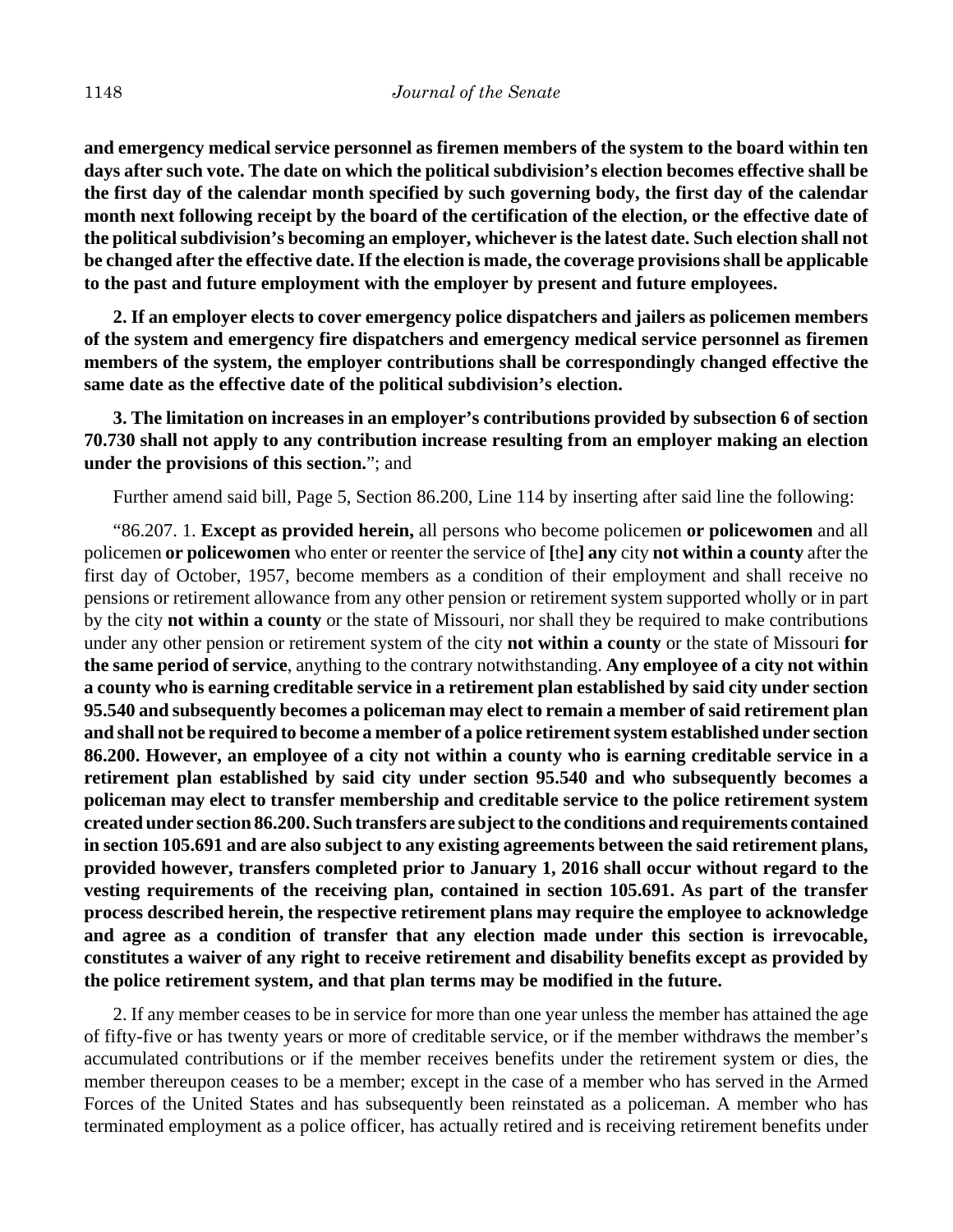the system shall be considered a retired member.

3. A reserve officer shall not be considered a member of the system for the purpose of determining creditable service, nor shall any contributions be due. A reserve officer shall not be entitled to any benefits from the system other than those awarded when the reserve officer originally retired under section 86.250, nor shall service as a reserve officer prohibit distribution of those benefits."; and

Further amend said bill by amending the title, enacting clause, and intersectional references accordingly.

In which the concurrence of the Senate is respectfully requested.

Also,

Mr. President: The Speaker of the House has appointed the following committee to act with a like committee from the Senate on **HCS** for **SS** for **SCS** for **SB 5**, as amended. Representatives: Curtman, Cornejo, Austin, Pierson and McCann Beatty.

Also,

Mr. President: I am instructed by the House of Representatives to inform the Senate that the House refuses to adopt **SS** for **SCS** for **HB 458**, as amended, and requests the Senate to recede from its position and failing to do so grant the House a conference thereon.

#### Also,

Mr. President: I am instructed by the House of Representatives to inform the Senate that the House has taken up and passed **HCS** for **SCS** for **SB 473**, entitled:

An Act to repeal sections 162.471, 162.481, and 162.491, RSMo, and sections 162.481 and 162.491 as enacted by senate substitute for senate committee substitute for house committee substitute no. 2 for house bill no. 63, ninety-eighth general assembly, first regular session, and to enact in lieu thereof four new sections relating to school directors for urban school districts, with an emergency clause.

With House Amendment Nos. 1 and 3.

#### HOUSE AMENDMENT NO. 1

Amend House Committee Substitute for Senate Committee Substitute for Senate Bill No. 473, Page 3, Section 160.671, Line 50, by deleting the words "**three hundred**" and inserting in lieu thereof the words "**seven hundred and fifty**"; and

Further amend said bill, page, and section, Line 67, by deleting the words "**three hundred**" and inserting in lieu thereof the words "**seven hundred and fifty**"; and

Further amend said bill by amending the title, enacting clause, and intersectional references accordingly.

## HOUSE AMENDMENT NO. 3

Amend House Committee Substitute for Senate Committee Substitute for Senate Bill No. 473, Page 1, In the title, Lines 5-6, by deleting the words, "school directors for urban school districts" and inserting in lieu thereof the words, "elementary and secondary education"; and

Further amend said bill, Page 6, Section 162.491, Line 18, by inserting after all of said line the following: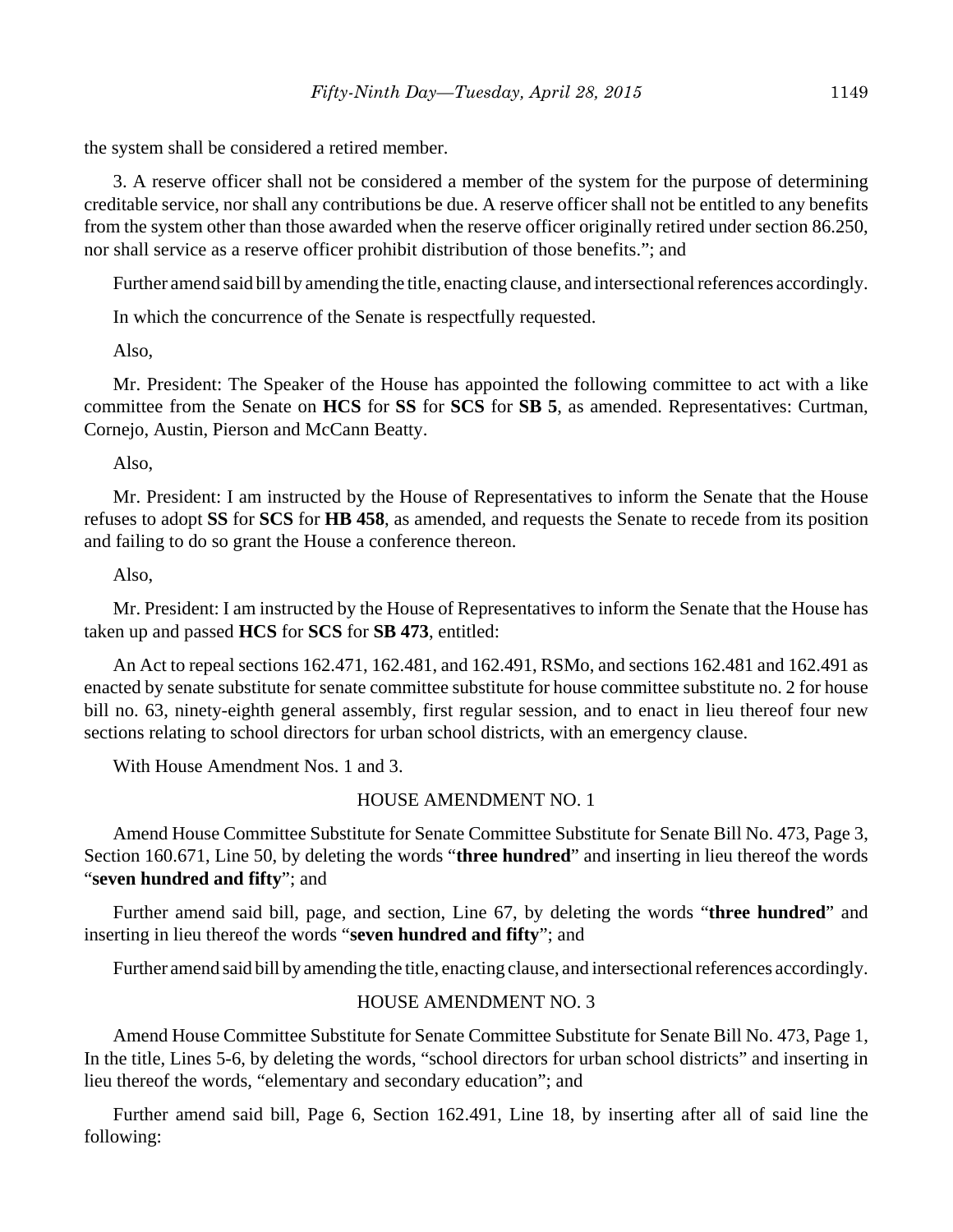"**163.045. Notwithstanding the provisions of subsection 2 of section 163.031 to the contrary, in any school year in which a school district's average daily attendance increases from three hundred fifty or less to more than three hundred fifty or decreases from more than three hundred fifty to three hundred fifty or less, such school district shall receive state aid as calculated under section 163.031 based on the school district's average daily attendance in the school year immediately preceding such increase or decrease. Such school district shall continue to receive state aid based on the school district's immediately preceding average daily attendance in the previous school year until any such increase or decrease in average daily attendance is maintained by the school district for two consecutive school years. If an increase or decrease in average daily attendance is maintained for two consecutive school years by the school district, the school district shall receive state aid as calculated under section 163.031 based on the average daily attendance maintained for the previous two school years.**"; and

Further amend said bill by amending the title, enacting clause, and intersectional references accordingly.

Emergency clause adopted.

In which the concurrence of the Senate is respectfully requested.

Also,

Mr. President: I am instructed by the House of Representatives to inform the Senate that the House has adopted **SCS** for **HCR 38** and has taken up and passed **SCS** for **HCR 38**.

## **REFERRALS**

President Pro Tem Dempsey referred **SS No. 2** for **SCS** for **SBs 199**, **417** and **42** to the Committee on Governmental Accountability and Fiscal Oversight.

Senator Kehoe assumed the Chair.

## **HOUSE BILLS ON SECOND READING**

The following Bills and Joint Resolution were read the 2nd time and referred to the Committees indicated:

**HCS** for **HBs 671 & 683**––Financial and Governmental Organizations and Elections.

**HCS** for **HB 137**––Governmental Accountability and Fiscal Oversight.

**HB 324**––Jobs, Economic Development and Local Government.

**HCS** for **HB 830**––Agriculture, Food Production and Outdoor Resources.

**HCS** for **HB 583**––Judiciary and Civil and Criminal Jurisprudence.

**HCS** for **HB 762**––Transportation, Infrastructure and Public Safety.

**HCS** for **HB 1066**––Veterans' Affairs and Health.

**HCS** for **HB 198**––Small Business, Insurance and Industry.

**HCS** for **HB 1312**––Jobs, Economic Development and Local Government.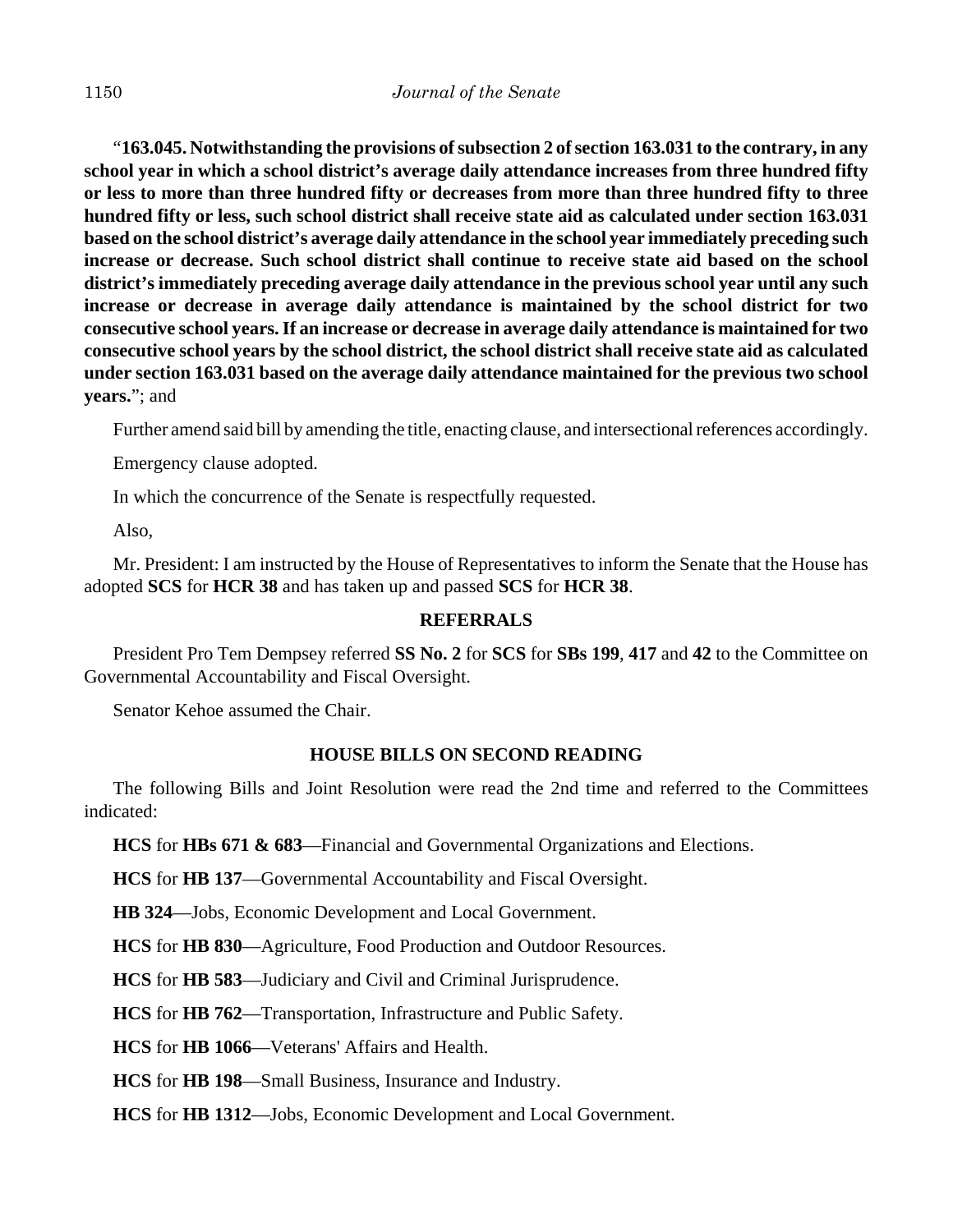**HCS** for **HB 884**––Jobs, Economic Development and Local Government.

**HCS** for **HB 519**––Governmental Accountability and Fiscal Oversight.

**HCS** for **HB 375**––Agriculture, Food Production and Outdoor Resources.

**HB 1039**––Financial and Governmental Organizations and Elections.

**HCS** for **HB 422**––Financial and Governmental Organizations and Elections.

**HB 571**––Judiciary and Civil and Criminal Jurisprudence.

**HCS** for **HB 634**––Financial and Governmental Organizations and Elections.

**HCS** for **HB 658**––Education.

**HCS** for **HB 1184**––Agriculture, Food Production and Outdoor Resources.

**HCS** for **HB 1243**––Small Business, Insurance and Industry.

**HCS** for **HJR 7**––Commerce, Consumer Protection, Energy and the Environment.

**HCS** for **HB 1318**––General Laws and Pensions.

**HCS** for **HB 120**––General Laws and Pensions.

**HCS** for **HB 844**––Commerce, Consumer Protection, Energy and the Environment.

**HCS** for **HB 742**––Education.

#### **CONFERENCE COMMITTEE APPOINTMENTS**

President Pro Tem Dempsey appointed the following conference committee to act with a like committee from the House on **HCS** for **SS** for **SCS** for **SB 5**, as amended: Senators Schmitt, Schaefer, Dixon, Chappelle-Nadal and Holsman.

## **PRIVILEGED MOTIONS**

Senator Schatz moved that **SB 221**, with **HCS**, be taken up for 3rd reading and final passage, which motion prevailed.

At the request of Senator Schatz, the above motion was withdrawn.

Senator Kraus moved that the House grant further conference on **HCS** for **SB 104**, as amended, which motion prevailed.

## **THIRD READING OF SENATE BILLS**

**SB 200**, introduced by Senator Dixon, entitled:

An Act to repeal sections 565.020, 565.030, 565.032, and 565.040, RSMo, section 556.061 as enacted by house bill no. 1371, ninety-seventh general assembly, second regular session, and section 556.061 as enacted by house bill no. 215 merged with house bill no. 505, ninety-seventh general assembly, first regular session, and to enact in lieu thereof seven new sections relating to first degree murder, with penalty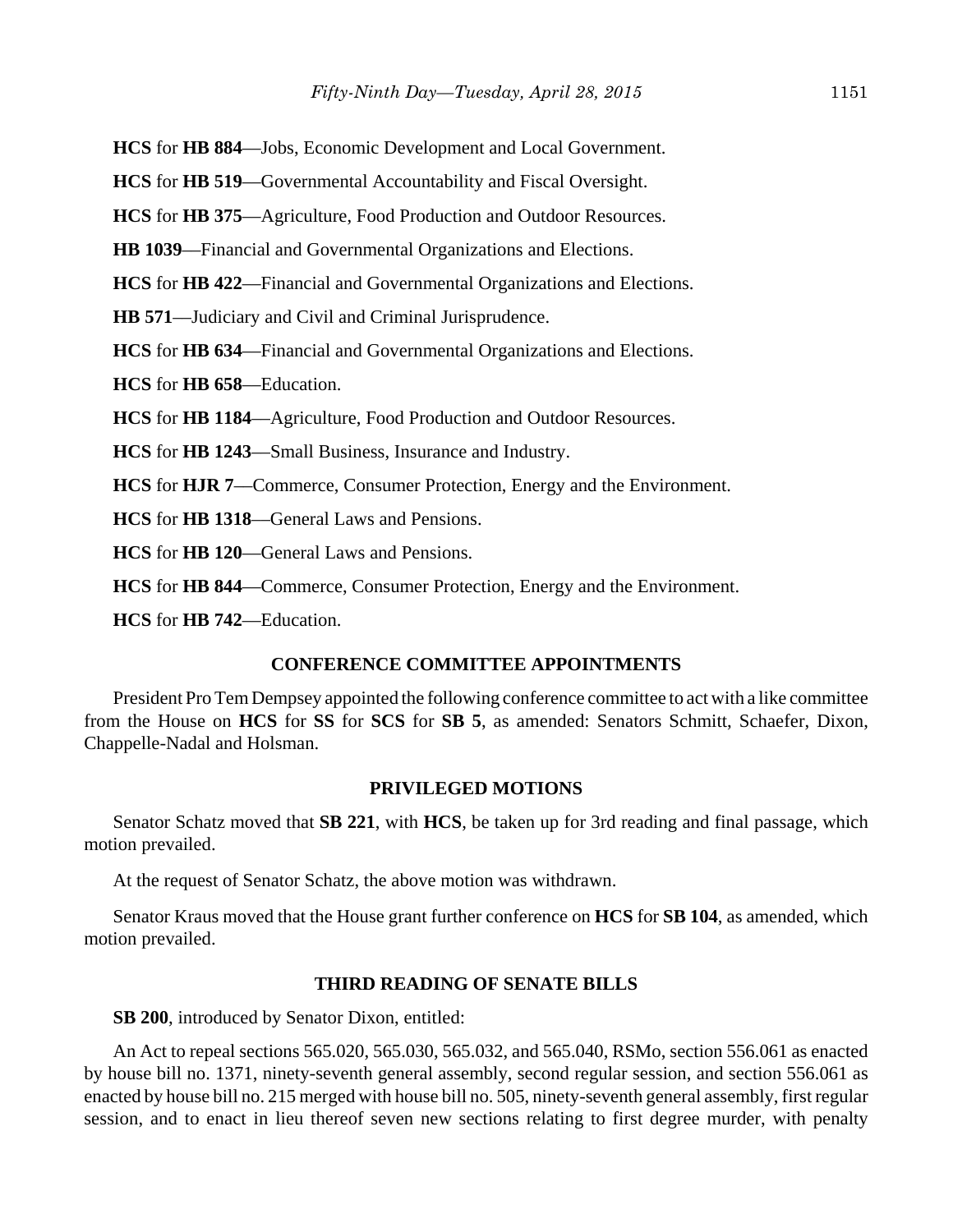provisions, an emergency clause for certain sections and an effective date for certain sections.

Was taken up.

On motion of Senator Dixon, **SB 200** was read the 3rd time and passed by the following vote:

| YEAS-Senators   |                 |            |        |            |            |         |         |
|-----------------|-----------------|------------|--------|------------|------------|---------|---------|
| Brown           | Chappelle-Nadal | Cunningham | Curls  | Dempsey    | Dixon      | Emery   | Hegeman |
| Holsman         | Kehoe           | Kraus      | LeVota | Libla      | Munzlinger | Onder   | Parson  |
| Pearce          | Richard         | Riddle     | Romine | Sater      | Schatz     | Schmitt | Schupp  |
| Sifton          | Wallingford     | Walsh      | Wasson | Wieland-29 |            |         |         |
| NAYS-Senators   |                 |            |        |            |            |         |         |
| Keaveny         | Schaaf          | $Silvev-3$ |        |            |            |         |         |
|                 |                 |            |        |            |            |         |         |
| Absent-Senators |                 |            |        |            |            |         |         |
| Nasheed         | Schaefer-2      |            |        |            |            |         |         |
|                 |                 |            |        |            |            |         |         |

Absent with leave—Senators—None

Vacancies—None

The President declared the bill passed.

The emergency clause was adopted by the following vote:

| YEAS—Senators              |                 |            |        |            |            |         |         |
|----------------------------|-----------------|------------|--------|------------|------------|---------|---------|
| Brown                      | Chappelle-Nadal | Cunningham | Curls  | Dempsey    | Dixon      | Emery   | Hegeman |
| Holsman                    | Kehoe           | Kraus      | LeVota | Libla      | Munzlinger | Onder   | Parson  |
| Pearce                     | Richard         | Riddle     | Romine | Sater      | Schatz     | Schmitt | Schupp  |
| Sifton                     | Wallingford     | Walsh      | Wasson | Wieland-29 |            |         |         |
| NAYS-Senators<br>Keaveny   | Schaaf          | $Silvey-3$ |        |            |            |         |         |
| Absent-Senators<br>Nasheed | Schaefer-2      |            |        |            |            |         |         |
|                            |                 |            |        |            |            |         |         |

Absent with leave—Senators—None

Vacancies—None

On motion of Senator Dixon, title to the bill was agreed to.

Senator Dixon moved that the vote by which the bill passed be reconsidered.

Senator Richard moved that motion lay on the table, which motion prevailed.

**SB 377**, introduced by Senator Schatz, entitled:

An Act to repeal section 144.030, RSMo, and to enact in lieu thereof one new section relating to sales and use tax exemptions for aircraft.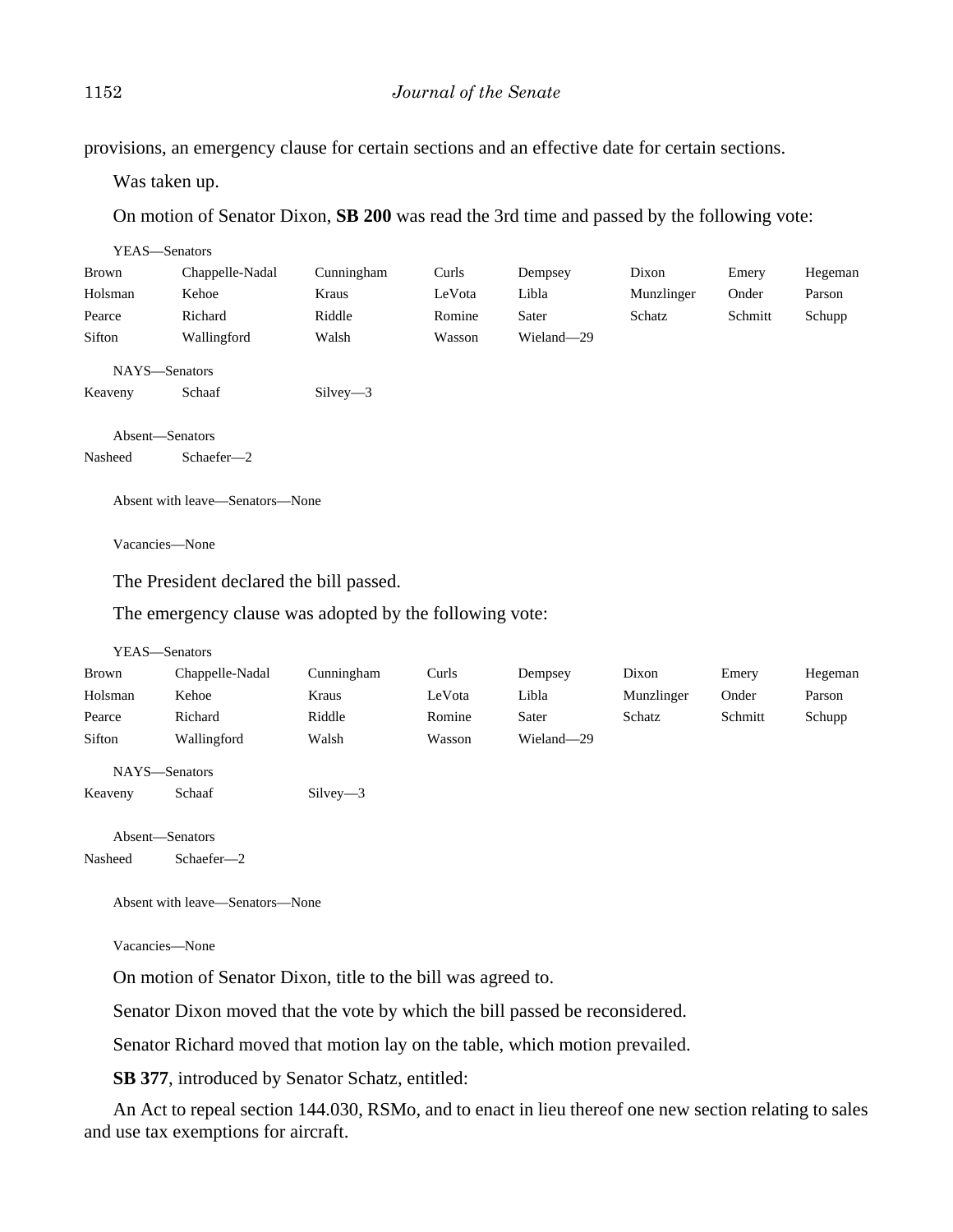#### Was taken up.

On motion of Senator Schatz, **SB 377** was read the 3rd time and passed by the following vote:

YEAS—Senators

| Brown   | Chappelle-Nadal | Cunningham | Curls       | Dempsey | Dixon  | Emery      | Hegeman |
|---------|-----------------|------------|-------------|---------|--------|------------|---------|
| Holsman | Keaveny         | Kehoe      | Kraus       | LeVota  | Libla  | Munzlinger | Onder   |
| Parson  | Pearce          | Richard    | Riddle      | Romine  | Sater  | Schaaf     | Schatz  |
| Schmitt | Sifton          | Silvey     | Wallingford | Walsh   | Wasson | Wieland-31 |         |

NAYS—Senator Schupp—1

Absent—Senators Nasheed Schaefer—2

Absent with leave—Senators—None

Vacancies—None

The President declared the bill passed.

On motion of Senator Schatz, title to the bill was agreed to.

Senator Schatz moved that the vote by which the bill passed be reconsidered.

Senator Richard moved that motion lay on the table, which motion prevailed.

**SB 364**, introduced by Senator Parson, entitled:

An Act to amend chapter 137, RSMo, by adding thereto one new section relating to assessment in newly created political subdivisions.

Was taken up.

On motion of Senator Parson, **SB 364** was read the 3rd time and passed by the following vote:

| <b>Brown</b> | Chappelle-Nadal | Cunningham | Curls  | Dempsey     | Dixon | Emery      | Hegeman    |
|--------------|-----------------|------------|--------|-------------|-------|------------|------------|
| Holsman      | Keaveny         | Kehoe      | Kraus  | LeVota      | Libla | Munzlinger | Onder      |
| Parson       | Pearce          | Richard    | Riddle | Romine      | Sater | Schaaf     | Schatz     |
| Schmitt      | Schupp          | Sifton     | Silvey | Wallingford | Walsh | Wasson     | Wieland-32 |

NAYS—Senators—None

Absent—Senators

Nasheed Schaefer—2

Absent with leave—Senators—None

Vacancies—None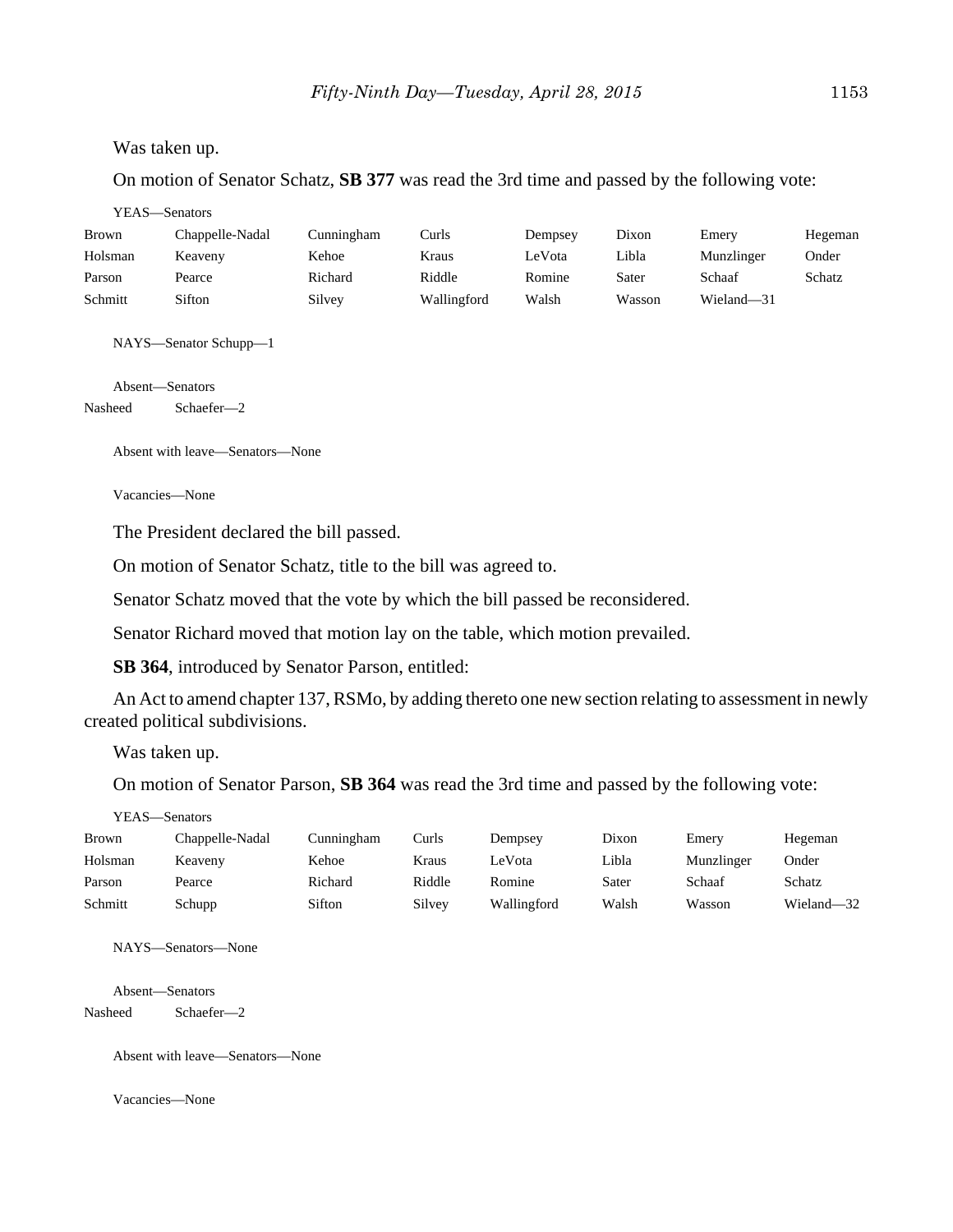The President declared the bill passed.

On motion of Senator Parson, title to the bill was agreed to.

Senator Parson moved that the vote by which the bill passed be reconsidered.

Senator Richard moved that motion lay on the table, which motion prevailed.

**SB 392**, introduced by Senator Wieland, entitled:

An Act to repeal section 378.633, RSMo, and to enact in lieu thereof one new section relating to fraternal benefit society agents.

Was taken up.

On motion of Senator Wieland, **SB 392** was read the 3rd time and passed by the following vote:

YEAS—Senators

| Brown      | Chappelle-Nadal | Cunningham | Curls   | Dempsey | Dixon       | Emery      | Hegeman |
|------------|-----------------|------------|---------|---------|-------------|------------|---------|
| Holsman    | Keaveny         | Kehoe      | Kraus   | LeVota  | Libla       | Munzlinger | Nasheed |
| Onder      | Parson          | Pearce     | Richard | Riddle  | Romine      | Sater      | Schaaf  |
| Schatz     | Schmitt         | Schupp     | Sifton  | Silvey  | Wallingford | Walsh      | Wasson  |
| Wieland-33 |                 |            |         |         |             |            |         |

NAYS—Senators—None

Absent—Senator Schaefer—1

Absent with leave—Senators—None

Vacancies—None

The President declared the bill passed.

On motion of Senator Wieland, title to the bill was agreed to.

Senator Wieland moved that the vote by which the bill passed be reconsidered.

Senator Richard moved that motion lay on the table, which motion prevailed.

**SB 497**, introduced by Senator Hegeman, entitled:

An Act to repeal sections 67.950, 67.955, 393.015, and 644.145, RSMo, and to enact in lieu thereof five new sections relating to special purpose districts.

Was taken up.

On motion of Senator Hegeman, **SB 497** was read the 3rd time and passed by the following vote:

|              | YEAS—Senators |         |         |             |            |         |            |  |  |  |
|--------------|---------------|---------|---------|-------------|------------|---------|------------|--|--|--|
| <b>Brown</b> | Cunningham    | Curls   | Dempsev | Dixon       | Emery      | Hegeman | Holsman    |  |  |  |
| Keaveny      | Kehoe         | Kraus   | LeVota  | Libla       | Munzlinger | Nasheed | Onder      |  |  |  |
| Parson       | Pearce        | Richard | Riddle  | Romine      | Sater      | Schaaf  | Schatz     |  |  |  |
| Schmitt      | Schupp        | Sifton  | Silvey  | Wallingford | Walsh      | Wasson  | Wieland-32 |  |  |  |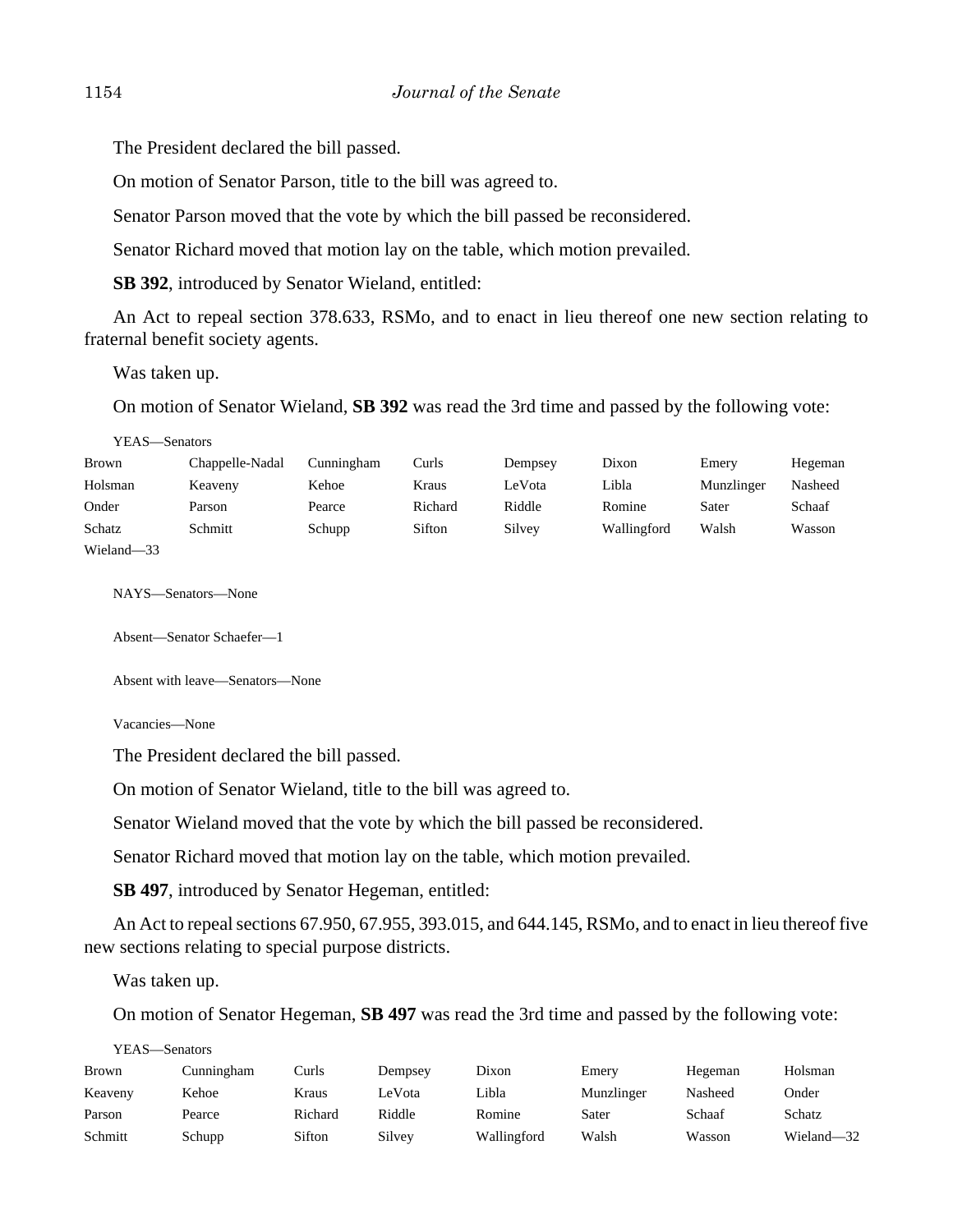NAYS—Senator Chappelle-Nadal—1

Absent—Senator Schaefer—1

Absent with leave—Senators—None

Vacancies—None

The President declared the bill passed.

On motion of Senator Wieland, title to the bill was agreed to.

Senator Wieland moved that the vote by which the bill passed be reconsidered.

Senator Richard moved that motion lay on the table, which motion prevailed.

**SB 533**, introduced by Senator Riddle, entitled:

An Act to repeal section 210.003, RSMo, and to enact in lieu thereof one new section relating to immunizations of children.

Was taken up.

On motion of Senator Riddle, **SB 533** was read the 3rd time and passed by the following vote:

#### YEAS—Senators

| <b>Brown</b> | Chappelle-Nadal | Cunningham | Curls   | Dempsey | Dixon  | Emery       | Hegeman |
|--------------|-----------------|------------|---------|---------|--------|-------------|---------|
| Holsman      | Keaveny         | Kehoe      | Kraus   | LeVota  | Libla  | Munzlinger  | Nasheed |
| Onder        | Parson          | Pearce     | Richard | Riddle  | Romine | Sater       | Schaaf  |
| Schaefer     | Schatz          | Schmitt    | Schupp  | Sifton  | Silvey | Wallingford | Walsh   |
| Wasson       | Wieland-34      |            |         |         |        |             |         |

NAYS—Senators—None

Absent—Senators—None

Absent with leave—Senators—None

Vacancies—None

The President declared the bill passed.

On motion of Senator Riddle, title to the bill was agreed to.

Senator Riddle moved that the vote by which the bill passed be reconsidered.

Senator Richard moved that motion lay on the table, which motion prevailed.

**SB 463**, introduced by Senator Dixon, entitled:

An Act to repeal sections 135.1150 and 135.1180, RSMo, and to enact in lieu thereof two new sections relating to benevolent tax credits.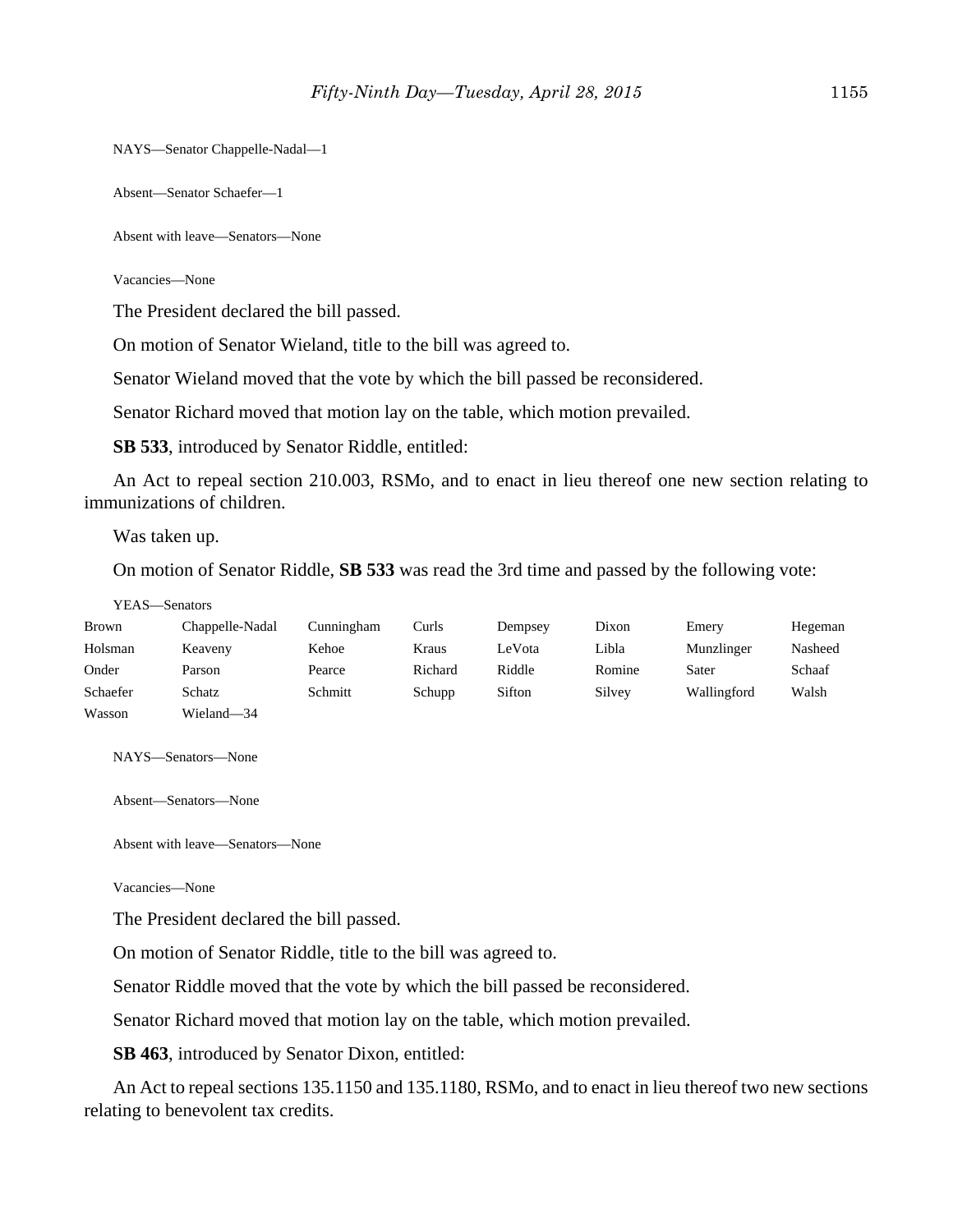Was taken up.

On motion of Senator Dixon, **SB 463** was read the 3rd time and passed by the following vote:

YEAS—Senators

| <b>Brown</b> | Chappelle-Nadal | Cunningham | Curls   | Dempsey | Dixon  | Emery       | Hegeman |
|--------------|-----------------|------------|---------|---------|--------|-------------|---------|
| Holsman      | Keaveny         | Kehoe      | Kraus   | LeVota  | Libla  | Munzlinger  | Nasheed |
| Onder        | Parson          | Pearce     | Richard | Riddle  | Romine | Sater       | Schaaf  |
| Schaefer     | Schatz          | Schmitt    | Schupp  | Sifton  | Silvey | Wallingford | Walsh   |
| Wasson       | Wieland-34      |            |         |         |        |             |         |

NAYS—Senators—None

Absent—Senators—None

Absent with leave—Senators—None

Vacancies—None

The President declared the bill passed.

On motion of Senator Dixon, title to the bill was agreed to.

Senator Dixon moved that the vote by which the bill passed be reconsidered.

Senator Richard moved that motion lay on the table, which motion prevailed.

## **HOUSE BILLS ON THIRD READING**

**HB 152**, introduced by Representative Haahr, with **SCS**, entitled:

An Act to repeal sections 566.210, 566.211, 566.212, and 566.213, RSMo, and to enact in lieu thereof four new sections relating to sexual trafficking of a child, with penalty provisions.

Was taken up by Senator Onder.

**SCS** for **HB 152**, entitled:

# SENATE COMMITTEE SUBSTITUTE FOR HOUSE BILL NO. 152

An Act to repeal sections 566.210, 566.211, 566.212, and 566.213, RSMo, and to enact in lieu thereof four new sections relating to sexual trafficking of a child, with penalty provisions.

Was taken up.

Senator Onder moved that **SCS** for **HB 152** be adopted.

Senator Sifton offered **SA 1**:

## SENATE AMENDMENT NO. 1

Amend Senate Committee Substitute for House Bill No. 152, Page 1, In the Title, Line 3, by striking "sexual trafficking of a child" and inserting in lieu thereof the following: "human trafficking"; and

Further amend said bill, page 4, section 566.213, line 25, by inserting immediately after said line the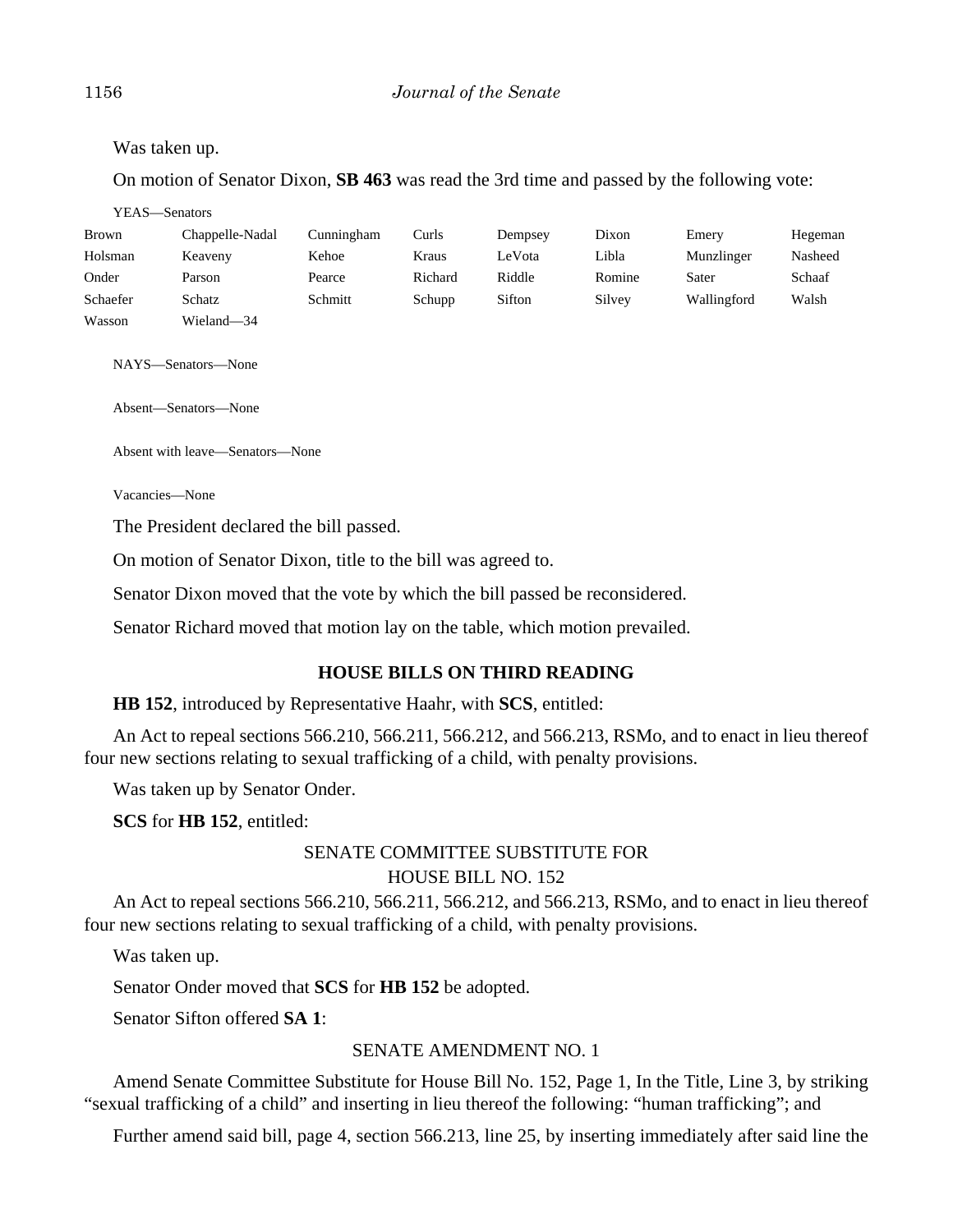following:

"589.660. As used in sections 589.660 to 589.681, the following terms mean:

(1) "Address", a residential street address, school address, or work address of a person, as specified on the person's application to be a program participant;

(2) "Application assistant", an employee of a state or local agency, or of a nonprofit program that provides counseling, referral, shelter, or other specialized service to victims of domestic violence, rape, sexual assault, **human trafficking,** or stalking, who has been designated by the respective agency or program, and who has been trained and registered by the secretary of state to assist individuals in the completion of program participation applications;

(3) "Designated address", the address assigned to a program participant by the secretary;

(4) "Mailing address", an address that is recognized for delivery by the United States Postal Service;

(5) "Program", the address confidentiality program established in section 589.663;

(6) "Program participant", a person certified by the secretary of state as eligible to participate in the address confidentiality program;

(7) "Secretary", the secretary of state.

589.663. There is created in the office of the secretary of state a program to be known as the "Address Confidentiality Program" to protect victims of domestic violence, rape, sexual assault, **human trafficking,** or stalking by authorizing the use of designated addresses for such victims and their minor children. The program shall be administered by the secretary under the following application and certification procedures:

(1) An adult person, a parent or guardian acting on behalf of a minor, or a guardian acting on behalf of an incapacitated person may apply to the secretary to have a designated address assigned by the secretary to serve as the person's address or the address of the minor or incapacitated person;

(2) The secretary may approve an application only if it is filed with the office of the secretary in the manner established by rule and on a form prescribed by the secretary. A completed application shall contain:

(a) The application preparation date, the applicant's signature, and the signature and registration number of the application assistant who assisted the applicant in applying to be a program participant;

(b) A designation of the secretary as agent for purposes of service of process and for receipt of first-class mail, legal documents, and certified mail;

(c) A sworn statement by the applicant that the applicant has good reason to believe that he or she:

a. Is a victim of domestic violence, rape, sexual assault, **human trafficking,** or stalking; and

b. Fears further violent acts from his or her assailant;

(d) The mailing address where the applicant may be contacted by the secretary or a designee and the telephone number or numbers where the applicant may be called by the secretary or the secretary's designee; and

(e) One or more addresses that the applicant requests not be disclosed for the reason that disclosure will jeopardize the applicant's safety or increase the risk of violence to the applicant or members of the applicant's household;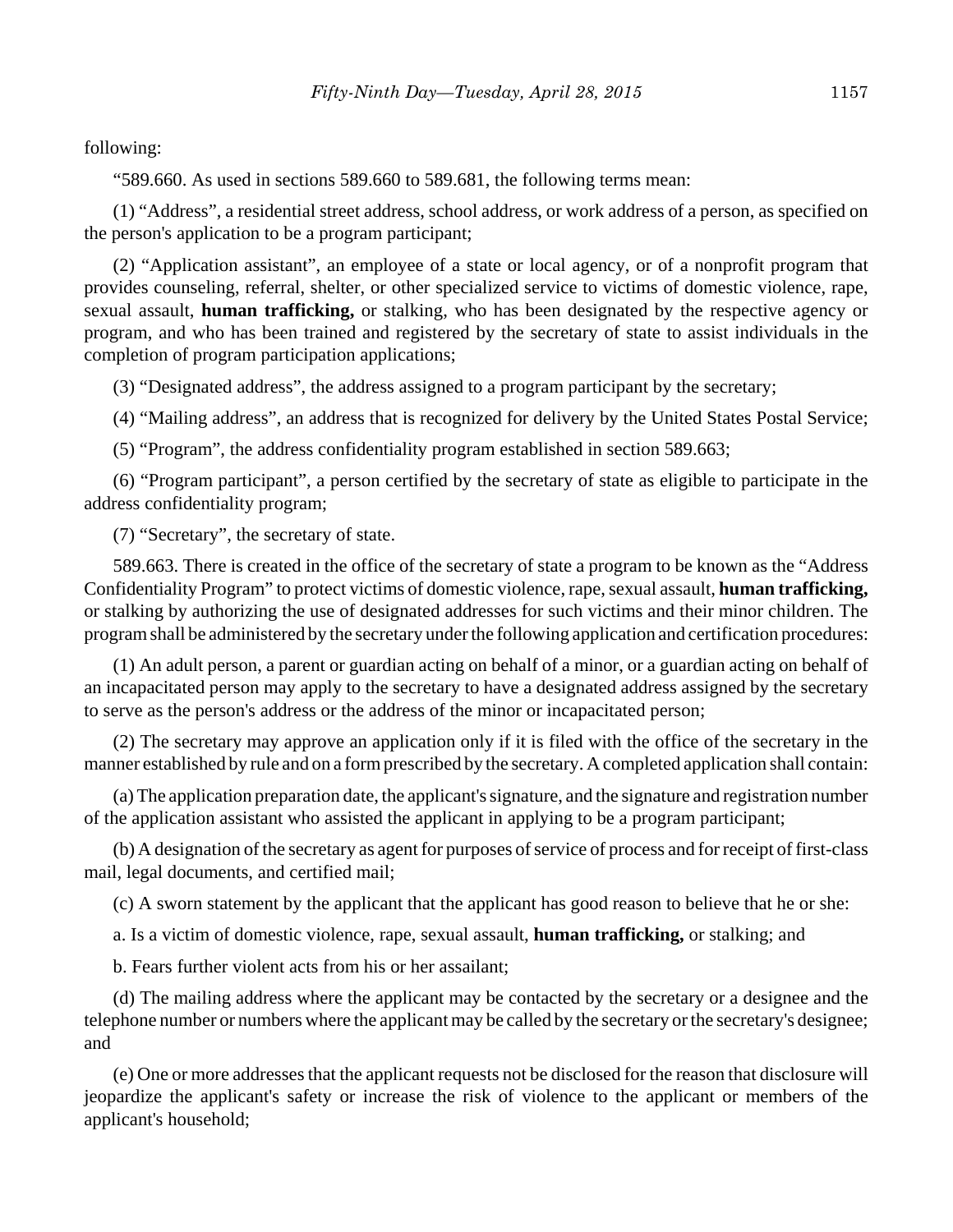(3) Upon receipt of a properly completed application, the secretary may certify the applicant as a program participant. A program participant is certified for four years following the date of initial certification unless the certification is withdrawn or cancelled before that date. The secretary shall send notification of lapsing certification and a reapplication form to a program participant at least four weeks prior to the expiration of the program participant's certification;

(4) The secretary shall forward first class mail, legal documents, and certified mail to the appropriate program participants."; and

Further amend the title and enacting clause accordingly.

Senator Sifton moved that the above amendment be adopted, which motion prevailed.

Senator Schaefer offered **SA 2**:

## SENATE AMENDMENT NO. 2

Amend Senate Committee Substitute for House Bill No. 152, Page 2, Section 566.210, Line 15, by inserting immediately at the end of said line the following: "**In addition to any other penalties provided under this section, such conduct shall constitute an unlawful practice under section 407.020.**"; and

Further amend said bill, page 2, section 566.211, line 16, by inserting immediately at the end of said line the following: "**In addition to any other penalties provided under this section, such conduct shall constitute an unlawful practice under section 407.020.**"; and

Further amend said bill, page 3, section 566.212, line 16, by inserting immediately at the end of said line the following: "**In addition to any other penalties provided under this section, such conduct shall constitute an unlawful practice under section 407.020.**"; and

Further amend said bill, page 4, section 566.213, line 15, by inserting immediately at the end of said line the following: "**In addition to any other penalties provided under this section, such conduct shall constitute an unlawful practice under section 407.020.**".

Senator Schaefer moved that the above amendment be adopted, which motion prevailed.

Senator Onder moved that **SCS** for **HB 152**, as amended, be adopted, which motion prevailed.

On motion of Senator Onder, **SCS** for **HB 152**, as amended, was read the 3rd time and passed by the following vote:

| YEAS—Senators |                 |            |        |         |             |            |          |
|---------------|-----------------|------------|--------|---------|-------------|------------|----------|
| <b>Brown</b>  | Chappelle-Nadal | Cunningham | Curls  | Dempsey | Dixon       | Emery      | Hegeman  |
| Holsman       | Keaveny         | Kehoe      | Kraus  | LeVota  | Libla       | Munzlinger | Onder    |
| Parson        | Pearce          | Richard    | Riddle | Romine  | Sater       | Schaaf     | Schaefer |
| Schatz        | Schmitt         | Schupp     | Sifton | Silvey  | Wallingford | Walsh      | Wasson   |
| Wieland-33    |                 |            |        |         |             |            |          |

NAYS—Senators—None

Absent—Senator Nasheed—1

Absent with leave—Senators—None

Vacancies—None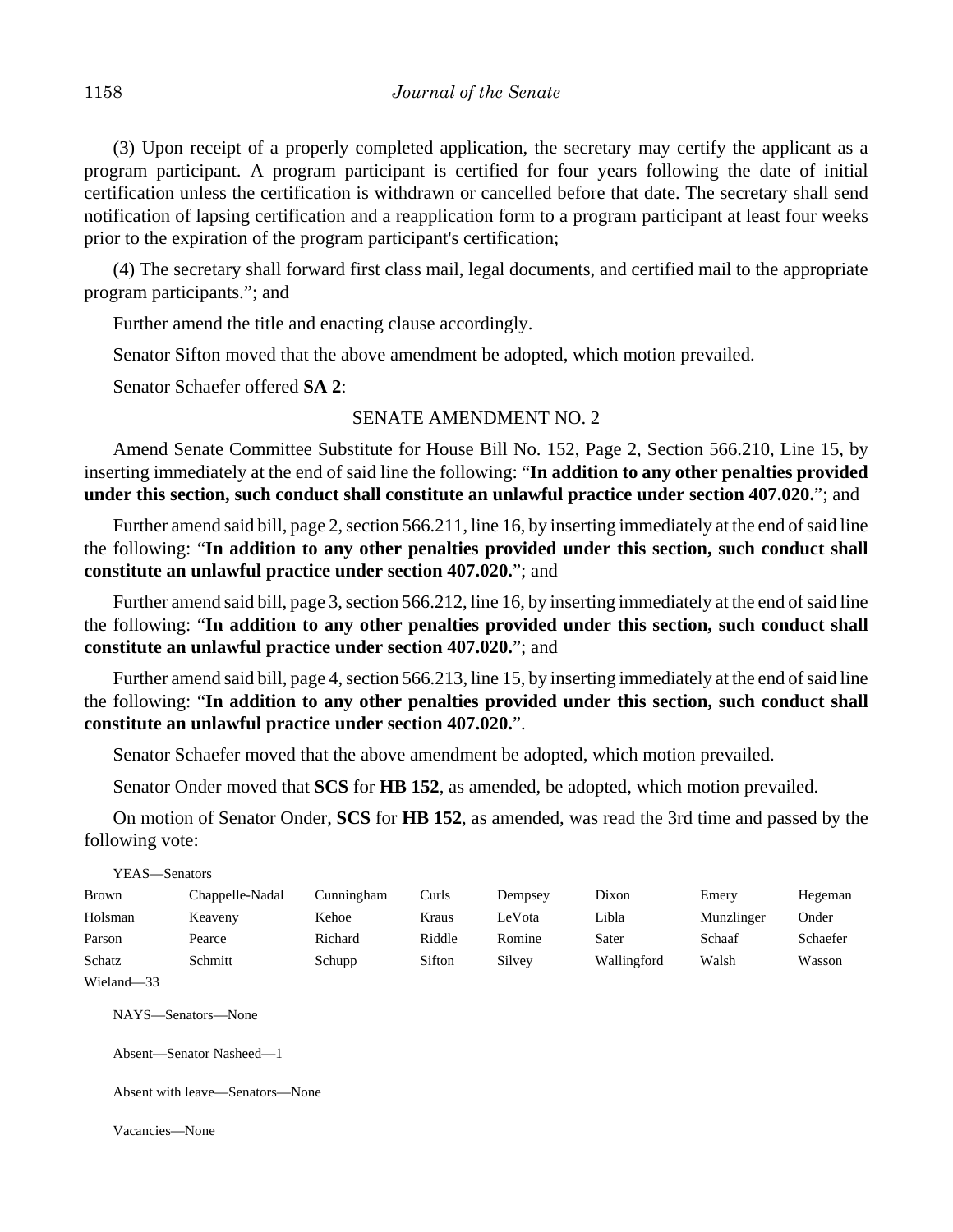The President declared the bill passed.

On motion of Senator Onder, title to the bill was agreed to.

Senator Onder moved that the vote by which the bill passed be reconsidered.

Senator Richard moved that motion lay on the table, which motion prevailed.

**HB 111**, introduced by Representative Crawford, entitled:

An Act to repeal section 144.044, RSMo, and to enact in lieu thereof one new section relating to sales tax on manufactured homes.

Was taken up by Senator Cunningham.

On motion of Senator Cunningham, **HB 111** was read the 3rd time and passed by the following vote:

YEAS—Senators

| Brown      | Chappelle-Nadal | Cunningham | Curls  | Dempsey | Dixon       | Emery      | Hegeman  |
|------------|-----------------|------------|--------|---------|-------------|------------|----------|
| Holsman    | Keaveny         | Kehoe      | Kraus  | LeVota  | Libla       | Munzlinger | Onder    |
| Parson     | Pearce          | Richard    | Riddle | Romine  | Sater       | Schaaf     | Schaefer |
| Schatz     | Schmitt         | Schupp     | Sifton | Silvey  | Wallingford | Walsh      | Wasson   |
| Wieland-33 |                 |            |        |         |             |            |          |

NAYS—Senators—None

Absent—Senator Nasheed—1

Absent with leave—Senators—None

Vacancies—None

The President declared the bill passed.

On motion of Senator Cunningham, title to the bill was agreed to.

Senator Cunningham moved that the vote by which the bill passed be reconsidered.

Senator Richard moved that motion lay on the table, which motion prevailed.

**HB 501**, introduced by Representative Montecilla, entitled:

An Act to repeal section 170.015, RSMo, and to enact in lieu thereof one new section relating to course materials relating to human sexuality.

Was taken up by Senator Brown.

Senator Chappelle-Nadal offered **SA 1**:

#### SENATE AMENDMENT NO. 1

Amend House Bill No. 501, Page 1, Section 170.015, Line 2, by striking the word "diseases" and inserting in lieu thereof the word "**infections**"; and further amend said line by inserting immediately after the word "accurate" the following: "**, be based on peer reviewed projects that have been demonstrated**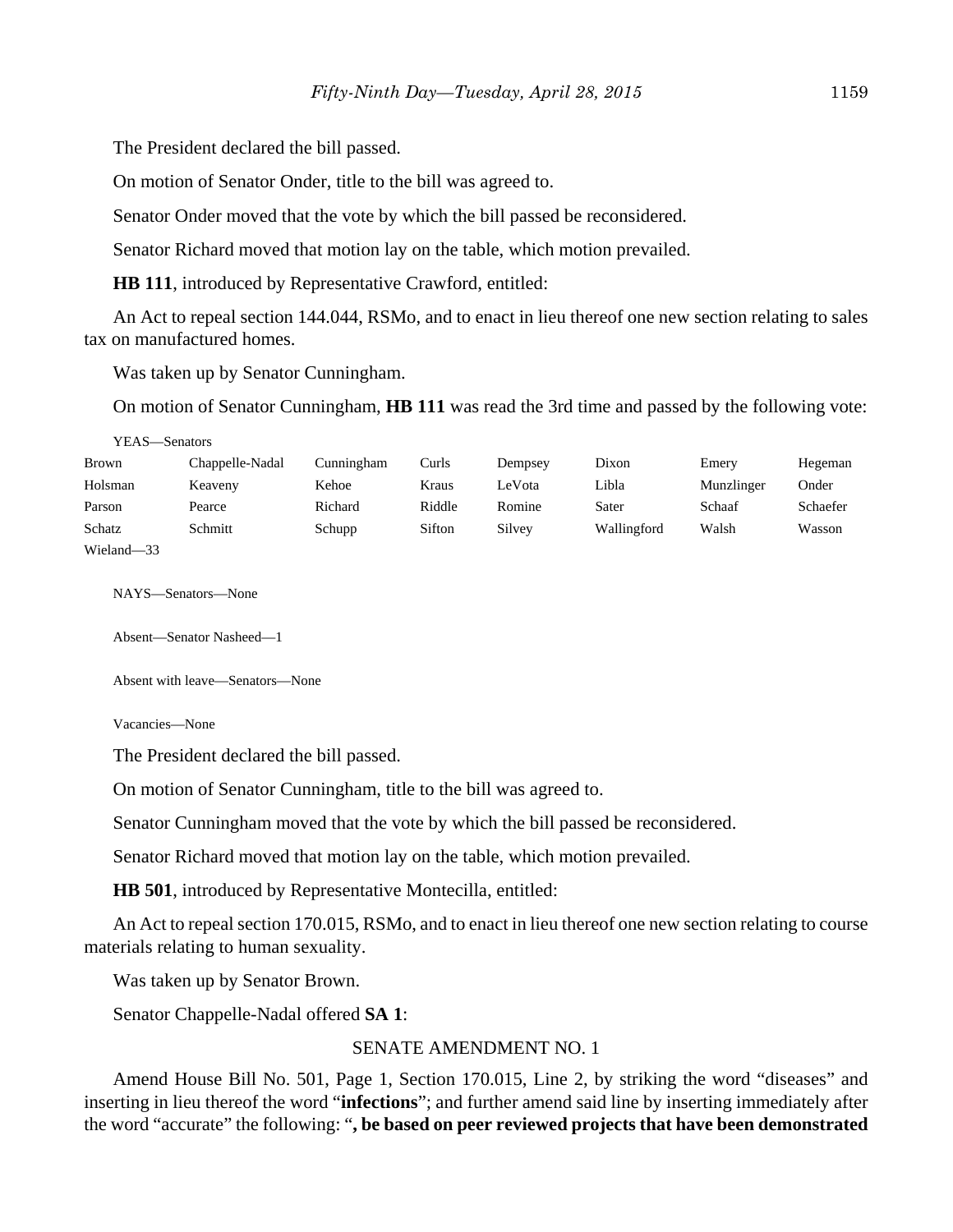**to influence healthy behavior, be age appropriate,**"; and further amend line 5 by striking the word "diseases" and inserting in lieu thereof the word "**infections**"; and further amend line 8 by striking the word "diseases" and inserting in lieu thereof the word "**infections**"; and further amend line 9 by striking the word "diseases" and inserting in lieu thereof the word "**infections**"; and further amend line 11 by inserting immediately after the word "virus" the following: "**(HIV)**"; and further amend line 12 by striking the word "diseases" and inserting in lieu thereof the word "**infections**"; and further amend line 15 by striking the word "diseases" and inserting in lieu thereof the word "**infections**"; and

Further amend said bill and section, page 2, line 21, by inserting immediately after the word "plan" the following: "**and provide information about the vaccine for human papilloma virus, which may prevent cervical cancer, genital warts, infertility, and other reproductive health problems, when administered prior to becoming sexually active;**

**(5) Encourage family communication between parents and children about sexuality;**

**(6) Help young people gain knowledge about the physical, biological, and hormonal changes of adolescence and subsequent states of human maturation and the skills to make responsible decisions about sexuality, including how alcohol and drug use can affect that decision making**"; and

Further amend line 31 by inserting after all of said line the following:

"**(9) Help pupils develop skills in critical thinking, problem solving, decision making, and stress management in order to make healthy decisions about sexuality and relationships;**"; and further renumber the remaining subdivisions accordingly; and further amend line 34 by striking the word "and"; and further amend said line by inserting immediately after the word "programs" the following: "**, and applications downloaded by a user to a mobile device**"; and

Further amend said bill and section, page 3, line 57 by inserting immediately after the word "materials" the following: "**and names and affiliations of presenters**".

Senator Chappelle-Nadal moved that the above amendment be adopted, which motion failed.

On motion of Senator Brown, **HB 501** was read the 3rd time and passed by the following vote:

| YEAS—Senators          |                 |            |        |         |             |            |          |
|------------------------|-----------------|------------|--------|---------|-------------|------------|----------|
| <b>Brown</b>           | Chappelle-Nadal | Cunningham | Curls  | Dempsey | Dixon       | Emery      | Hegeman  |
| Holsman                | Keaveny         | Kehoe      | Kraus  | LeVota  | Libla       | Munzlinger | Onder    |
| Parson                 | Pearce          | Richard    | Riddle | Romine  | Sater       | Schaaf     | Schaefer |
| Schatz                 | Schmitt         | Schupp     | Sifton | Silvey  | Wallingford | Walsh      | Wasson   |
| Wieland <sub>-33</sub> |                 |            |        |         |             |            |          |

NAYS—Senators—None

Absent—Senator Nasheed—1

Absent with leave—Senators—None

Vacancies—None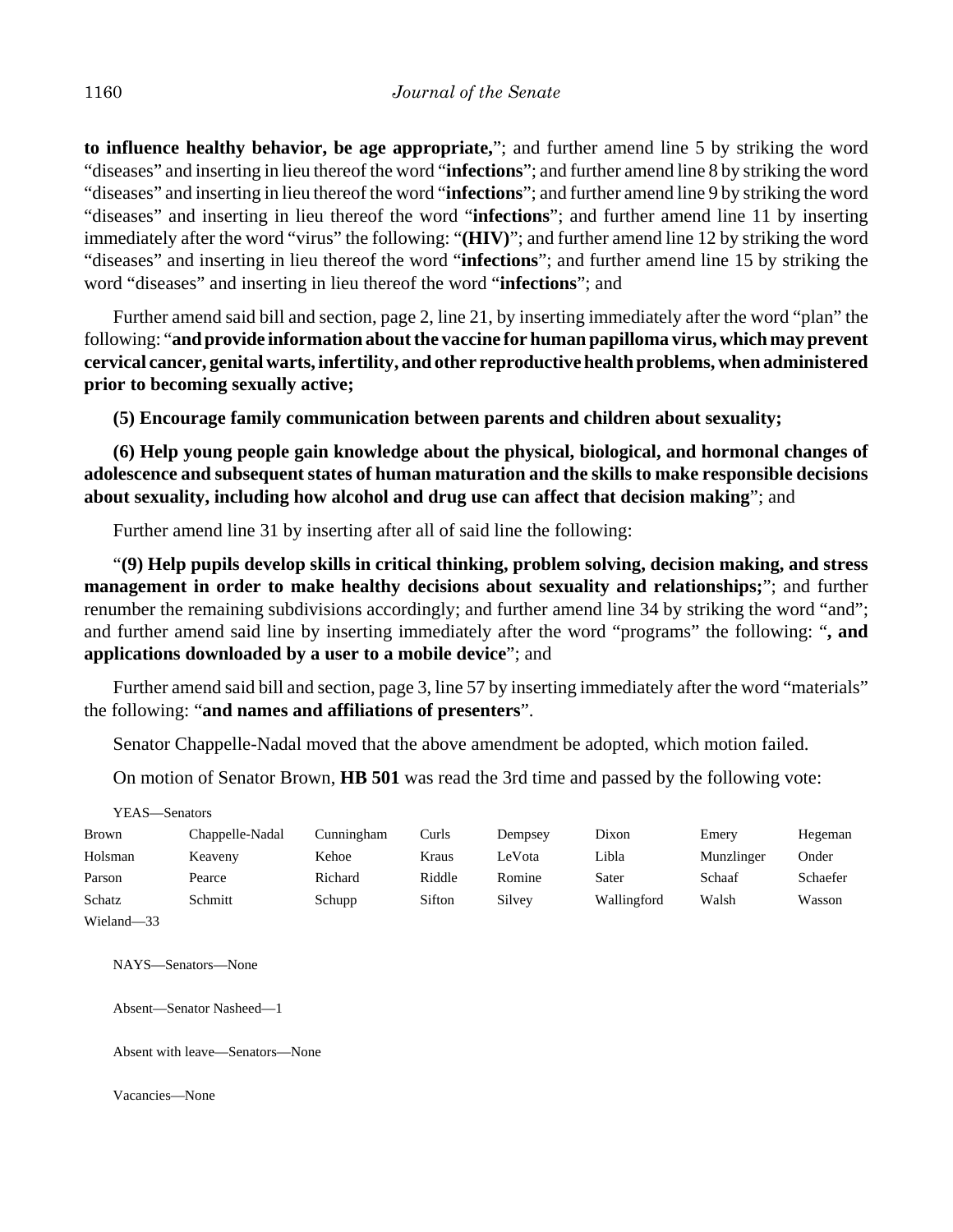The President declared the bill passed.

On motion of Senator Brown, title to the bill was agreed to.

Senator Brown moved that the vote by which the bill passed be reconsidered.

Senator Richard moved that motion lay on the table, which motion prevailed.

## **RESOLUTIONS**

Senator Romine offered Senate Resolution No. 941, regarding Allen Engelmann, which was adopted.

Senator Sater offered Senate Resolution No. 942, regarding the Fiftieth Wedding Anniversary of Mr. and Mrs. Joe Bill Holland-Waisner, Crane, which was adopted.

Senator Sater offered Senate Resolution No. 943, regarding Charlene Jackson, Crane, which was adopted.

Senator Chappelle-Nadal offered Senate Resolution No. 944, regarding Madeleine Ming Hu Goedegebuure, Clayton, which was adopted.

Senator Chappelle-Nadal offered Senate Resolution No. 945, regarding Emily Elizabeth Tobar, Bridgeton, which was adopted.

Senator Onder offered Senate Resolution No. 946, regarding Carly Marie Freihofer, O'Fallon, which was adopted.

Senator Onder offered Senate Resolution No. 947, regarding Danielle Marie Farley, Wentzville, which was adopted.

Senator Onder offered Senate Resolution No. 948, regarding Michelle Marie Fritsche, Foristell, which was adopted.

Senator Onder offered Senate Resolution No. 949, regarding Khilia A. Walker, Wentzville, which was adopted.

Senator Onder offered Senate Resolution No. 950, regarding Richard Charles Wisniewski, O'Fallon, which was adopted.

Senator Munzlinger offered Senate Resolution No. 951, regarding Parker S. Petersen, which was adopted.

Senator Dixon offered Senate Resolution No. 952, regarding Nathan Thomas, Springfield, which was adopted.

Senator Dixon offered Senate Resolution No. 953, regarding Rick Hughlett, Springfield, which was adopted.

#### **INTRODUCTIONS OF GUESTS**

On behalf of Senator Emery and himself, the President introduced to the Senate, Lori Bartlett, and her daughter, Chloe, Liberal; and Hailey Gilbreath, Carl Junction.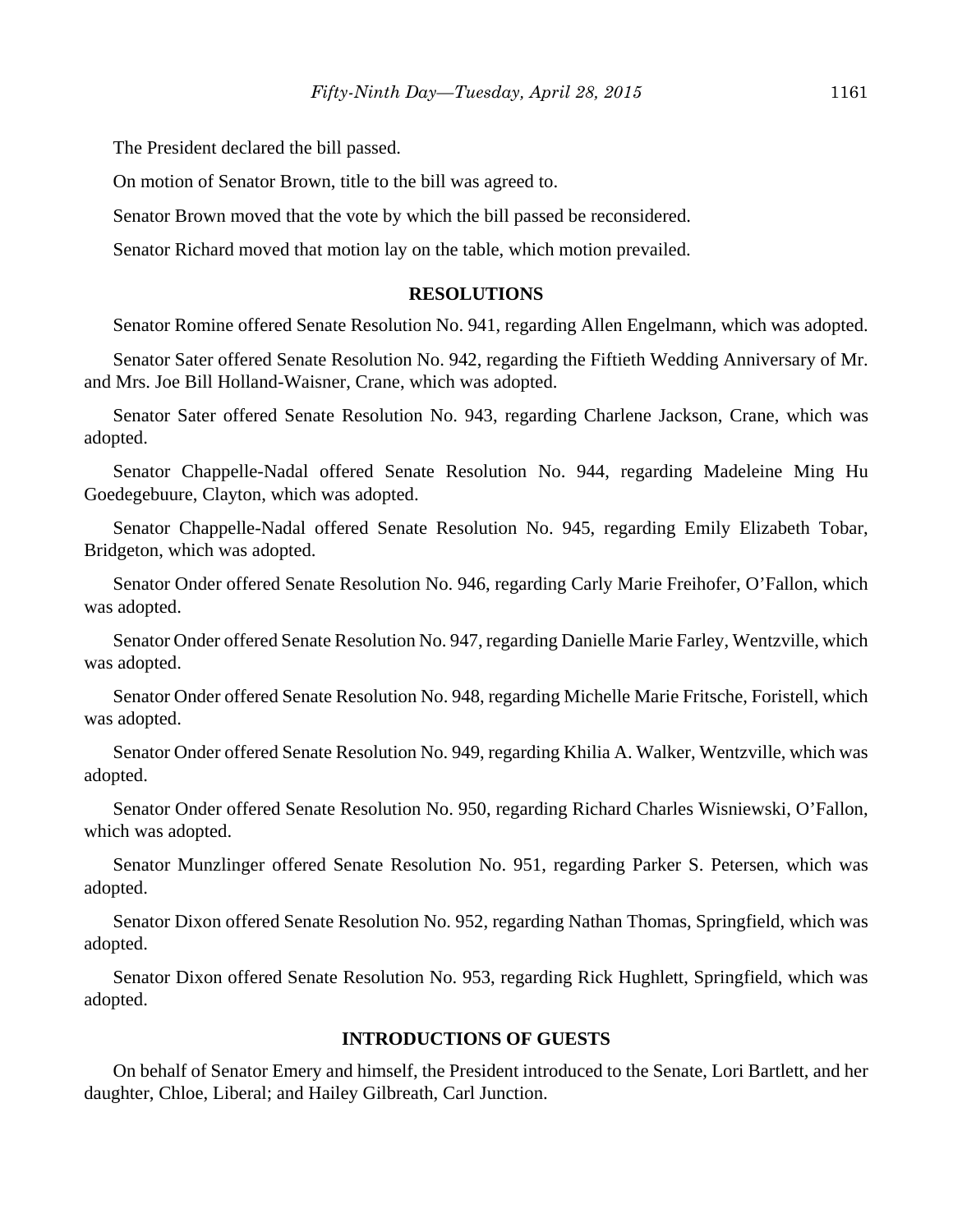On behalf of Senators Romine, Schatz and himself, Senator Pearce introduced to the Senate, Dr. Tom Hobbs, Warrensburg; and Dr. Renee Lane, DeSoto.

Senator Richard introduced to the Senate, his granddaughter, Natalie Greer, Joplin; and Natalie was made an honorary page.

Senator Brown introduced to the Senate, his granddaughter, Kennedy Brown, Rolla; and Kennedy was made an honorary page.

Senator Cunningham introduced to the Senate, Kelly Garrison; and eighth grade students from Hartville School.

Senator Schaefer introduced to the Senate, University of Missouri Director of Athletics Mike Alden, and his wife, Rocky, Columbia.

Senator Onder introduced to the Senate, the Physician of the Day, Dr. George Bohigian, Des Peres.

Senator Kraus introduced to the Senate, fourth grade students from Pleasant Lea Middle School, Lee's Summit.

Senator Parson introduced to the Senate, Becky Marsolf, her daughter, Kasey Sekulic, and her children, Landon, Seth and Mackynzi, Fair Grove; and Raelyn Marsolf, New Orleans, Louisiana.

Senator Schupp introduced to the Senate, Kate Hodgson, Bella Vista, Arkansas; and Kate was made an honorary page.

Senator Munzlinger introduced to the Senate, Tatum Reed, and the fourth grade students from Atlanta C-3 School.

Senator LeVota introduced to the Senate, fifty fourth grade students from William Yates Elementary School, Independence.

Senator Pearce introduced to the Senate, Brent Blackwell, Carrollton.

On behalf of Senators Kehoe, Onder and herself, Senator Walsh introduced to the Senate, Renee, Brianna and James Crowe, St. Peters; and Kaitlyn McConnaughhay, Abigail and Madeline Buhr, Bonnots Mill.

On behalf of Senators Pearce, Kraus and himself, Senator Holsman introduced to the Senate, Andrea Glinn, Warrensburg; and Megan Ryken, Lee's Summit.

Senator Schupp introduced to the Senate, former State Representatives Tim Meadows and Tom George, St. Louis.

Senator Hegeman introduced to the Senate, Lori Haws, her daughter, Paxton and son, A.J., Gene and Christy Kenny, Maryville; Diana Stephens, Sheridan; and the Honorable John C. Andrews, and his wife, Jo, Grant City.

Senator Schupp introduced to the Senate, Jim Kabell.

Senator Schupp introduced to the Senate, Larry Tinker, Maryland Heights; Dave Lalumondier, St. Ann, and Ron Johnson, Kansas City.

On motion of Senator Richard, the Senate adjourned under the rules.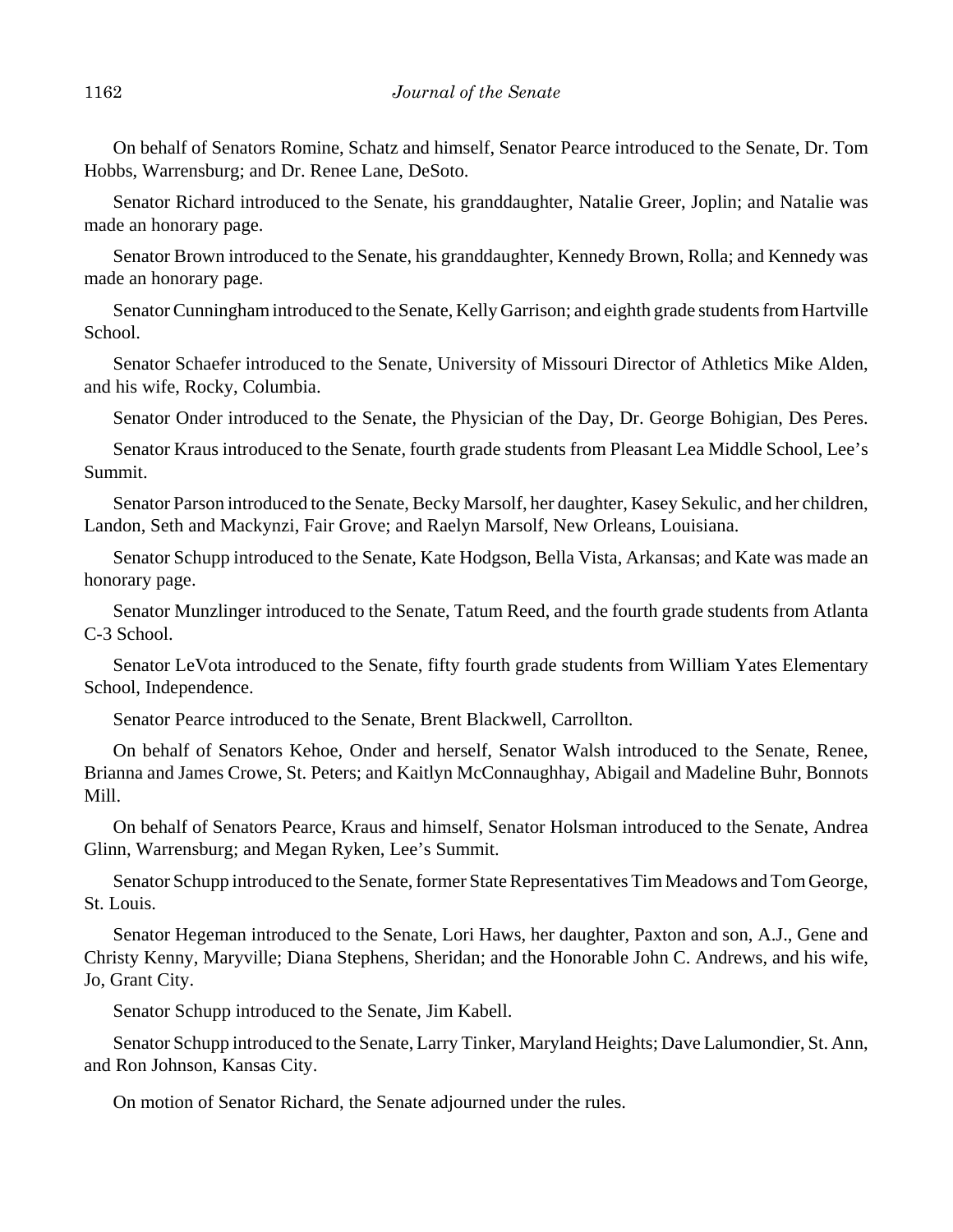# SENATE CALENDAR \_\_\_\_\_\_

# SIXTIETH DAY–WEDNESDAY, APRIL 29, 2015 \_\_\_\_\_\_

## FORMAL CALENDAR

## HOUSE BILLS ON SECOND READING

HCS for HJR 24 HB 322-Shumake HCS for HB 867 HCS for HB 694 HB 1024-Higdon HB 202-Morris HCS for HB 476

HB 842-McDaniel HCS for HB 209 HCS for HB 1023 HB 389-Hoskins HCS for HB 627 HB 101-Redmon

#### THIRD READING OF SENATE BILLS

SCS for SBs 1, 22, 49 & 70-Pearce (In Fiscal Oversight) SCS for SB 56-Munzlinger (In Fiscal Oversight) SS for SB 201-Dixon (In Fiscal Oversight) SB 203-Dixon (In Fiscal Oversight)

SB 352-Schaefer (In Fiscal Oversight) SS for SB 373-Libla (In Fiscal Oversight) SS#2 for SCS for SBs 199, 417 & 42-Dixon (In Fiscal Oversight)

#### HOUSE BILLS ON THIRD READING

- 1. HCS for HJR 34, with SCS (Schmitt) (In Fiscal Oversight)
- 2. HCS for HB 882-McGaugh, with SCS (Munzlinger) (In Fiscal Oversight)
- 3. HCS for HB 587-Dugger (Wasson)
- 4. HB 615-Dohrman, with SCS (Schatz)
- 5. HCS for HB 709, with SCS (Parson)
- 6. HCS for HB 299, with SCS (Kraus)
- 7. HCS for HBs 517 & 754, with SCS (Kraus)
- 8. HB 589-Hough, with SCS (Onder)
- 9. HB 524-Dugger (Cunningham)
- 10. HB 271-Hoskins (Dixon)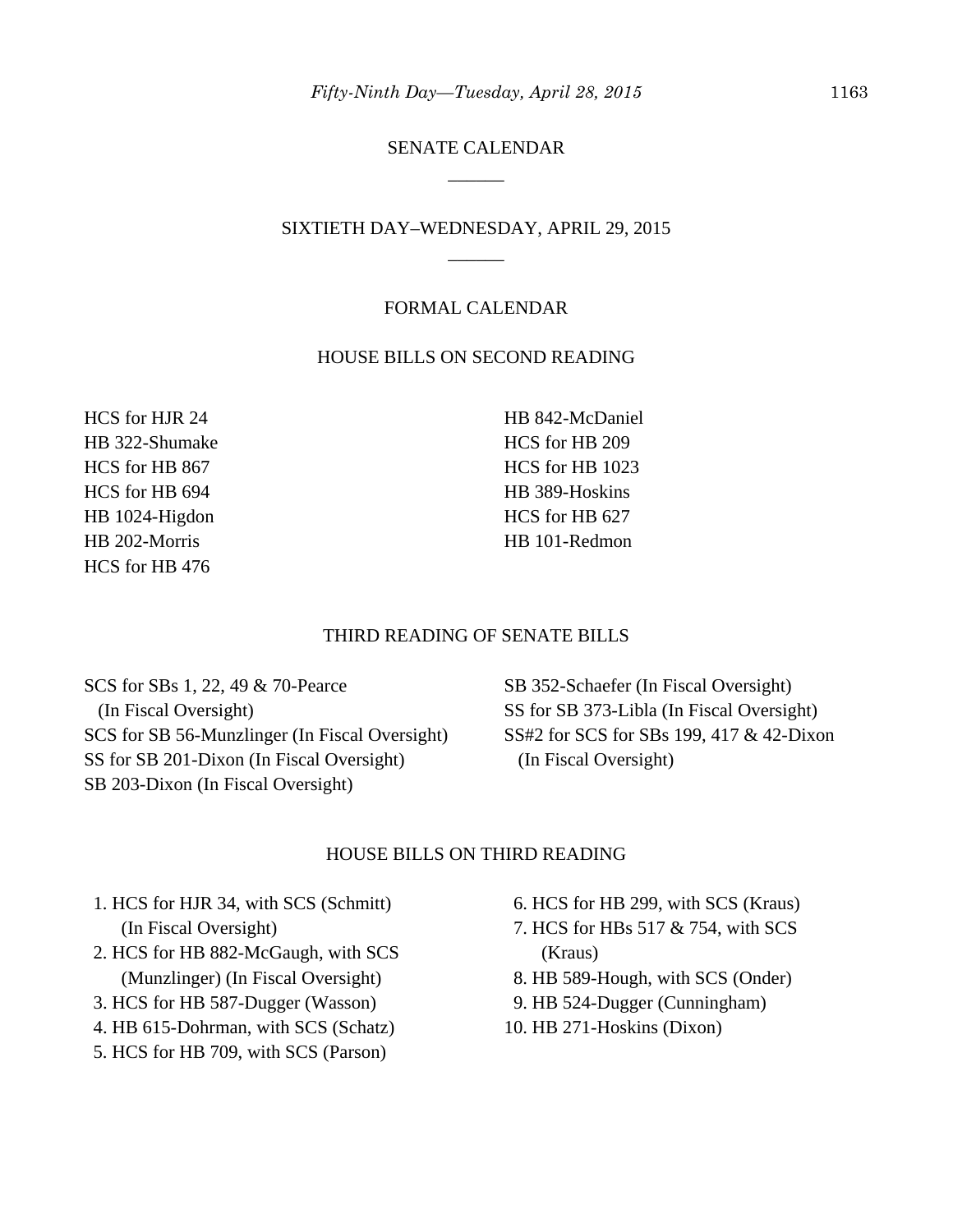# INFORMAL CALENDAR

#### THIRD READING OF SENATE BILLS

## SS#2 for SB 475-Dempsey

## SENATE BILLS FOR PERFECTION

SB 17-Dixon SB 37-Romine, with SCS & SA 1 (pending) SB 44-Nasheed, with SCS SB 46-Holsman SB 53-Schaaf, with SS#2 (pending) SB 55-Munzlinger SB 59-Dixon SB 69-LeVota, with SCS SB 80-Dixon, with SCS SB 91-Dixon, with SCS SBs 112, 212, 143 & 234-Dixon, with SCS SB 117-Brown, with SCS SB 127-Brown, with SCS SB 130-Walsh and Schupp, with SCS SB 151-Sater SB 159-Parson SB 167-Schaaf, with SCS SB 177-Munzlinger, with SCS SB 220-Kehoe SB 225-Romine, with SCS SB 227-Emery, with SS (pending) SB 232-Kehoe, with SCS (pending) SB 233-Kehoe, with SCS & SA 2 (pending) SB 266-Schaefer, with SCS SB 267-Schaefer, with SCS SB 268-Pearce, with SCS SB 286-Schaaf and Silvey SB 299-Pearce SB 302-Riddle, with SCS (pending) SB 304-Keaveny, with SCS SB 305-Onder

SB 313-Wallingford, with SCS SBs 331 & 21-Libla, with SCS & SS for SCS (pending) SB 339-Munzlinger, with SS (pending) SB 358-Kehoe SB 360-Parson, with SCS SB 371-Munzlinger SB 372-Keaveny, with SCS (pending) SB 374-Schatz, with SCS SB 399-Onder SB 400-Onder, with SS (pending) SB 409-Wallingford, with SCS SB 420-Schmitt SB 424-Pearce, with SA 1 (pending) SB 427-Sifton, with SCS SB 432-Onder, with SCS SB 442-Schaefer SBs 451, 307, 100 & 165-Dixon, with SCS SB 452-Schmitt, et al, with SA 1 & point of order (pending) SB 455-Kehoe SB 469-Munzlinger SB 471-Schaaf SB 481-Onder, with SCS SB 520-Kehoe, with SCS SB 528-Sater SB 540-Libla, with SS (pending) SB 567-Chappelle-Nadal, et al SJR 7-Richard and Wallingford SJR 12-Onder, with SCS (pending)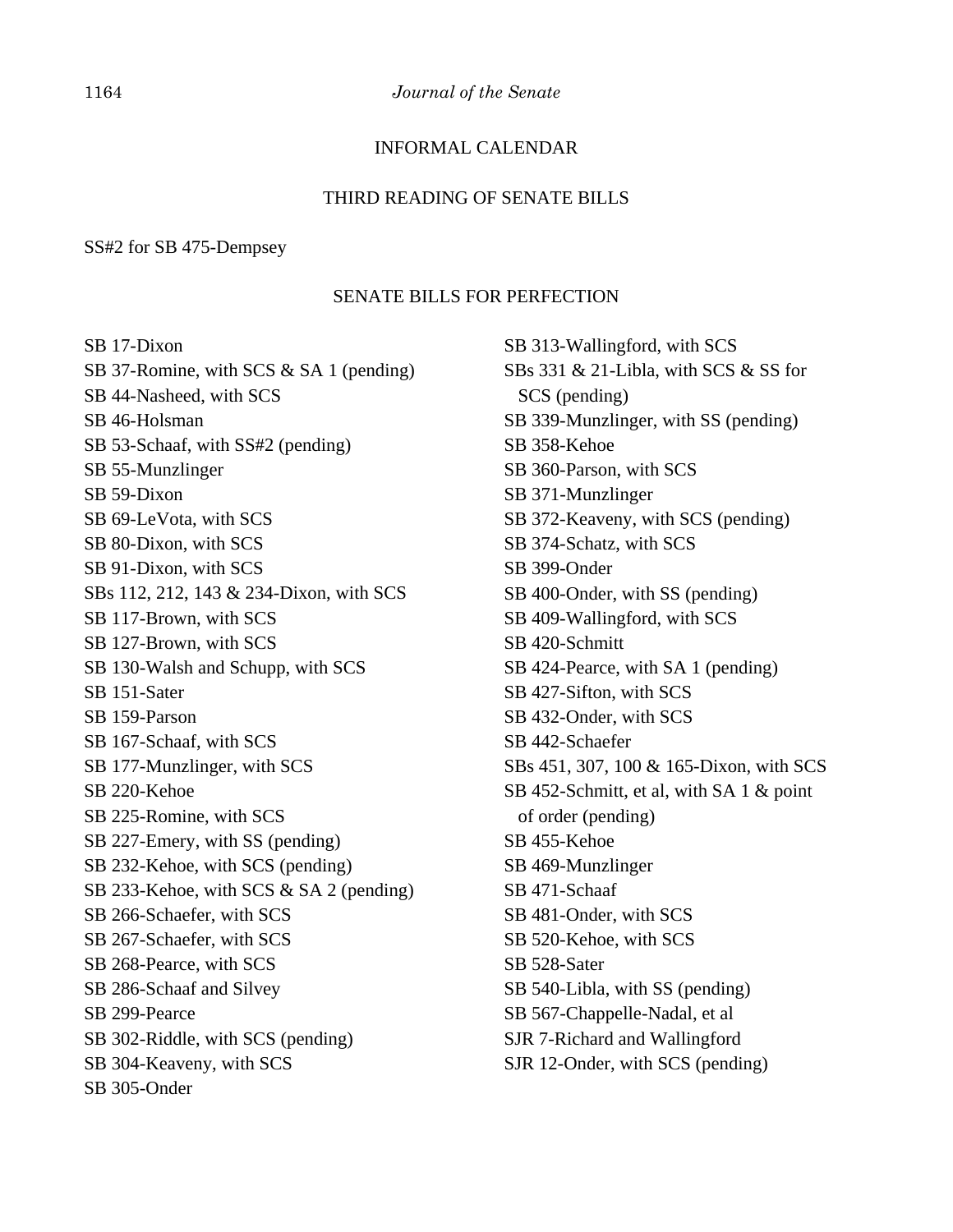#### HOUSE BILLS ON THIRD READING

HCS for HB 50, with SCS (Parson) HB 92-Miller (Kehoe) HB 108-McCaherty (Dixon) HB 190-Swan (Wallingford) HB 336-McGaugh (Kraus) HB 514-Leara (Schmitt) HB 531-Solon (Riddle) HB 533-Dugger, with SCS (Wasson)

HB 556-Wood, with SCS (Riddle) HB 629-Leara (Silvey) HCS for HB 722 (Kehoe) HCS for HB 777 (Kraus) HB 836-Ross (Libla) HB 878-Rhoads, with SCS (Libla) HJR 1-Dugger (Kraus)

## CONSENT CALENDAR

#### House Bills

Reported 4/9

HB 125-Black (Romine)

Reported 4/15

HB 41-Wood, with SCS (Kehoe) HB 511-Mathews (Schatz) HB 88-Walton Gray (Walsh) HB 326-Leara (Kehoe) HB 361-Spencer (Riddle) HB 400-Peters (Walsh) HB 402-Phillips (Sater) HB 403-Phillips, with SCS (Sater) HB 404-Phillips (Sater) HB 567-Dunn (Curls) HB 778-Ruth (Romine) HB 859-Dunn (Curls) HB 861-Fitzwater (49) (Wasson)

HB 874-Remole (Munzlinger) HB 1116-Rehder (Libla) HB 1119-Redmon (Hegeman) HB 1052-Miller (Wasson) HB 1098-Crawford, with SCS (Kraus) HB 391-Gosen (Parson) HB 343-Lair, with SCS (Wieland) HB 947-Wiemann, with SCS (Wallingford) HB 179-Chipman (Brown) HB 269-Miller (Kehoe) HB 650-Cornejo (Schaefer) HB 869-Solon (Schatz)

## SENATE BILLS WITH HOUSE AMENDMENTS

SCS for SBs 34 & 105-Wallingford, with HCS SB 221-Schatz, with HCS

SB 231-Kehoe, with HCS, as amended SB 254-Kraus, with HCS, as amended